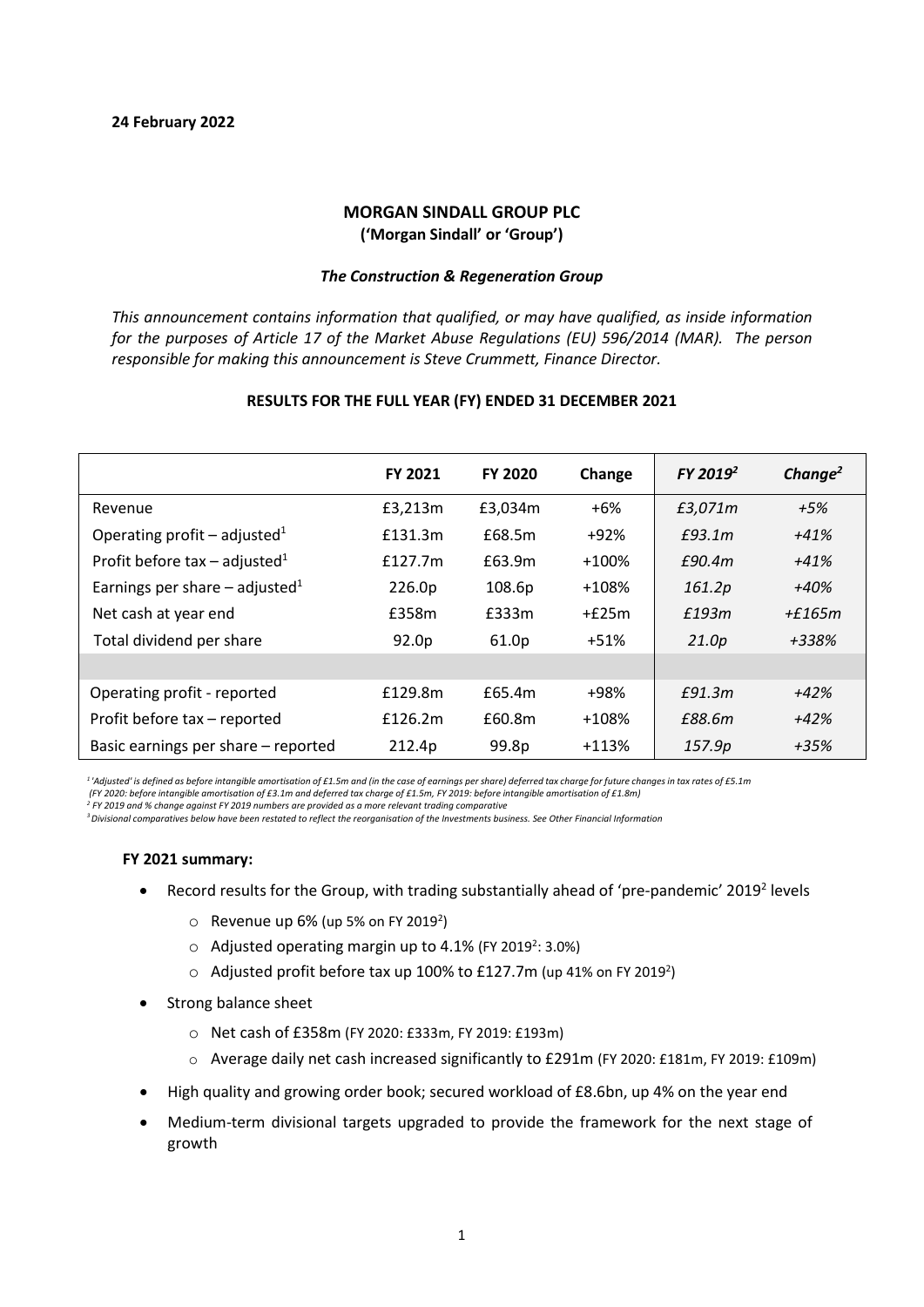- Capital allocation framework formalised
	- o Dividend cover expected to be in the range of 2.0x-2.5x on an annual basis
	- o Total dividend up 51% to 92p per share
- MSCI 'AAA' rating awarded for Group's ESG performance
	- o CDP 'A' rating maintained for Group's leadership on climate change
	- $\circ$  Good progress made towards delivering the Group's goal of achieving 'net zero' by 2030
- Divisional highlights
	- o Substantial margin and profit growth in *Construction & Infrastructure*; operating margin up to 3.8% (FY 2020: 2.2%, FY 2019: 2.2%) with operating profit up to £58.1m (FY 2020: £35.7m, FY 2019: £32.3m)
	- o Excellent performance from *Fit Out*; operating margin up to 5.6% (FY 2020: 4.6%, FY 2019: 4.4%) with operating profit up to £44.2m (FY 2020: £32.1m, FY 2019: £36.9m)
	- o Strong contribution from *Property Services*; operating profit<sup>1</sup> of £4.1m (FY 2020: £1.0m, FY 2019: £4.3m)
	- o Significant increase in profit and returns target exceeded at *Partnership Housing*; operating profit<sup>3</sup> up to £33.2m (FY 2020: £16.0m, FY 2019: £21.7m) with return on capital in year of 21%
	- o Good progress with long-term regeneration schemesin *Urban Regeneration*; operating profit3 of £12.1m (FY 2020: £8.8m, FY 2019: £19.9m)

# **Commenting on today's results, Chief Executive, John Morgan said:**

"2021 has been an excellent year for the Group with progress across the board. Our record results reflect the high quality of our operations and the huge talent and commitment of our people.

The Group is in its best shape ever. Our strategic focus on construction and regeneration is driving positive momentum across the Group and is enabling us to upgrade our divisional medium-term targets today which provide the framework for our next stage of growth.

Underpinning these targets is our commitment to maintaining a strong balance sheet at all times and to hold a substantial net cash position. This continues to allow us to make the right long-term decisions for the business.

We remain committed to delivering economic, social and environmental value for all our stakeholders, and to this end, we have made good progresstowards achieving our ambitious target of achieving 'net zero' by 2030.

We continue to make strong positive progress in our chosen markets, with the size and quality of our secured workload increasing in the year. This leaves us well-positioned for the future and on track to deliver a result for 2022 which is slightly above our previous expectations."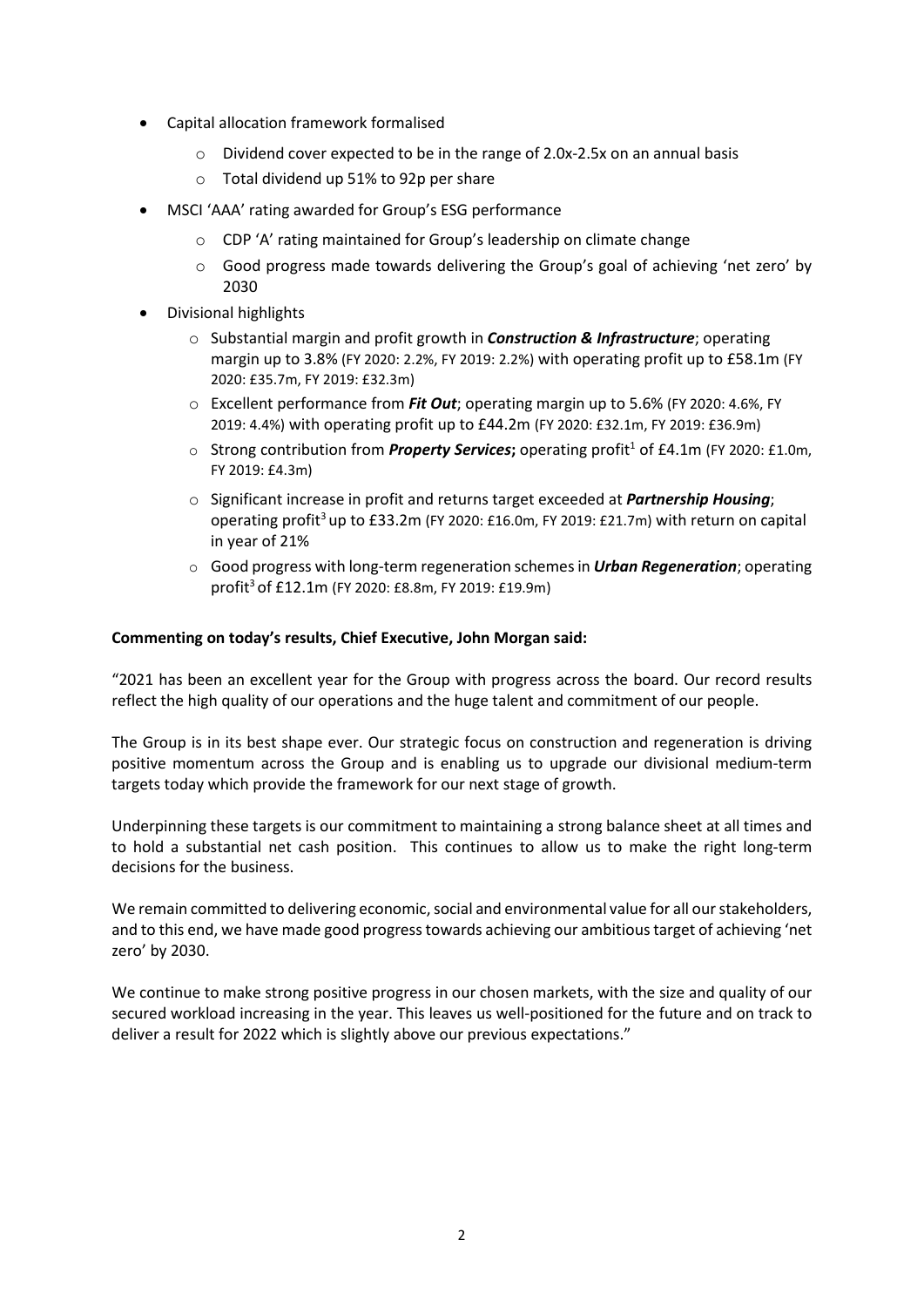| <b>Enquiries</b>                                                    |                    |  |  |  |
|---------------------------------------------------------------------|--------------------|--|--|--|
| <b>Morgan Sindall Group</b><br>John Morgan<br><b>Steve Crummett</b> | Tel: 020 7307 9200 |  |  |  |
| <b>Instinctif Partners</b><br>Matthew Smallwood<br>Bryn Woodward    | Tel: 020 7457 2020 |  |  |  |

# **Presentation**

- There will be an analyst and investor presentation at 09.00am at Numis Securities Limited, 45 Gresham Street, London EC2V 7BF. Coffee and registration will be from 08.30am
- A copy of these results is available at[: www.morgansindall.com](http://www.morgansindall.com/)
- Today's presentation will be available via live webcast from 09.00am at www.morgansindall.com. The presentation will be available via playback on our website in the afternoon.

# **Note to Editors**

# **Morgan Sindall Group**

Morgan Sindall Group plc is a leading UK Construction & Regeneration group with annual revenue of £3.2bn, employing around 6,900 employees and operating in the public, regulated and private sectors. It reports through five divisions of Construction & Infrastructure, Fit Out, Property Services, Partnership Housing and Urban Regeneration.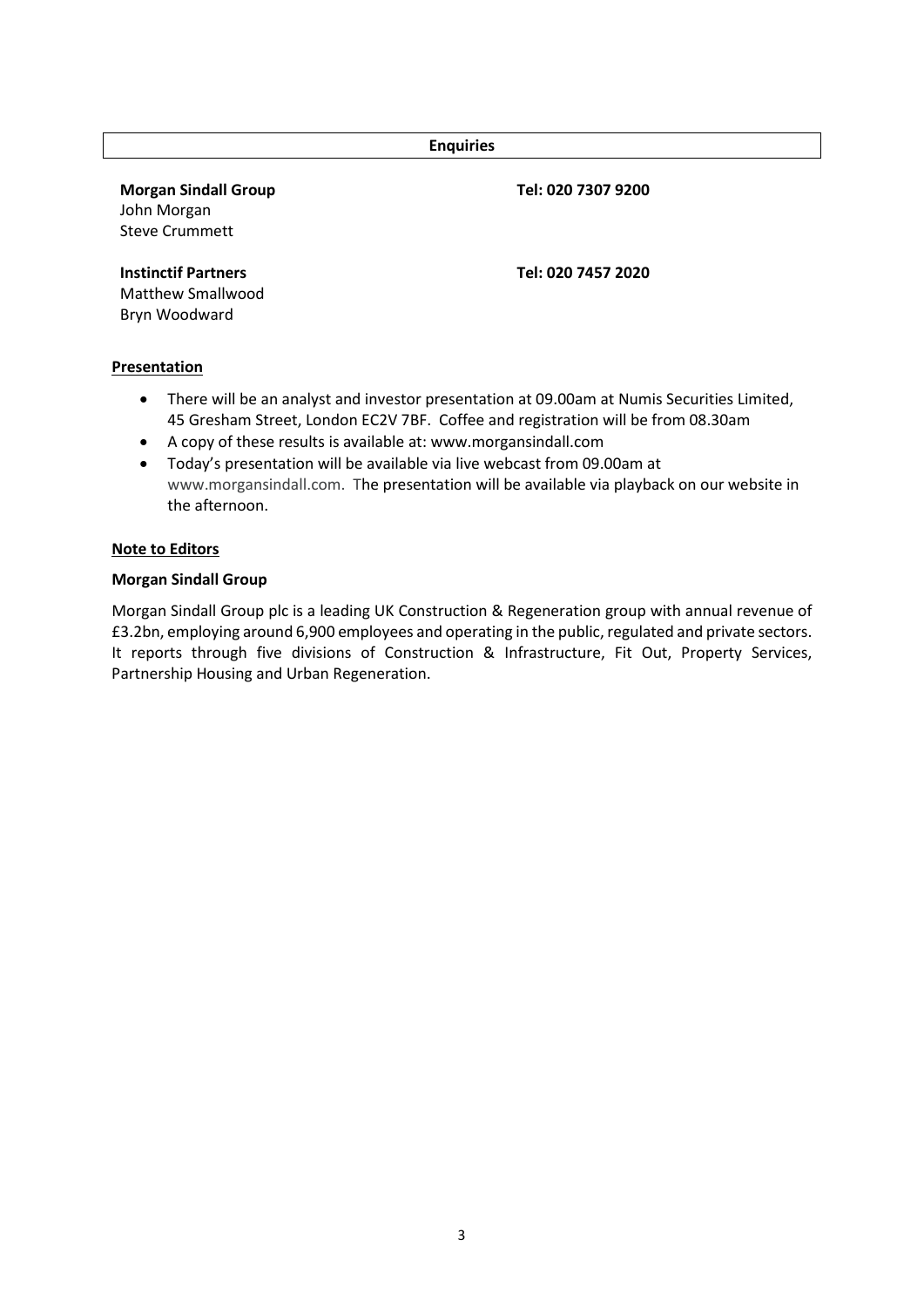The Group's strategy is focused on its well-established core strengths of **Construction** and **Regeneration** in the UK. The Group has a balanced business which is geared toward the increasing demand for affordable housing, urban regeneration and infrastructure and construction investment.

Morgan Sindall's recognised expertise and market positions in affordable housing (through its Partnership Housing division) and in mixed-use regeneration development (through its Urban Regeneration division) reflect its deep understanding of the built environment developed over many years and its ability to provide solutions for complex regeneration projects. As a result, its capabilities are aligned with sectors of the UK economy which are expected to see increasing opportunities in the medium to long term and which support the UK's current and future regeneration and affordable housing needs.

Through its Construction & Infrastructure division, the Group is also well positioned to meet the demand for ongoing investment in the UK's infrastructure, while its geographically diverse construction activities are focused on key areas of education, healthcare and commercial.

The Fit Out division is the market leader in its field and delivers a consistently strong operational performance. Fit Out, together with the Construction & Infrastructure division, generates cash resources to support the Group's investment in affordable housing and mixed-use regeneration. The Group also has an operation in Property Services which is focused on response and planned maintenance activities provided to the social housing and the wider public sector.

# **Group Structure**

Under the two strategic lines of business of **Construction** and **Regeneration**, the Group is organised into five reporting divisions as follows:

**Construction** activities comprise the following operations:

- *Construction & Infrastructure*: Focused on the education, healthcare, commercial, industrial, leisure and retail markets in *Construction*; and on the highways, rail, energy, water and nuclear markets in *Infrastructure*. *Infrastructure* also includes the BakerHicks design activities based out of the UK and Switzerland
- *Fit Out*: Focused on the fit out of office space with opportunities in commercial, central and local government offices and further education
- *Property Services*: Focused on response and planned maintenance activities provided to the social housing and the wider public sector

**Regeneration** activities comprise the following operations:

- *Partnership Housing*: Focused on working in partnerships with local authorities and housing associations. Activities include mixed-tenure developments, building and developing homes for open market sale and for social/affordable rent, 'design & build' house contracting and planned maintenance & refurbishment
- *Urban Regeneration*: Focused on transforming the urban landscape through partnership working and the development of multi-phase sites and mixed-use regeneration

The prior year results for Partnership Housing, Urban Regeneration and Group Activities have been restated for comparative purposes to reflect revised segmental reporting adopted from 1 January 2021. See Paragraph 8 Reporting Segments in the Other Financial Information section below.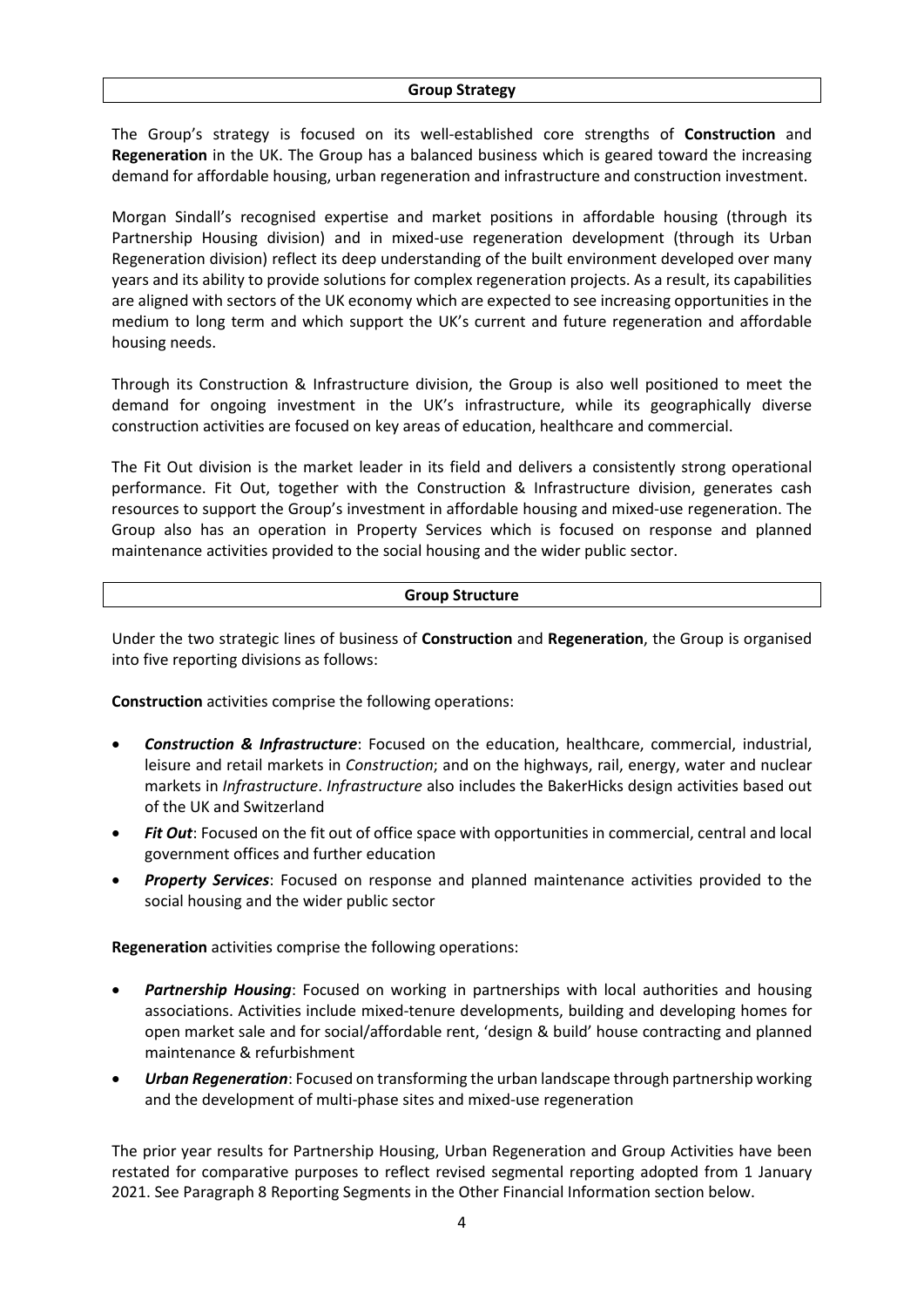### **Basis of Preparation**

In addition to presenting the financial performance of the business on a statutory basis, adjusted performance measures are also disclosed. Refer to the Other Financial Information section which sets out the basis for the calculations. These measures are not an alternative or substitute to statutory UK IAS measures, but are seen as more useful in assessing the performance of the business on a comparable basis and are used by management to monitor the performance of the Group.

In all cases the term 'adjusted' excludes the impact of intangible amortisation of £1.5m (FY 2020: £3.1m, FY 2019: £1.8m) and (in the case of earnings per share) a deferred tax charge of £5.1m (FY 2020: £1.5m, FY 2019: nil).

### **Group Operating Review**

### **Summary**

2021 has been an excellent year for the Group, delivering a record set of results following the operational disruption experienced in 2020 due to the Covid-19 (C-19) pandemic and reflects the high quality of the Group's operations and the huge talent and commitment of its people.

Group revenue increased by 6% up to £3,213m (FY 2020: £3,034m), while adjusted operating profit increased 92% to £131.3m (FY 2020: £68.5m). Operating margin increased to 4.1%, up 180bps from the prior year period (FY 2020: 2.3%).

*Referencing the results to the Group's 2019 'pre-pandemic' performance may provide a more meaningful indicator of the considerable operational and strategic progress made in the year. Against this comparative period, Group revenue was 5% higher (FY 2019: £3,071m), while adjusted operating profit was up 41% (FY 2019: £93.1m) and operating margin increased by 110bps (FY 2019: 3.0%). The movements by division compared to the FY 2019 results are shown below in the Divisional Review section and are reproduced in the divisional tables. The commentaries reference only the FY 2020 results as they are the direct prior year comparatives.*

The strong Group performance in the year was the result in part of its relentless focus over many years on disciplined contract selectivity, risk management, operational delivery, long-term customer relationships and improved quality of earnings. This focus will continue and is the bedrock which underpins future performance.

On a divisional basis, Construction & Infrastructure delivered a very strong set of results, with its operating profit increasing 63% to £58.1m (FY 2020: £35.7m) despite revenue reducing 7% to £1,520m (FY 2020: £1,637m), while its margin was up 160bps to 3.8% (FY 2020: 2.2%). Fit Out delivered another excellent performance, with revenue, profit and margin all increasing. Revenue grew 14% to £795m (FY 2020: £700m), while profit increased by 38% to £44.2m (FY 2020: £32.1m) at a margin of 5.6% (FY 2020: 4.6%). Property Services performed well in the year delivering improved results on the prior year as volumes recovered from C-19 disruption in 2020. Revenue increased by 20% to £134m (FY 2020: £112m) and operating profit<sup>1</sup> increased 310% to £4.1m (FY 2020: £1.0m). Its operating margin<sup>1</sup> of 3.1% represented an increase of 220bps ahead of the prior year (FY 2020: 0.9%).

Of the Group's regeneration divisions, Partnership Housing had a very strong year, with significant strategic and operational progress made. Revenue for the year was up 21% to £572m (FY 2020<sup>2</sup>: £474m) while operating profit increased substantially, more than doubling to £33.2m, an increase of 108% (FY 2020<sup>2</sup>: £16.0m). Its operating margin increased to 5.8%, up from 3.4%<sup>2</sup> and its return on capital was up to 21% in the year. Urban Regeneration made good progress with its long-term regeneration schemes and delivered an operating profit of £12.1m in the year, an increase of 38% on the prior year (FY 2020<sup>2</sup>:  $E8.8m$ ) with ROCE increasing to 13%.

In order to provide a framework for future performance, each division operates to a medium-term financial target or set of targets which have been updated and are set out in the Outlook section below.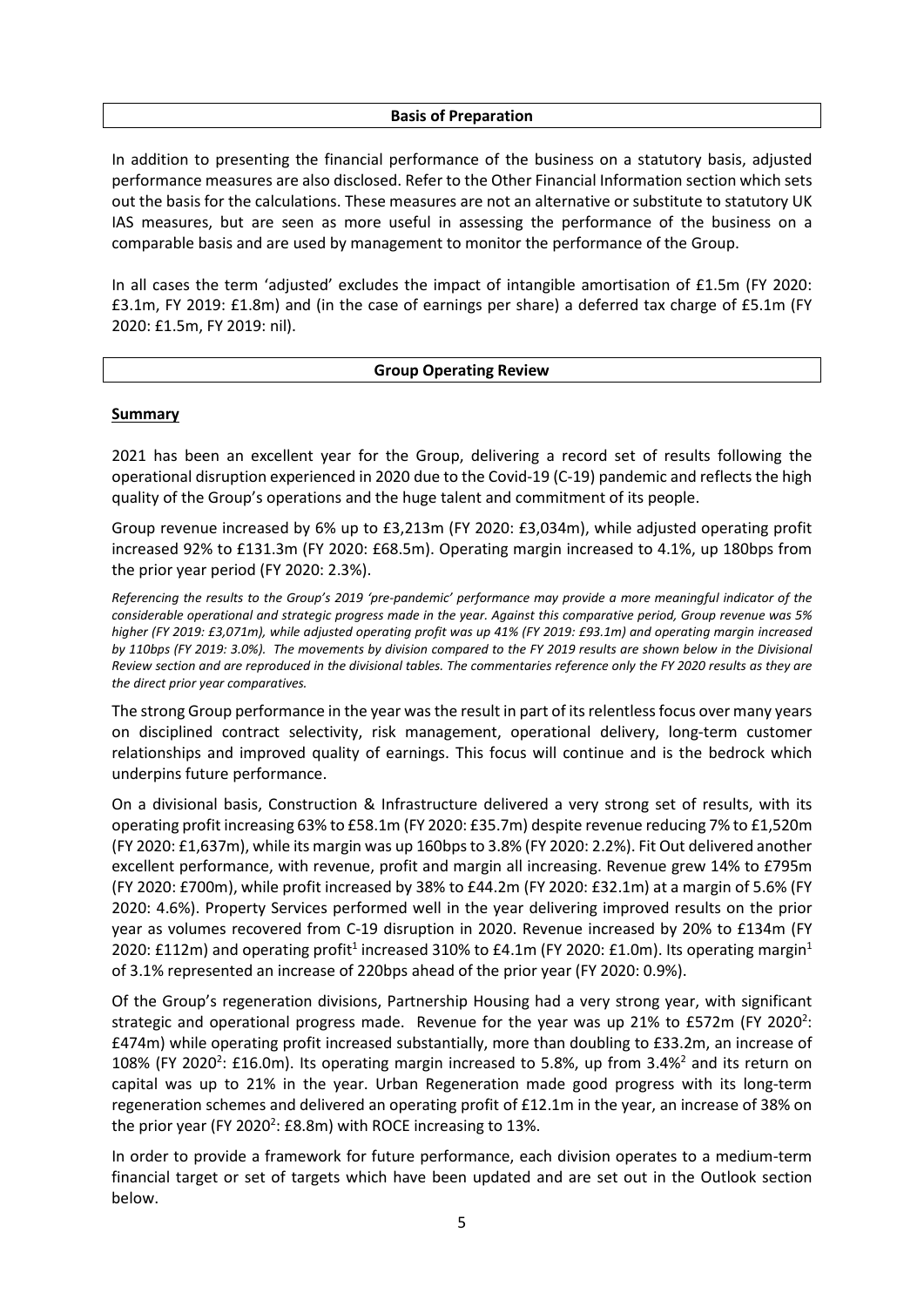Across the Group, inflationary pressures and supply issues have been a feature of most of the year, with a number of significant price increases experienced in certain product categories and increases in lead times for certain product deliveries to site. The additional costs attached to sourcing some materials have generally been offset by a combination of contractual protection, operational efficiencies and (in the case of Partnership Housing) by house sales price inflation. As a result, in most instances the impact of this has been managed at a divisional and local level without any consequent disruption to operations.

General cost inflation has also placed some project budgets under pressure particularly in Construction & Infrastructure, which in turn has led to some delays in decision-making, while in Urban Regeneration specifically, construction cost inflation has provided additional challenges to the viability of some of its development schemes.

Inflationary pressures remained at the year end and are expected to continue into much of 2022, however it is expected that the impact will continue to be minimised through focused sourcing through the supply chain and ongoing operational efficiency.

The Group's position in relation to cladding and building safety is detailed in the separate Cladding & Building Safety section below.

The net finance expense reduced to £3.6m (FY 2020: £4.6m), primarily as a result of the prior year including the costs of drawing down the facility in full during the early stages of the C-19 pandemic.

This resulted in adjusted profit before tax of £127.7m, up 100% (FY 2020: £63.9m). The statutory profit before tax was £126.2m, an increase of 108% on the prior year (FY 2020: £60.8m).

The tax charge for the period was £28.3m, an effective rate of 22.4% and is higher than the UK statutory rate of 19% primarily due to the effect of changing the tax rate used to calculate deferred tax to account for the announced future increase in the UK statutory rate to 25% from 1 April 2023.

The adjusted earnings per share increased 108% to 226.0p (FY 2020: 108.6p), with the statutory basic earnings per share of 212.4p, up 113% (FY 2020: 99.8p).

Maintaining contract selectivity and bidding discipline to ensure the appropriate risk balance in the order book remains of critical importance to the future success of the Group. The total secured workload for the Group at the year end was £8,614m, up 4% on the prior year (FY 2020: £8,290m) and 3% higher than at the half year (HY 2021: £8,324m).

# **Balance sheet & cash**

The Group maintained a strong financial position throughout the year.

Operating cash flow for the year was an inflow of £117.6m (FY 2020: inflow of £178.7m), which equated to 90% of adjusted operating profit and thereby demonstrating the high level of cash-backed profit and high quality of earnings across the Group.

Net cash at the year-end increased to £358m, an increase of £25m on the prior year (FY 2020: £333m). Of this total, £59m was held in jointly controlled operations or held for future payment to designated suppliers (JVs/PBAs).

The average daily net cash for the year was £291m (including £69m in JVs/PBAs), up from £181m in the prior year.

The Group's cash balances benefited from the introduction of the reverse charge VAT scheme, introduced on  $1<sup>st</sup>$  March 2021; at the year end, c£66m was the incremental benefit of additional VAT held for payment in the first quarter of 2022, while the incremental benefit to the average daily net cash position was c£39m.

Looking ahead, the Group expects that the average daily net cash for 2022 will be at broadly similar levels to that reported for 2021.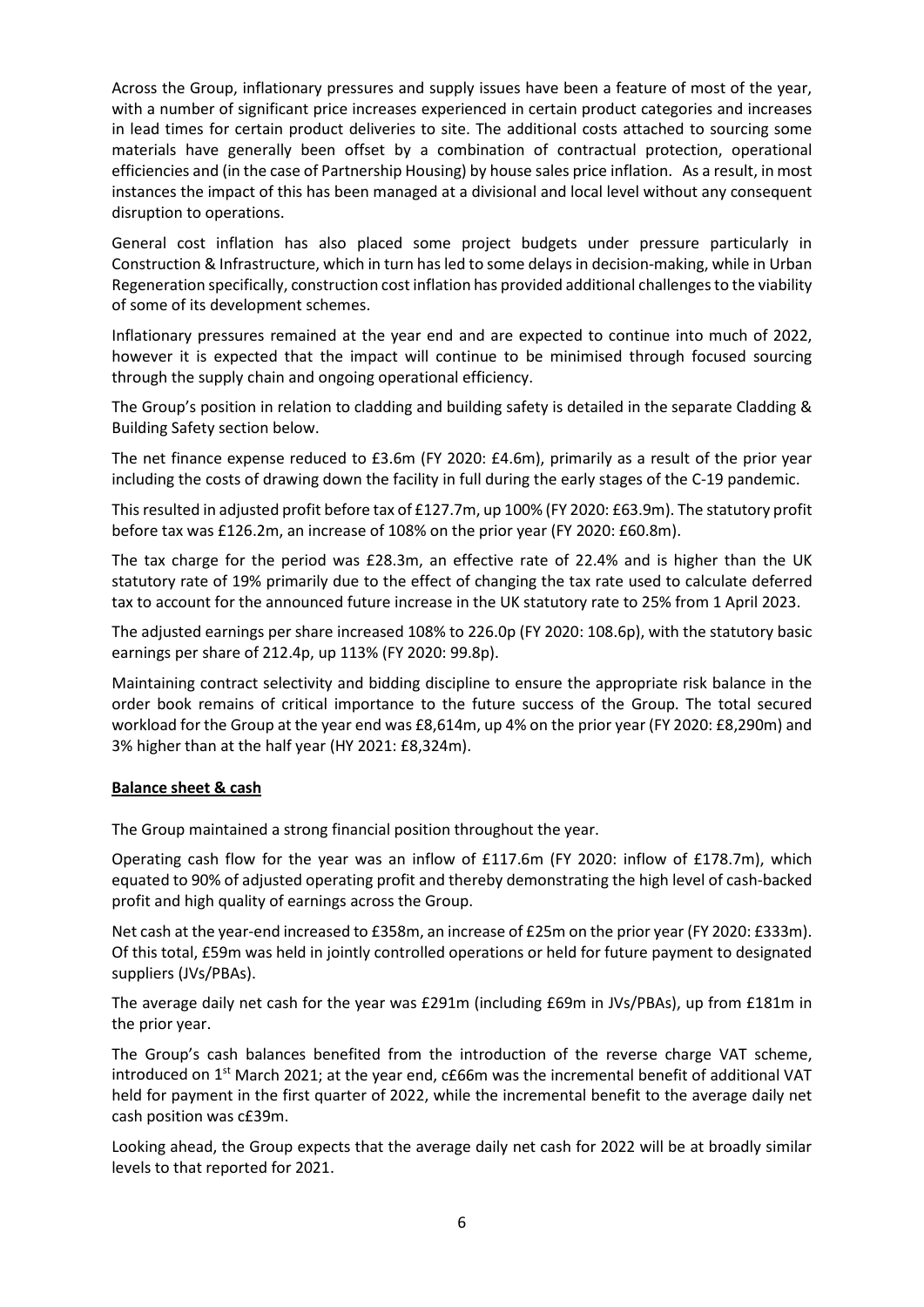# **Dividend**

The final dividend has increased by 55% to 62.0p per share (FY 2020: 40.0p), resulting in a total dividend for the year of 92.0p per share (FY 2020: 61.0p), an increase of 51%. This represents dividend cover of 2.46x and reflects the result for the year, the strong balance sheet and the Board's confidence in the future prospects of the Group.

As detailed in the Group Capital Allocation Framework section below, during the year the Board formally adopted a dividend policy such that dividend cover is expected to be in the range of 2.0x-2.5x on an annual basis.

*<sup>1</sup> before intangible amortisation of £1.5m (FY 2020: £1.2m)* 

*2 Restated – see Other Financial Information Section, Paragraph 8 - Reporting Segments. All FY 2020 and FY 2019 comparative numbers, including order book and capital employed, have been restated to include the impact of the revised reporting segments*

# **Environment & Social Summary**

The Group is committed to delivering economic, social and environmental value to its stakeholders. Its approach is embodied in its responsible business strategy, which is built around its five Total Commitments: to health, safety and wellbeing, employee development, the environment, its supply chain and local communities. These Commitments have been in place since 2008 and are aligned to its purpose, the needs of its stakeholders and its obligations towards society. Its Commitments support the UN Sustainable Development Goals and each Commitment has clear targets and KPIs set to monitor progress which are supported by its divisions.

Subsequent to the year end in January 2022, the Group was awarded 'AAA' under MSCI's ESG ratings.

For full details, see the responsible business section of the 2022 annual report which will be published on 24 March 2022 on the Group's website (www.morgansindall.com).

# *(a) Environmental*

The Group is a leader in its sector in addressing climate change and has been awarded an 'A' score again this year for its leadership on climate change from CDP, the international non-profit organisation focused on driving environmental disclosure to manage environmental impacts. This leaves the Group as one of just 206 companies globally to receive the grade A score. The Group has also been named by CDP as a Supplier Engagement Leader for the second year running for its work to drive action on climate change along its supply chain.

The Group has set science-based targets for reducing carbon emissions and was one of the first construction companies globally to have its science-based emission targets officially accredited back in 2018. During the year, the Group has been working with the Science Based Targets Initiative to realign its science-based targets to limit global warming to no more than 1.5 degrees Celsius.

In early 2021, the Group set its goal of achieving 'net zero' in its Scope  $1^1$ , Scope  $2^2$  and operational Scope 3<sup>3</sup> emissions by 2030. The Group has committed to reduce these emissions by 60% (based on its 2019 emissions) and will offset any residual emissions remaining in projects in the UK. To this end, during the year the Group invested in a 25-year project to create nine new woodlands on the Blenheim Estate in Oxfordshire. As well as providing measurable, demonstrable gains in terms of absorbing and storing carbon and improving soil, air and water quality, the woodlands will provide wellbeing benefits for people visiting the area.

Other activities in this area include investment in a scheme which will match clients with ethical offset schemes in communities local to their own construction and regeneration projects. The scheme will offer clients high quality carbon credits and the income raised will be used to support local authorities and housing associations with home improvements and to help address fuel poverty.

Other highlights and performance measures from the year in this area include: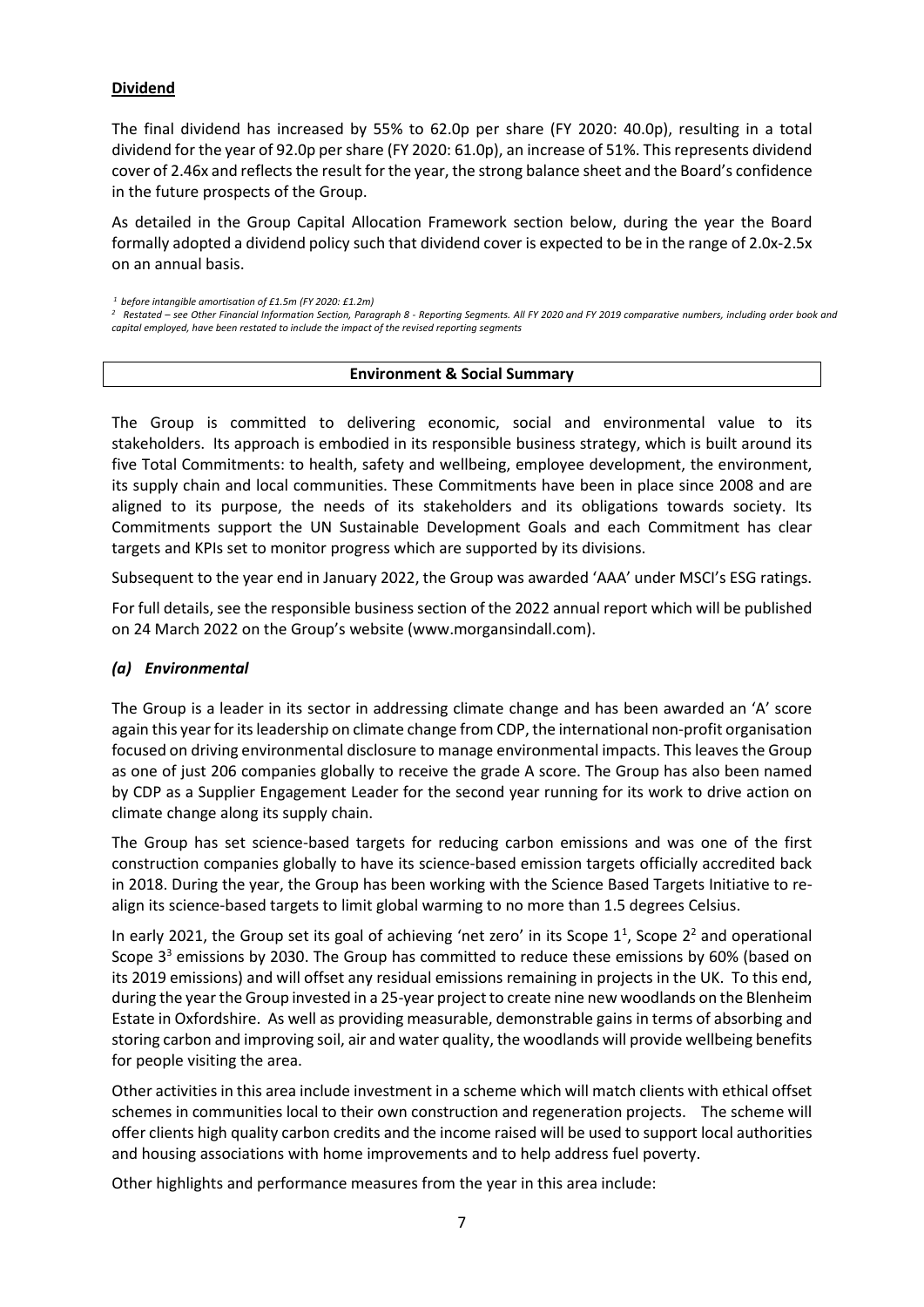- 37% reduction in Scope  $1^1$  and  $2^2$  and operational Scope  $3^3$  emissions compared to 2019 baseline emissions
- Carbon intensity<sup>4</sup> reduced to 5.3 (from 7.5 in 2020)
- 72% of electricity purchased from renewable sources
- 99% of waste diverted from landfill and total waste reduced by 30%

# *(b) Social*

The Group seeks to leave a positive legacy through the delivery of its projects and the activities it undertakes to enhance and support the communities in which it works. The Group's value to its stakeholders lies in the provision of improved and efficient built environments and national infrastructure and our approach to delivering high levels of social value to the communities in which we operate and in being accountable for this.

It is critical that the Group's employees, suppliers and subcontractors all have the tools they need to deliver for its clients and partners; this includes a safe working environment, the right skills and an indepth understanding of the Group's values. The Group was a founder member of, and continues to support, the Supply Chain Sustainability School (SCSS) which provides free training for its employees and supply chain partners.

The Group is also a founding member of the Work Radar Scheme which connects individual trades people, microbusinesses and social enterprises, with larger construction firms working on projects in the area. Work Radar is helping the business to develop local supply chains and to address skills shortages as well as reducing carbon emissions by shortening distances travelled to projects.

The Group's relationships with its supply chain partners are of major strategic importance and the prompt payment of its suppliers remains a key component of this. Strong supply chain relationships can provide a competitive advantage and support superior operational delivery. For the formal Payment Practices Reporting period of 1 July 2021 to 31 December 2021, Construction & Infrastructure, the largest operating division by revenue, further improved and reduced its average time taken to pay invoices at 25 days, with 98% of its invoices paid within 60 days. Fit Out reported its average time taken to pay invoices at 23 days, with 97% of invoices paid within 60 days, while Partnership Housing reported 32 days as its average time to pay, an improvement of 1 day from the last reporting period, with 96% of its invoices being paid within 60 days. Property Services showed an average of 37 days to pay invoices, an improvement of 1 day from the prior reporting period and with 96% of its invoices being paid within 60 days.

Disappointingly, the number of RIDDOR<sup>5</sup> incidents increased to 44, up from 28 in 2020, while the lost time incident rate<sup>6</sup> increased to 0.29 against a 2019 baseline of 0.23. In response, the Group has launched safety improvement plans and increased investment in our Human Factors initiative to better understand how people behave. This knowledge has then been applied to the design of construction sites to try and reduce the risk of accidents, particularly those that may cause harm to people.

During the year, the Group has supported the Domestic Abuse Housing Alliance in developing a formal DAHA Accreditation for contractors to help identify people who could be at risk. In 2021, 650 employees were trained in identifying signs of domestic abuse in addition to support provided for employees who may experience or have experienced domestic abuse.

The Group promotes diversity in its broadest sense and seeks to ensure that all employees feel included and valued. It values and encourages diversity of thought, perspective and experience to help challenge the status quo and drive innovation. The Group-wide diversity and inclusion survey undertaken in Q4 2020 indicated a need to do more to address inclusivity. Each division has introduced actions appropriate to their specific business needs, broadly aligned to changing behaviours, improving recruitment and retention processes, promoting construction as a career and supporting diversity and inclusion in our supply chain.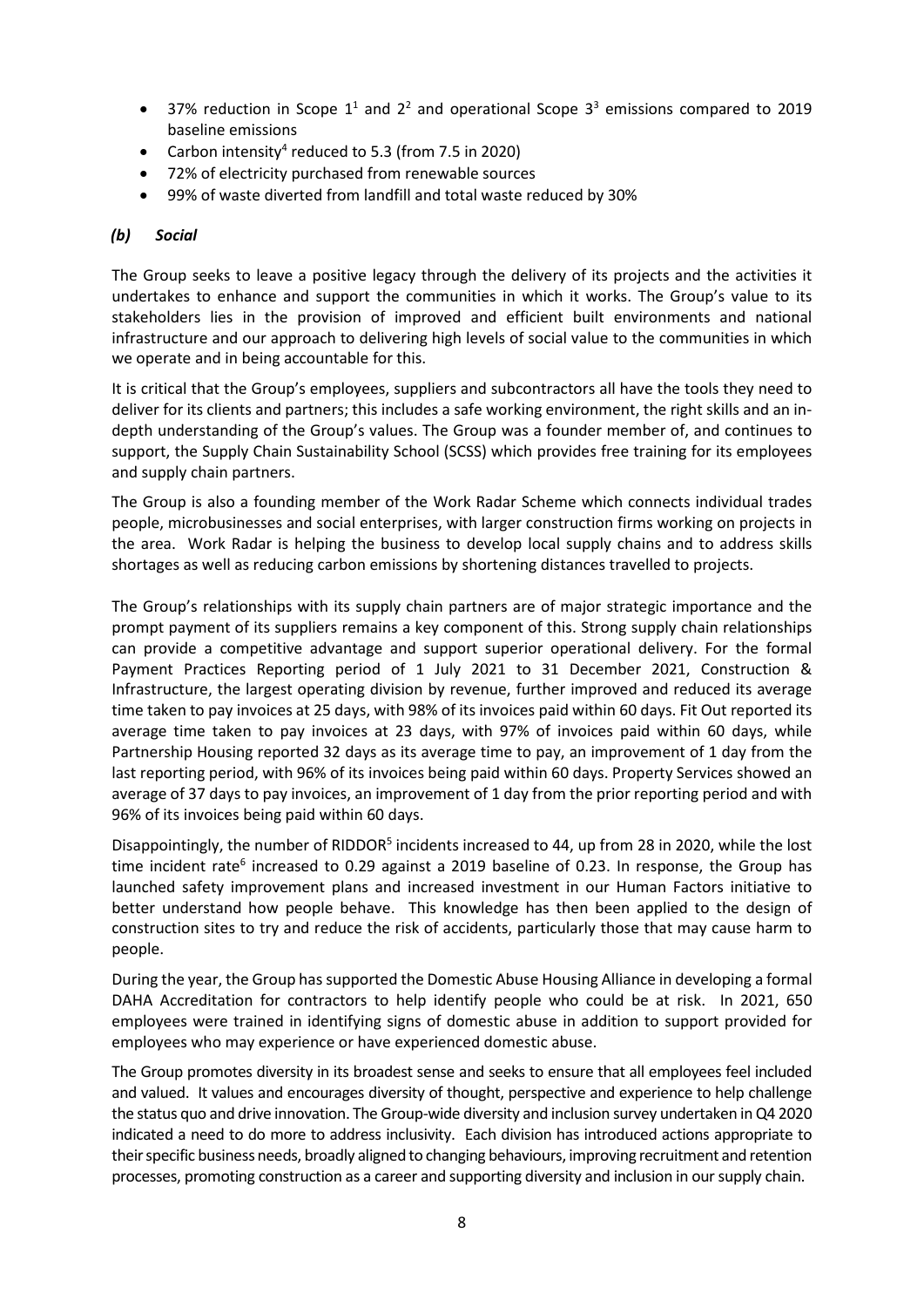25% of employees are female and 15% are from an ethnic minority background. Our 2021 median gender pay gap is 29.6% (2020: 29.1%<sup>7</sup>%). This remains high and reflects a higher number of senior male employees in the Group. Women make up 11% (2020: 10%) of the upper pay quartile compared to 39% (2020: 40%) in the lower quartile.

Some other performance measures and actions in this area include:

- 532 (2020: 540) people sponsored to complete national vocational qualifications and professional qualifications
- 275 (2020: 221) directly employed apprentices and graduates sponsored
- Employee voluntary turnover rate of 13.0% (2020: 7.8%). The low turnover rate in 2020 is viewed as being unrepresentative due to the impact of the pandemic. Over the last 12 months in common with many industries, voluntary turnover rate has increased as people have also chosen to leave employment due to a combination of seeking lifestyle or career changes.
- Launched a virtual work experience (VWEx) programme of weeklong placements for students, involving them digitally designing a building to a brief delivered to them from experts within the Group. These placements are focused on increasing students' confidence by developing skills in maths, digital design, presentations, communication, working inclusively as part of a team and knowledge of the industry.

### **Outlook**

# **Outlook for 2022**

The Group continues to make strong positive progress in its chosen markets, with the size and quality of its secured workload increasing in the year. This leaves it well-positioned for the future and on track to deliver a result for 2022 which is slightly above its previous expectations.

# **Medium-term divisional targets**

To provide a framework for future performance, each division operates to a medium-term financial target or set of targets (the 'target' or 'targets').

The initial set of medium-term targets were issued in February 2017, with a number updated in subsequent periods. Based on the actual performance in 2021, all the targets have been reassessed and where appropriate, have been amended to reflect the Group's current views on the growth opportunity for each division.

The targets relate to revenue, operating margin, return on capital employed and/or profit and are referred to in the Business review.

The 'new' medium-term targets are shown in the right-hand column in the table below and are current as from 24 February 2022.

*<sup>1</sup> Direct emission from owned or controlled sources*

*<sup>2</sup> Indirect emissions generated from purchased energy*

*<sup>3</sup> All indirect emissions not included in Scope 2 that occur in limited categories of our value chain as measured by the Toitu carbon reduce scheme* 

*Note: Vehicle carbon emissions are included in the calculation of Scope 1 emissions but are reported separately as they are a significant source of the Group's emissions <sup>4</sup> Carbon Intensity is measured as 'Carbon emissions (in tonnes) per £m revenue'*

*<sup>5</sup> RIDDOR = The Reporting of Injuries, Diseases and Dangerous Occurrences Regulations 2013.*

*<sup>6</sup> Number of incidents resulting in absence from work for a minimum of one working day, excluding the day the incident occurred per 100,000 hours worked <sup>7</sup> This prior year figure has been calculated using the methodology set out in the Gender Pay Gap Regulations, however it is based on the November payroll data rather than our April payroll data, which is the payroll period we are required to report on under the Regulations. Based on the Group's payroll data as of April 2020, the 2020 median gender pay was 33.56%, however the April data was impacted by the number of people across the Group who had agreed to reduce their salaries due to the C-19 pandemic for three months to 30 June 2020 and the number of people on furlough. The November payroll data was not distorted by CC-19-related measures and therefore paints a more accurate picture*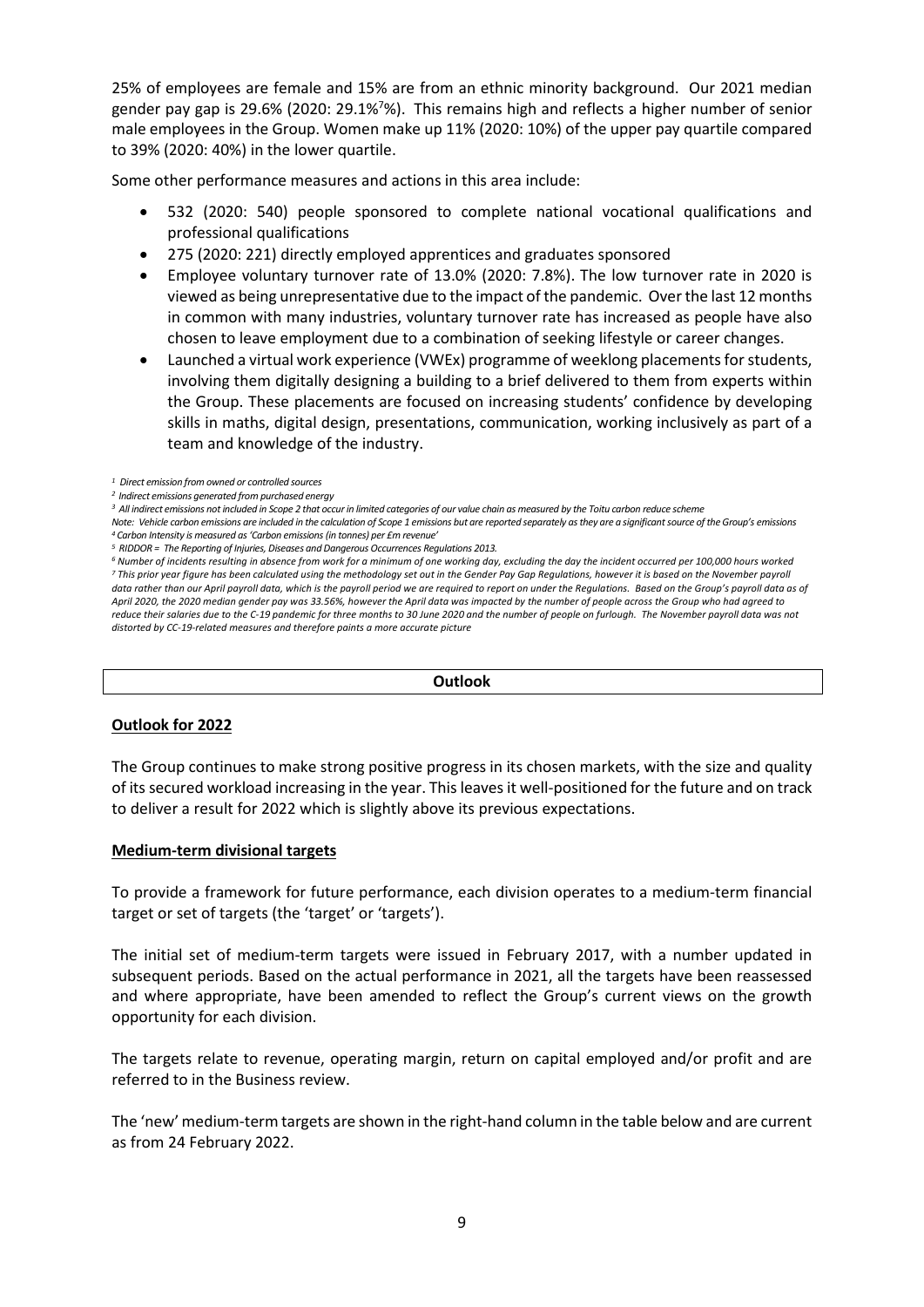| <b>Division</b>               | <b>Previous target</b>                                            | Actual<br>FY 2021                                           | 'New' target<br>(as from 24 February 2022)                               |
|-------------------------------|-------------------------------------------------------------------|-------------------------------------------------------------|--------------------------------------------------------------------------|
| <b>Construction</b>           | Operating margin of between<br>2.5% and 3% per annum              | Revenue of<br>£694m,<br>Operating margin<br>of 3.2%         | Revenue of £1bn,<br>operating margin of between<br>2.5% and 3% per annum |
| Infrastructure                | Operating margin<br>of 3.5% per annum                             | Revenue of<br>£826m,<br>Operating margin<br>of 4.4%         | Revenue of £1bn,<br>operating margin of between<br>3.5% and 4% per annum |
| <b>Fit Out</b>                | Operating profit at or around<br>c£35m per annum                  | Operating profit<br>of £44.2m                               | Average annual operating<br>profit through the cycle of<br>£40m-£45m     |
| Property<br><b>Services</b>   | Operating profit of<br>at least £10m                              | Operating profit<br>of f4.1m                                | Operating profit of<br>£15m                                              |
| Partnership<br><b>Housing</b> | Operating margin of 6% /<br>return on capital in<br>excess of 20% | Operating margin<br>of 5.8%/<br>return on capital<br>of 21% | Operating margin of 8% /<br>return on capital up<br>towards 25%          |
| <b>Urban</b><br>Regeneration  | 3-year rolling average return<br>on capital up towards 20%        | 3-year rolling<br>average return on<br>capital of 12%       | 3-year rolling average return<br>on capital up towards 20%               |

# **Cladding & Building Safety**

The Group has considered the public letter to the Residential Property Developer industry from the Department for Levelling Up, Housing & Communities dated 10 January 2022, as well as the letter dated 22 January 2022 to the Construction Products Association and all other related Government press releases, communications and publications.

The Group fully agrees that the costs of remediation should not be borne by leaseholders and is supportive of working with the Government, industry and other key stakeholders to determine a solution to the issue of historic cladding and fire safety defects in buildings.

The Group has considered the scope of relevant cases across its business in line with the criteria set out in the 10 January 2022 letter and this review is ongoing. It is possible that a relatively small number of cases will be identified where the Group has a liability leading to remediation. In accordance with the Group's past practice, the Group is committed to meeting its liabilities as they are identified. Whilst any such costs incurred are not expected to be material and will likely span a number of years, the industry-wide solution to the issues set out in the 10 January 2022 letter is still being determined and therefore any liability arising therefrom cannot be reliably estimated.

In common with the rest of the industry, the Group will begin paying the Residential Property Developer Tax in 2022.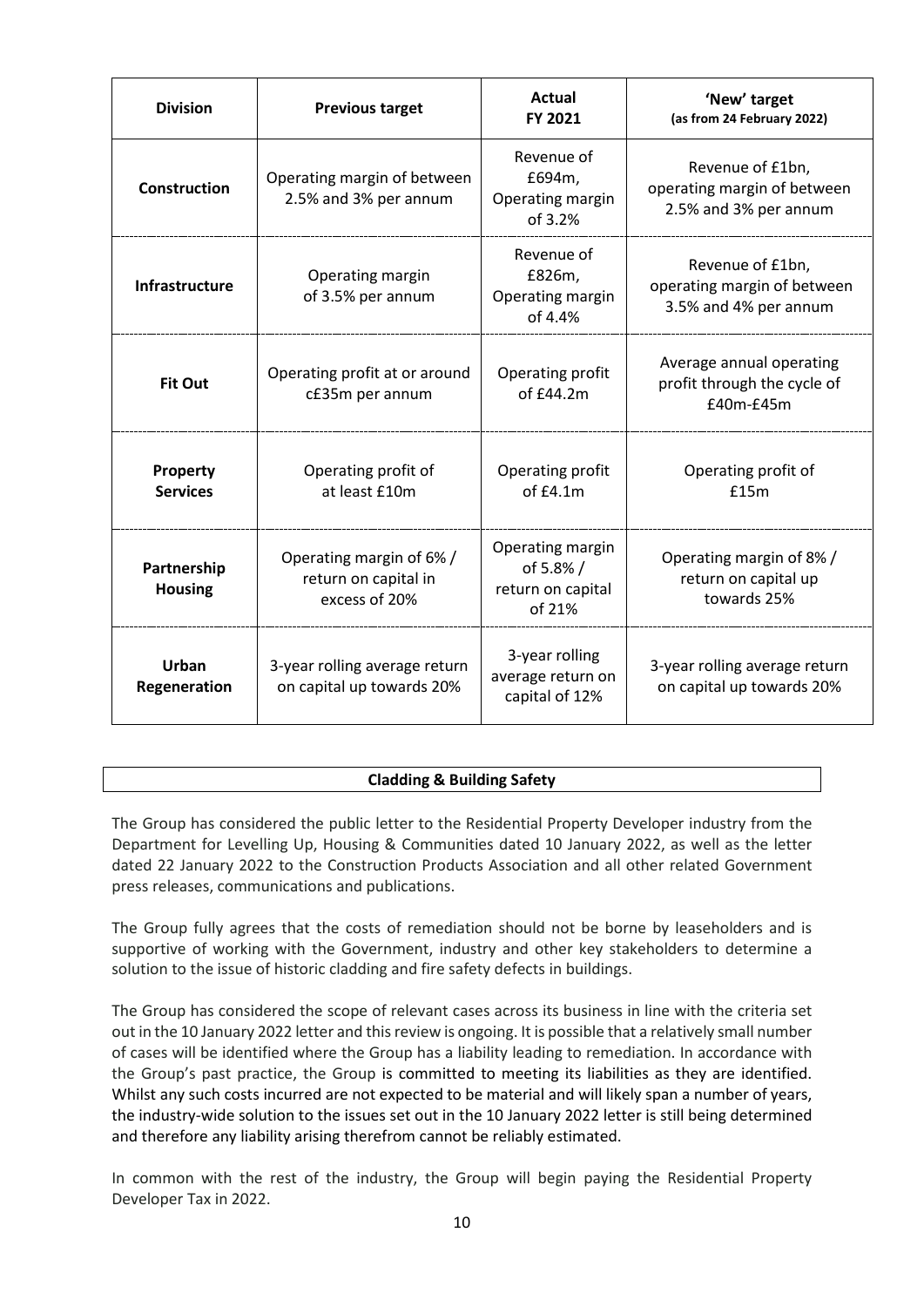# **Divisional Review**

The following Divisional Review is given on an adjusted basis, unless otherwise stated. Refer to Note 2 of the consolidated financial statements for appropriate reconciliations to the comparable UK IAS measures.

# **Headline results by division (vs FY 2020)**

|                                  | Revenue |        | <b>Operating Profit</b> |        | <b>Operating Margin</b> |            |
|----------------------------------|---------|--------|-------------------------|--------|-------------------------|------------|
|                                  | £m      | Change | £m                      | Change | %                       | Change     |
| Construction & Infrastructure    | 1,520   | $-7%$  | 58.1                    | $+63%$ | 3.8%                    | $+160bps$  |
| Fit Out                          | 795     | $+14%$ | 44.2                    | +38%   | 5.6%                    | $+100$ bps |
| <b>Property Services</b>         | 134     | $+20%$ | 4.1                     | +310%  | 3.1%                    | $+220bps$  |
| Partnership Housing <sup>1</sup> | 572     | $+21%$ | 33.2                    | +108%  | 5.8%                    | $+240bps$  |
| Urban Regeneration $1$           | 203     | $+64%$ | 12.1                    | +38%   | n/a                     | n/a        |
| Group/Eliminations <sup>1</sup>  | (11)    |        | (20.4)                  |        |                         |            |
| <b>Total</b>                     | 3,213   | $+6%$  | 131.3                   | $+92%$ | 4.1%                    | $+180$ bps |

*<sup>1</sup> Prior year FY 2020 comparative numbers have been restated – see Other Financial Information Section, Paragraph 8 - Reporting Segments*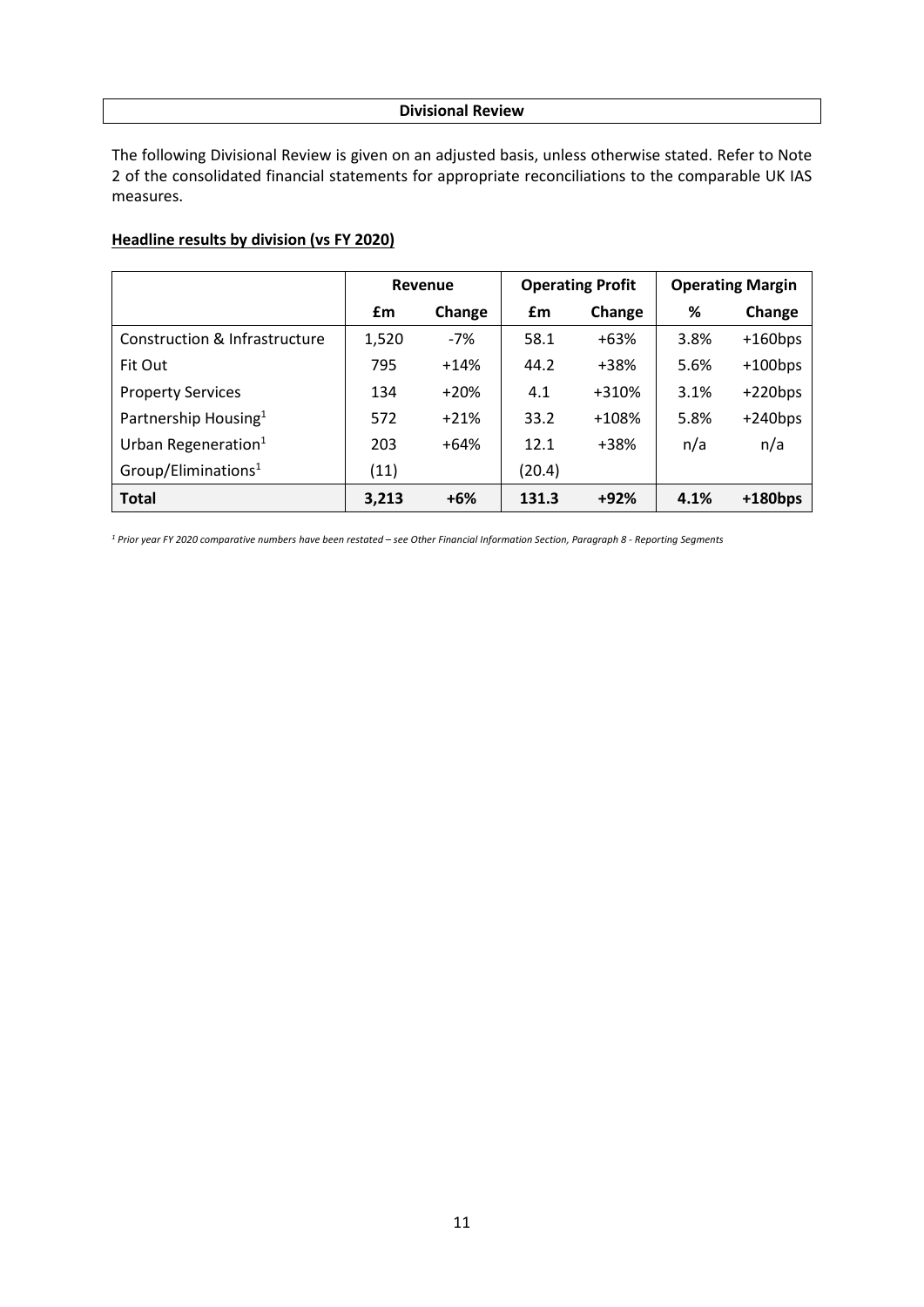# **Results compared to the reported 2019 'pre-pandemic' full year results (FY 2019)**

Due to the prior year FY 2020 results being significantly impacted by the pandemic, FY 2019 is viewed as being more relevant and informative for comparative purposes. On this basis, the movement by division compared to the FY 2019 results is shown below, together with the actual FY 2019 reported results shown in *italics*. These are reproduced in the tables of the divisional commentaries in the sections below.

|                                  | Revenue | FY 2019 <sup>1</sup><br>£m | <b>Operating</b><br><b>Profit</b> | FY 2019 <sup>1</sup><br>£m | <b>Operating</b><br>margin | FY 2019 <sup>1</sup><br>% |
|----------------------------------|---------|----------------------------|-----------------------------------|----------------------------|----------------------------|---------------------------|
| Construction & Infrastructure    | $+2\%$  | 1,486                      | +80%                              | 32.3                       | $+160bps$                  | 2.2%                      |
| Fit Out                          | $-5%$   | 839                        | $+20%$                            | 36.9                       | $+120bps$                  | 4.4%                      |
| <b>Property Services</b>         | $+17%$  | 115                        | $-5%$                             | 4.3                        | $-60$ bps                  | 3.7%                      |
| Partnership Housing <sup>1</sup> | $+10%$  | 520                        | $+53%$                            | 21.7                       | $+160bps$                  | 4.2%                      |
| Urban Regeneration <sup>1</sup>  | $+69%$  | 120                        | $-39%$                            | 19.9                       | n/a                        | n/a                       |
| Group/Eliminations <sup>1</sup>  | n/a     | (9)                        | n/a                               | (22.0)                     | n/a                        | n/a                       |
| <b>Total</b>                     | $+5%$   | 3,071                      | $+41%$                            | 93.1                       | $+110bps$                  | 3.0%                      |

*<sup>1</sup> The 2019 FY comparative numbers are as reported and have been restated to take into account the impact of change in reporting segments. The impact of the restatement is to increase Partnership Housing revenue and operating profit by £7m and £3.4m respectively and to increase Urban Regeneration revenue and operating profit by £1m and £0.5m respectively. All other 2019 results of the Investments division are included in Group/Eliminations*

# **Group secured workload<sup>1</sup> by division**

The Group's secured workload<sup>1</sup> at 31 December 2021 was £8,614m, an increase of 4% on the prior year end (FY 2020: £8,290m). The divisional split is shown below.

|                                                | FY 2021 | <b>FY 2020</b> | Change  |
|------------------------------------------------|---------|----------------|---------|
|                                                | £m      | £m             |         |
| Construction & Infrastructure                  | 2,715   | 2,537          | $+7%$   |
| Fit Out                                        | 897     | 410            | $+119%$ |
| <b>Property Services</b>                       | 945     | 970            | -3%     |
| 'Construction' secured order book <sup>2</sup> | 4,557   | 3,917          | $+16%$  |
| <b>Partnership Housing</b>                     | 1,498   | $1,445^3$      | $+4%$   |
| <b>Urban Regeneration</b>                      | 2,574   | $2,929^{3}$    | $-12%$  |
| 'Regeneration' secured order book <sup>2</sup> | 4,072   | 4,374          | -7%     |
| Inter-divisional eliminations                  | (15)    | (1)            |         |
| Group secured workload <sup>1</sup>            | 8,614   | 8,290          | $+4%$   |

*1 The Group secured workload is the sum of the Construction secured order book and the Regeneration secured order book, less any inter-divisional eliminations*

*2 The 'Secured order book' is the sum of the 'committed order book', the 'framework order book' and (for the Regeneration businesses only) the Group's share of the gross development value of secured schemes (including the development value of open market housing schemes)*

*The 'committed order book' represents the Group's share of future revenue that will be derived from signed contracts or letters of intent. The 'framework order book' represents the Group's expected share of revenue from the frameworks on which the Group has been appointed. This excludes prospects where confirmation has been received as preferred bidder only, with no formal contract or letter of intent in place.*

*<sup>3</sup> FY 2020 comparative numbers have been restated following the change in reporting segments*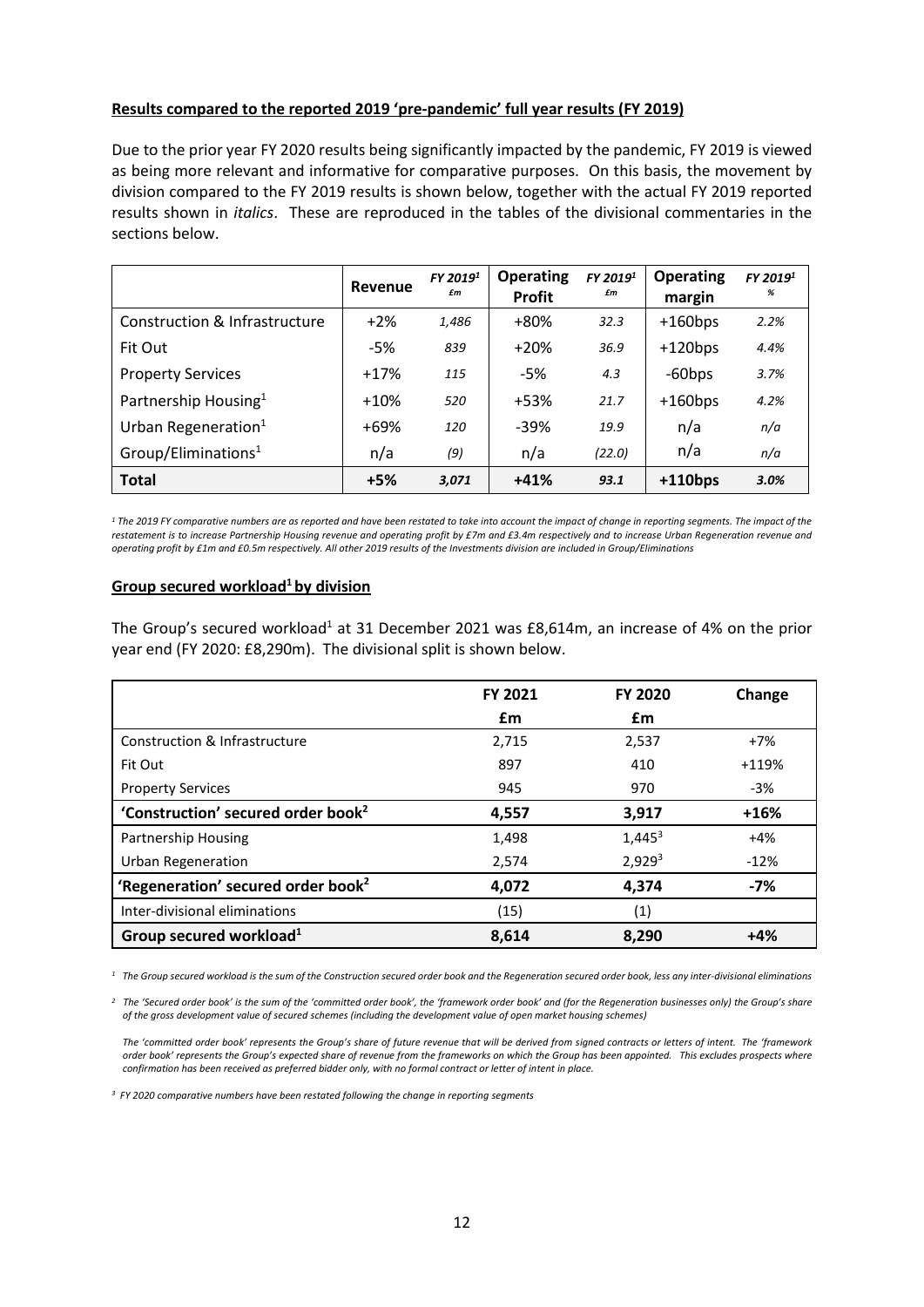# **Construction & Infrastructure**

|                  | <b>FY 2021</b> | FY 2020 | Change    | FY 2019 | Change          |
|------------------|----------------|---------|-----------|---------|-----------------|
|                  | £m             | £m      |           | £m      | FY 2021 vs 2019 |
| Revenue          | 1,520          | 1,637   | $-7%$     | 1,486   | $+2%$           |
| Operating profit | 58.1           | 35.7    | $+63%$    | 32.3    | +80%            |
| Operating margin | 3.8%           | 2.2%    | $+160bps$ | 2.2%    | $+160bps$       |

Construction & Infrastructure delivered a very strong set of results in the year, with substantial margin and profit growth. Although revenue reduced to £1,520m (FY 2020: £1,637m), operating profit grew 63% up to £58.1m (FY 2020: £35.7m) with the operating margin increasing to 3.8%, up 160bps on the prior year (FY 2020: 2.2%). Both the *Construction* and *Infrastructure (*including *Design)1* contributed strongly to this overall result.

Of the divisional revenue split by type of activity, *Construction* accounted for 46% of divisional revenue at £694m, with 54% being *Infrastructure<sup>1</sup>* at £826m.

The division also performed well in terms of winning work and growing its future workload. The secured order book at the year end was £2,715m, up 7% compared to the prior year.

# *(i) Construction*

Construction's revenue increased 4% to £694m (FY 2020: £670m) while operating profit increased 167% to £21.9m (FY 2020: £8.2m). The focus on improved operational delivery, disciplined contract selectivity and risk management over many years, together with a favourable project mix in the year, all contributed towards increasing its operating margin to 3.2% (FY 2020: 1.2%). The first half margin was 2.4%, which increased to 3.9% in the second half primarily due to a higher weighting of project completions in the second half, particularly projects in the education sector.

In addition, Construction had a very strong year of winning work. The order book at the year end was £810m, an increase of 58% on the prior year (FY 2020: £512m) and up 25% from the half year position (HY 2021: £648m). Of the total, £599m (74% by value) is secured for 2022. In addition to the total order book, Construction also had c£540m of work at preferred bidder stage at the year end. In line with the preferred risk profile of work undertaken, c99% of the order book value is derived through either negotiated, framework or two-stage bidding procurement processes.

In education, Construction's largest sector, project wins included: a £61m project for the University of Hertfordshire to build a new home for its School of Physics, Engineering and Computer Science; Maybole Community Campus, a new £54m primary and secondary education campus in South Ayreshire; a £23m contract to build a new combined primary school campus (Carnbroe and Sikeside) in North Lanarkshire; and the new £31m Glebe Farm School in Milton Keynes. The division also won projects to expand Horsforth School in Leeds (£5m) which will create 365 new places and Chantry Academy in Ipswich (£3m) which will create 150 new places and a facility for children with special educational needs and/or disability (SEND). In addition, Construction was appointed to deliver a number of dedicated SEND schools, including the £18m Freemantle secondary school in Woking, Surrey; the £16.1m Summerdown School in Eastbourne; and the £9.8m Salmon's Brook Special School in Enfield for children with social, emotional and mental health needs.

Completions in the year included the £7.6m Castleward Spencer Academy primary school in Derby, delivered via the public sector procurement authority, SCAPE; and the £14.2m Wintringham Primary Academy in St Neots, Cambridgeshire.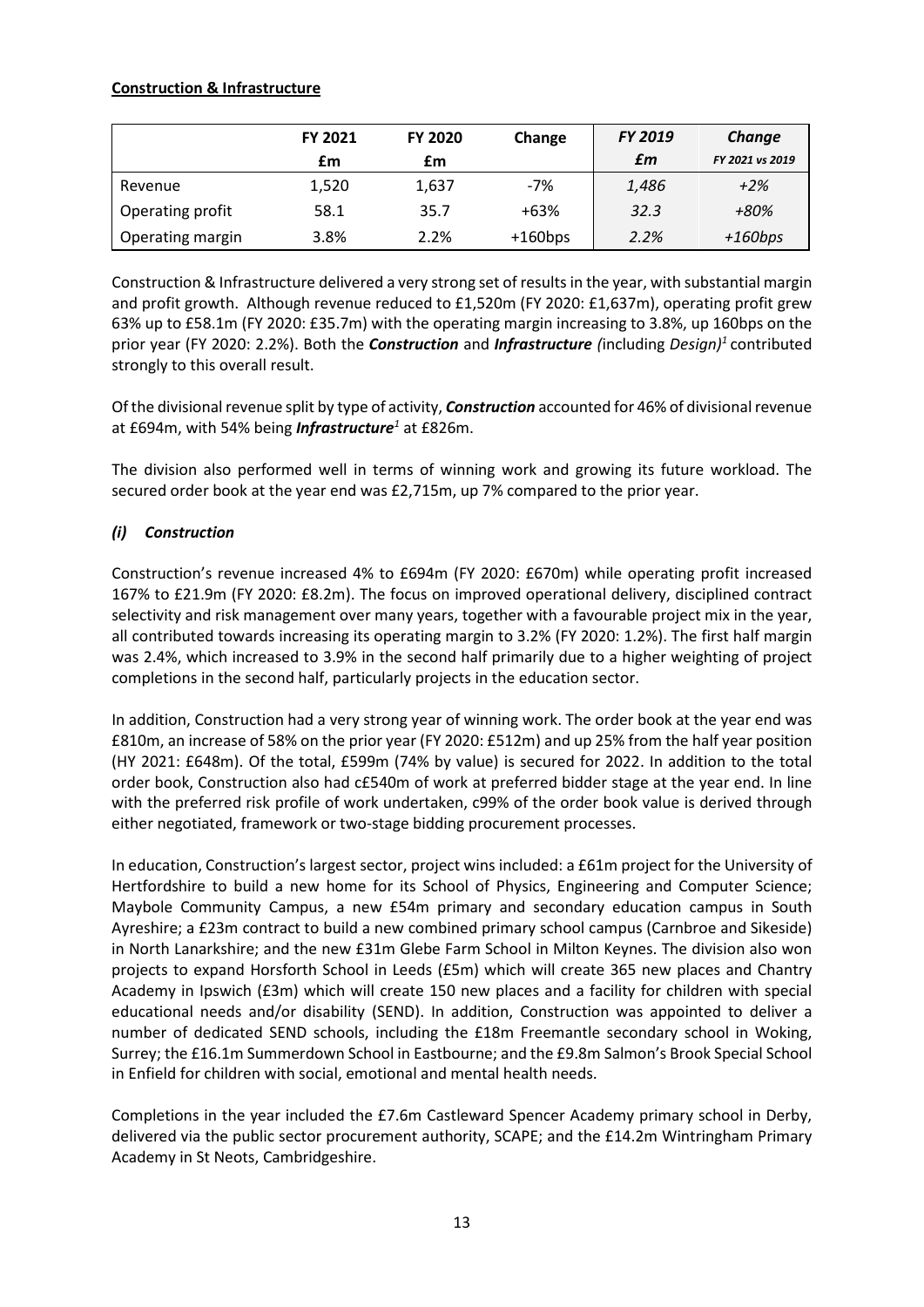In healthcare, Construction has been selected to deliver the initial works as part of the wider redevelopment of the North Manchester General Hospital in Crumpsall, one of the 40 new hospitals pledged under the UK government's health infrastructure plan, and appointed to build a new £13m facility for the London Institute of Healthcare Engineering at St Thomas' campus, London.

In other sectors, project wins included: the £107m Manor Road Quarter scheme in Canning Town, London, a 34-storey, mixed-use development of 355 apartments (50% affordable) and 8,000 square feet of commercial and retail space, being delivered through Urban Regeneration's English Cities Fund joint venture; and a c£18m manufacturing facility in East Sussex for GW Pharmaceuticals. Completions included a £48m, nine-storey Moxy Hotel and Residence Inn in Slough, delivered through Urban Regeneration's Slough Urban Renewal joint venture, which opened three months ahead of schedule; and Hackney Britannia Leisure Centre, set over four storeys and featuring rooftop sports pitches to make the best use of space.

Framework appointments included: the SCAPE Construction frameworks to deliver education, healthcare, housing and government building projects across England, Wales and Scotland, with a cumulative value of £5 billion over four years (two lots in England and Wales, valued up to £7.5m and £7.5m-£75m, and two lots in Scotland, valued up to and over £7.5m); Lots 4 (£7m-£14m), 5 (£14m- £25m) and 6 (£25m+) on the new £1.6bn Public Buildings Construction and Infrastructure (PB3) framework run by the public sector procurement organisation, LCH; and the medium band (£6m- £12m) of the Department for Education's four-year, £5bn construction framework.

# *(ii) Infrastructure1*

Although *Infrastructure's* revenue was 15% lower at £826m (FY 2020: £967m) primarily due to the timing of its project workload, operating profit increased significantly, up 32% to £36.2m (FY 2020: £27.5m). This resulted in an operating margin of 4.4%, up from 2.8% in the prior year and was driven by strong operational delivery on site and by the type of work.

The first half margin was 3.3%, while this increased to 5.5% in the second half, benefitting from work mix, efficiencies and final account settlements on a number of projects.

*Infrastructure's* order book at the year end was £1,905m, down 6% on the previous year end (FY 2020: £2,025m), however was up 1% on the half year position (HY 2021: £1,894m). In excess of 90% of the value of the order book is derived through frameworks, consistent with the strategic focus on longterm workstreams from its clients.

The focus for the division remained on its key sectors of highways, rail, nuclear, energy and water.

In highways, work won included the appointment by National Highways (formerly Highways England) to the Concrete Roads Programme - Reconstruction Works Framework, a four-year programme worth c£130m to repair or replace the concrete surface of motorways or major A roads in England; and the detailed design for the Carlisle Southern Link Road by Cumbria County Council. In addition, Infrastructure was awarded a place on National Highways' new Scheme Delivery Framework, a £3.6bn, six-year programme to deliver vital renewals to maintain safety and reliability; the division was selected for the General Civil Engineering Central Region. Work was completed in the year on enhancements to the M1 junction 23 and A512 scheme in Loughborough to improve journey times and safety for motorists, delivered for Leicestershire County Council through the Midlands Highways Alliance.

In rail, Infrastructure secured a position as one of three partners on Lot 1 of Transport for London's London Rail Infrastructure Improvement Framework and was subsequently awarded early contractor involvement works for Surrey Quays and Surrey Canal Road stations. In addition, the division was appointed as principal contractor on Northumberland County Council's framework to build six new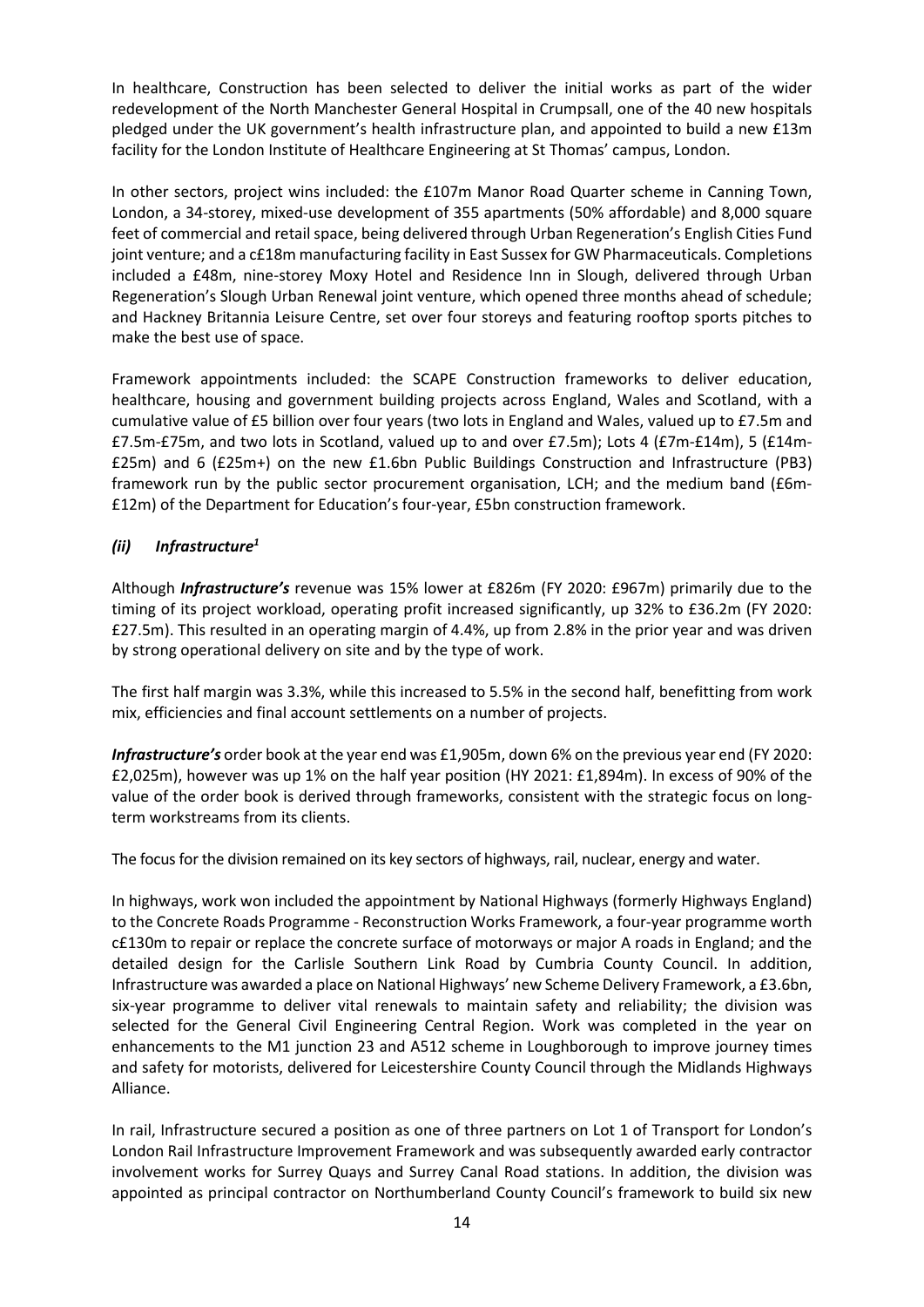stations on the Northumberland Line. The initial part of the Northumberland project, which aims to restore regular passenger trains between Ashington and Newcastle by 2024, will see the conclusion of comprehensive design and delivery plans for the stations and bridges. Subject to government confirmation of funding and approval of the Transport and Works Act Order application, the framework provides for the division to undertake £40m of construction work, set to start in early 2022. Other wins included a £28m contract for Network Rail to construct an extension to the rockfall shelter over the railway line between Dawlish and Holcombe in Devon; a c£9m project to upgrade Maidenhead and Slough Crossrail stations as part of Network Rail's CP6 framework, Western region; and c£9m of station upgrade and access-for-all schemes via the Merseyrail framework. Work completed on the remodelling of London King's Cross station; the £160m Werrington Grade Separation project for Network Rail to increase passenger capacity; and the construction of the new Whitechapel Station for Crossrail, including a new ticket hall and step-free access.

In nuclear, the division secured a third term extension to the Infrastructure Strategic Alliance for Sellafield Ltd and continued to deliver the £1.6bn Programme and Project Partners contract, a 20-year programme to clean up the legacy of early operations at Europe's largest nuclear site. Infrastructure also continued its work on the 10-year Clyde Commercial Framework for the Defence Infrastructure Organisation.

In energy, National Grid awarded Infrastructure a place on its RIIO-2 electricity construction EPC (Engineer, Procure and Construct) framework which involves the construction, refurbishment and decommissioning of overhead line and underground cable systems operating between 33kV to 400kV across its transmission network. The framework, expected to be worth up to £1.5bn, is for an initial term of five years with an option for a two-year extension. The division secured additional work as part of the Scottish & Southern Electricity Networks (SSEN) overhead lines framework. Work completed on a £31.9m project in Cairngorms National Park to replace overhead lines and transmission towers with underground cables between Boat of Garten and Nethy Bridge, the first project in SSEN's VISTA (Visual Impact of Scottish Transmission Assets) initiative.

In water, work continued as part of the long-term AMP7 framework with Welsh Water and on the Thames Tideway 'super sewer' project to expand London's sewer network and help prevent pollution in the Thames.

In the BakerHicks design business<sup>1</sup>, projects underway include the provision of principal designer advisory services on the Medicines Manufacturing Innovation Centre (MMIC) in Renfrewshire; a new advanced manufacturing facility in Macclesfield to enable AstraZeneca to meet demand for its cancer drug Zoladex; an extension to GlaxoSmithKline's Aseptic Manufacturing Facility in Barnard Castle; the provision of construction and design support for Boehringer Ingelheim's new biologicals development centre in Biberach, Germany; civil and structural engineering services for the £42.5m Allander Health and Leisure Centre in Bearsden, East Dunbartonshire; and the design of a new substation in Barking which will power 10,800 homes, local businesses and a new rail station.

# *Divisional outlook*

The focus for Construction & Infrastructure remains on contract selectivity and risk management, operational delivery and developing long term relationships with its clients.

The new medium-term target for *Construction* has been upgraded, with a target of increasing revenue to £1bn per annum while maintaining its operating margin within the previous range of 2.5%-3.0% per annum. Progress towards this target is expected in 2022 with its margin moving back to within its target range.

*Infrastructure's* new and upgraded medium-term target is to achieve revenue of £1bn per annum while delivering an operating margin within the range of 3.5%-4.0% per annum. Progress towards this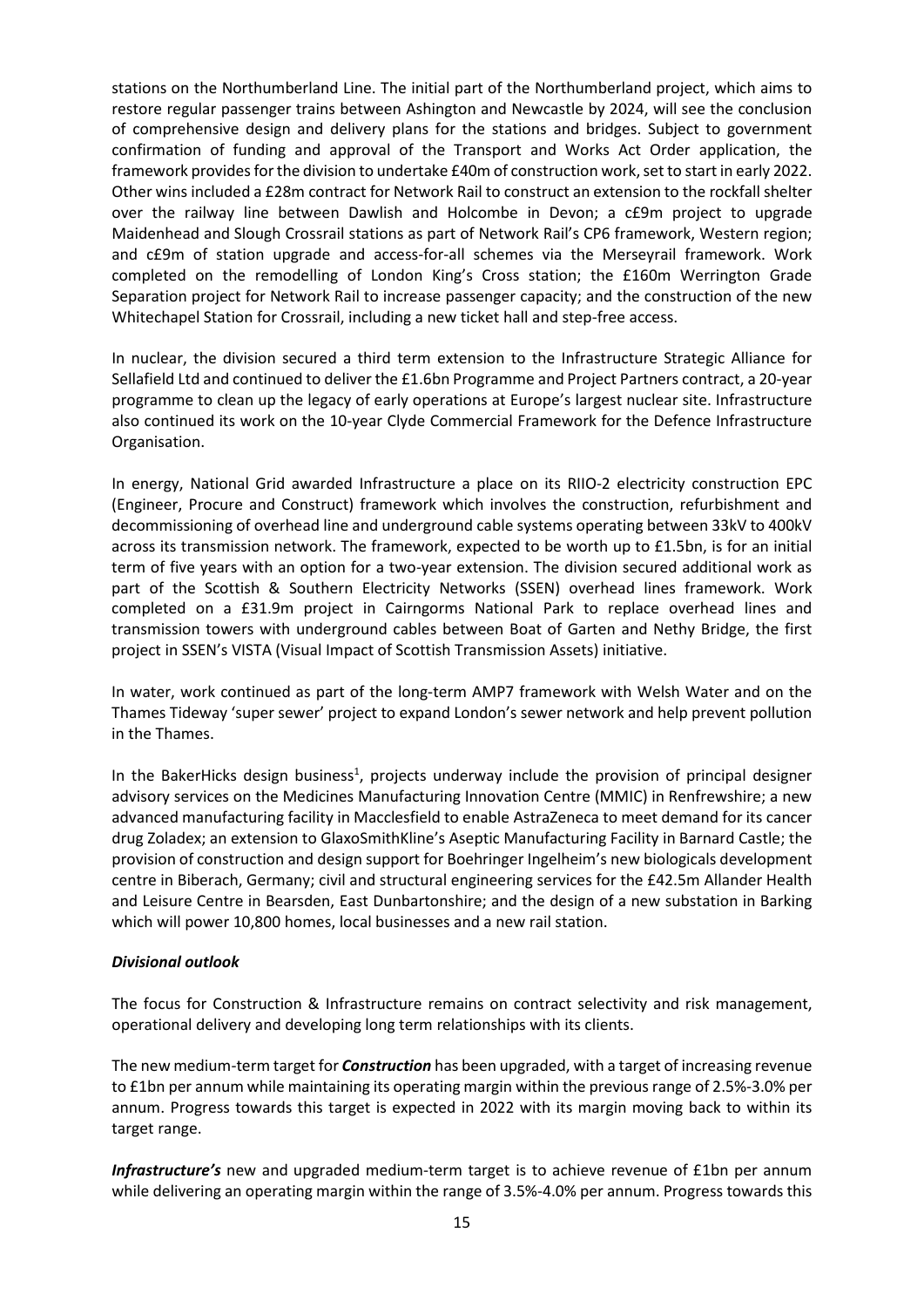target is expected in 2022, although due to the timing and nature of its project workload for the year, its margin is expected to move back to within its target range off slightly lower revenue compared to 2021.

*<sup>1</sup> Design results are reported within Infrastructure*

# **Fit Out**

|                  | <b>FY 2021</b> | <b>FY 2020</b> | Change    | <b>FY 2019</b> | Change          |
|------------------|----------------|----------------|-----------|----------------|-----------------|
|                  | £m             | £m             |           | £m             | FY 2021 vs 2019 |
| Revenue          | 795            | 700            | $+14%$    | 839            | $-5%$           |
| Operating profit | 44.2           | 32.1           | +38%      | 36.9           | $+20%$          |
| Operating margin | 5.6%           | 4.6%           | $+100bps$ | 4.4%           | $+120bps$       |

Fit Out delivered an excellent performance in the year, driven by consistently strong project delivery, a continued focus on enhanced customer experience and a high-quality workload. With revenue increasing 14% to £795m (FY 2020: £700m), operating profit increased 38% to £44.2m, a record result for the division. The operating margin of 5.6% was up 100bps on prior year (FY 2020: 4.6%).

As with previous years, there was a second half weighting to the operating margin (H1 2021: 5.1%, H2 2021: 6.0%) which was driven by project mix and by the successful completion of a number of contracts falling towards the end of the year.

As expected, the proportion of revenue derived from the commercial office sector reverted back to more normal levels contributing 76% of revenue (FY 2020: 66%), with work in the public sector and for local authorities dropping back to 16% of revenue (FY 2020: 25%). The higher education and retail banking sectors made up the remainder as usual.

Revenue outside of the London region increased strongly to 42% of the total, up from 31% in the prior period, however the London region remained the division's largest market at 58% of revenue (FY 2020: 69%). Looking ahead to future periods, the proportion of revenue from the London region is expected to revert back to a more normal proportion of c70% of divisional revenue.

In terms of type of work delivered in the year, 80% related to traditional fit out work (FY 2020: 86%), while 20% related to 'design and build' (FY 2020: 14%). The proportion of revenue generated from the fit out of existing office space increased slightly to 78% (FY 2020: 72%), with the fit out of new office space reducing to 22% (FY 2020: 28%). Of the fit out of existing office space, work was broadly split evenly between refurbishment 'in occupation' and non-occupied space.

The market for Fit Out's services remains strong. At the year end, the secured order book was £897m, more than double the size of the order book at the previous year end (FY 2020: £410m) and an increase of 54% on the position at the half year (HY 2021: £581m). Within this total, the division secured a number of larger contracts which will generate revenue over a number of years, thereby giving the division better long-term visibility compared to its usual project cycle.

Of the year-end order book of £897m, £528m (59%) relates to 2022 and this level of orders for the next 12 months is 36% higher than it was at the same time last year. In addition to these secured orders, the division had over £100m of potential work 'pending decision' at the year end, as well as in excess of £500m of tender opportunities identified for the first quarter of 2022. The average value of enquiries received through the year was around £4m.

'Traditional' fit out projects won in the year included: 366,000 sq ft of office space at Five Bank Street, Canary Wharf; 200,000 sq ft for BP in North Colonnade, Canary Wharf; 200,000 sq ft for BT in Bristol,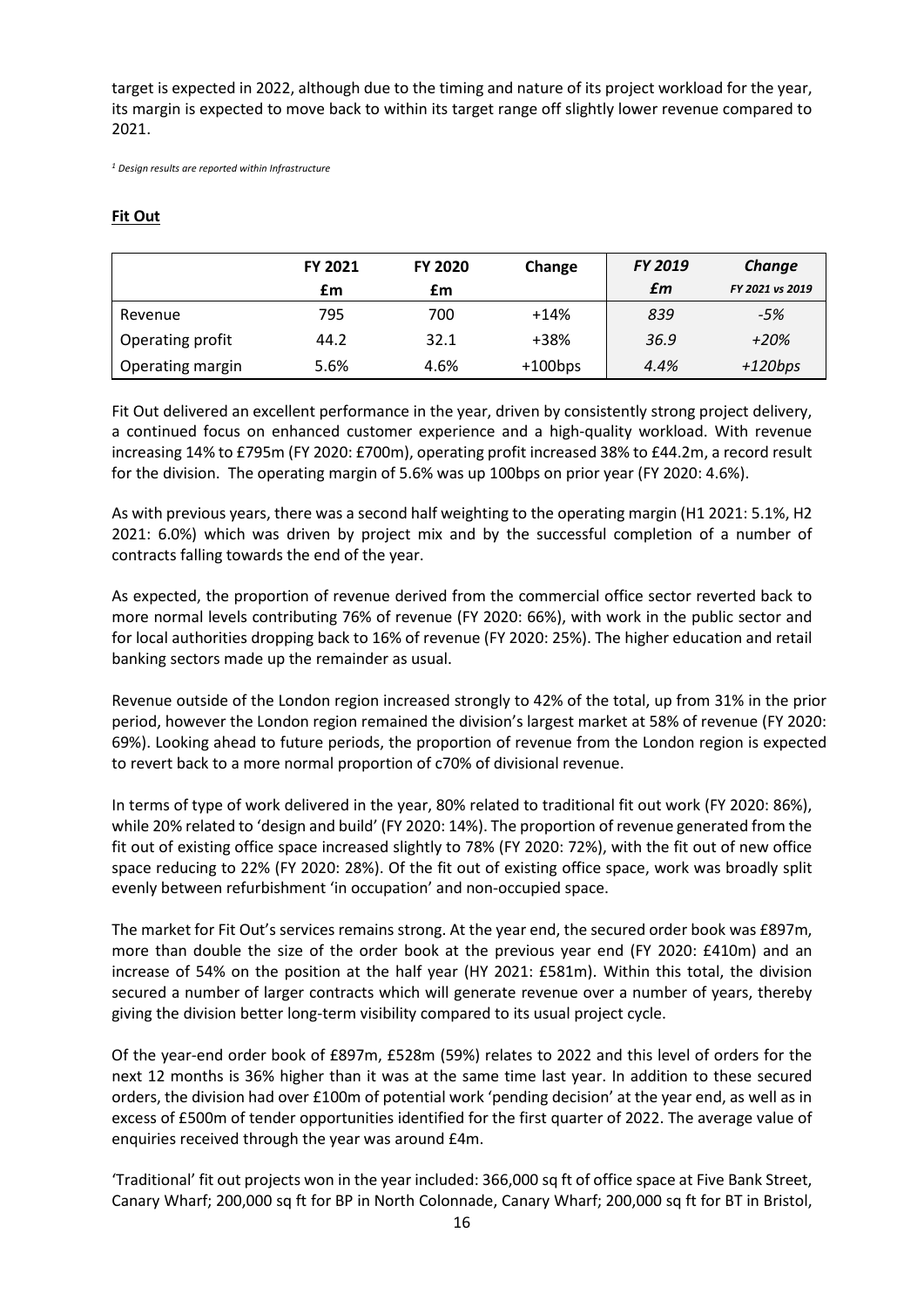awarded following completion of a 186,000 sq ft project for BT in Birmingham; 150,000 sq ft of Cat A space in Thames Valley Park, Reading; 93,000 sq ft of office, sales and support facilities for MathWorks in Cambridge; 90,000 sq ft of Cat A space in Coventry for landlord IM Properties; and 30,000 sq ft for landlord Quadrature Capital in the Leadenhall Building, London. Project completions included Norton Motorcycles' new 70,000 sq ft state-of-the-art facility in Solihull and a 56,000 sq ft office in Bristol for the BBC.

In 'design and build', significant project wins included: the Cat A fit out of 180,000 sq ft at Campus Reading, one of the largest office developments in the Thames Valley; Hutchison 3G UK/Three's new 117,000 sq ft workspace in Reading; nine projects for space provider Instant Group, creating 135,000 sq ft of lettable office space; and 17,000 sq ft in Bracknell for big data analytics provider, IRI.

Fit Out's public sector portfolio continued to expand in 2021 as the division secured: a 12,000 sq ft refurbishment of the North West Regional Control Centre for National Highways (formerly Highways England); a 60,000 sq ft fit out for the University of Leicester via the Pagabo framework; and multiple projects totalling £51.8m under The Mayor's Office for Policing and Crime (MOPAC) framework with a further £40.7m secured for 2022 and beyond.

# *Divisional outlook*

Fit Out's new and upgraded medium-term target is to deliver average annual operating profit through the cycle of £40m-£45m. For 2022, based on timing of projects in the order book and the current visibility the division has of future workload later in the year, Fit Out is expected to deliver a performance which is around the mid-point of this target range.

|                               | <b>FY 2021</b> | FY 2020 | Change    | FY 2019 | Change          |
|-------------------------------|----------------|---------|-----------|---------|-----------------|
|                               | £m             | £m      |           | £m      | FY 2021 vs 2019 |
| Revenue                       | 134            | 112     | $+20%$    | 115     | $+17%$          |
| Operating profit <sup>1</sup> | 4.1            | 1.0     | +310%     | 4.3     | $-5%$           |
| Operating margin $1$          | 3.1%           | 0.9%    | $+220bps$ | 3.7%    | -60bps          |

# **Property Services**

Property Services performed well in the year, delivering improved results on the prior year as volumes recovered from C-19 disruption in 2020. Revenue increased by 20% to £134m and operating profit<sup>1</sup> increased 310% to £4.1m. The operating margin<sup>1</sup> of 3.1% represented an increase of 220bps ahead of prior year.

The division has continued to focus on delivering repairs and planned maintenance with a strong social value offering, servicing public sector housing through integrated contracts with housing associations and local authorities. Although most of the division's repairs contracts were restored to more normal volumes in the year, planned maintenance activity was slower to recover.

Investment continues in its technology offering for managing repairs and maintenance and planned activities, with a significant focus on the provision of data insight and the improvement of the allround customer experience. During the year, the division launched its new software platform, goldeni, that provides social housing landlords and residents with real-time data to help ensure their properties are healthy, compliant and energy efficient. Of the overall investment in goldeni, £0.6m was expensed during the year and included in the operating result.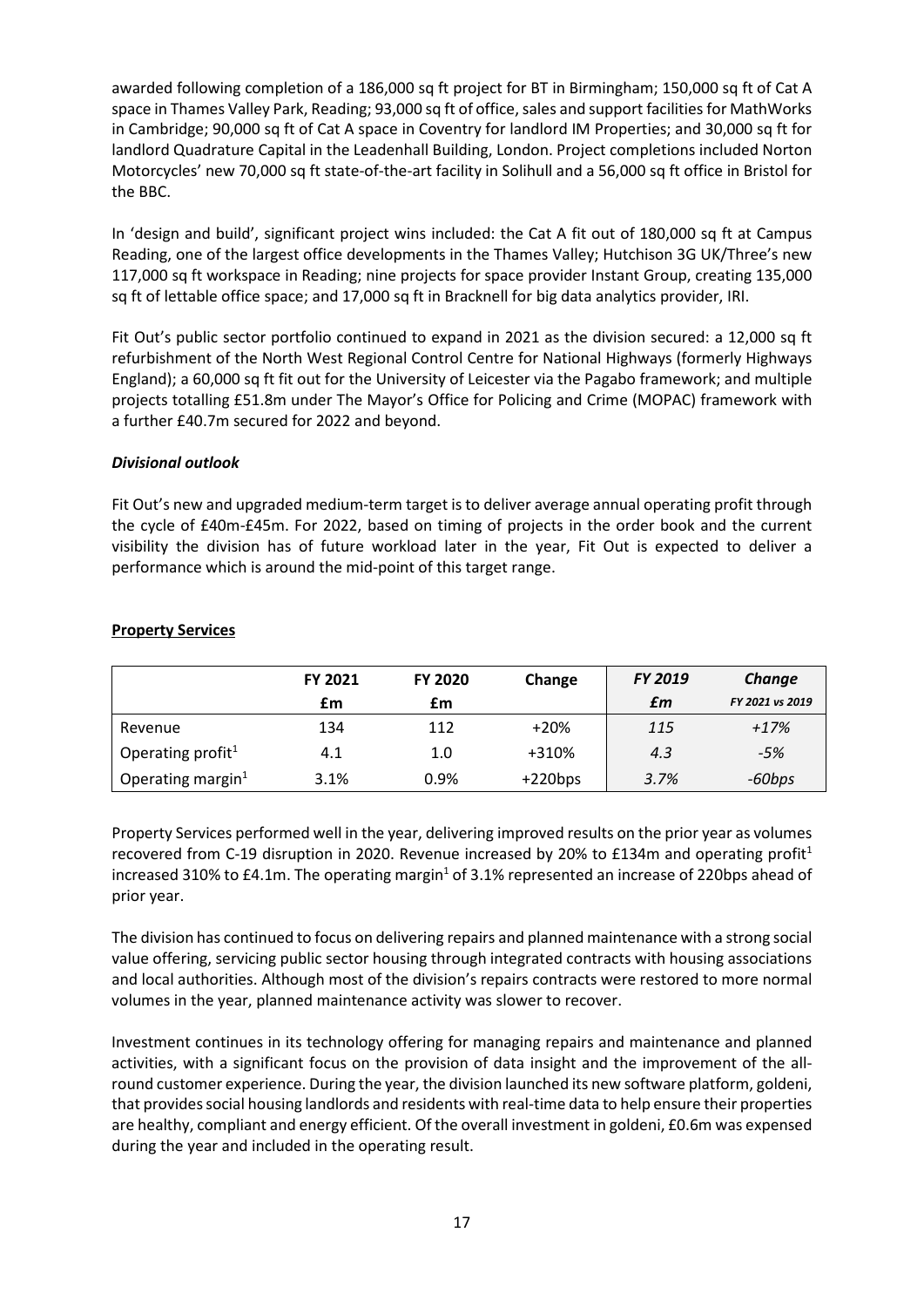At the year end, the secured order book was £945m, down 3% from the prior year end (FY 2020: £970m) and down 3% from the half year position (HY 2021: £973m). Of this total, in excess of 85% is for 2023 and beyond.

In addition (and not yet reflected in the order book), the division was selected to deliver a new tenyear contract with South East housing association, Moat, to provide services to 11,500 homes across south east London, Kent, Essex and Sussex. The contract is worth over £200m and has the potential to be extended by a further five years. Moat residents were consulted extensively during the tendering process, with over 1,000 providing feedback on how Moat's new partner could deliver social value through the scheme. Contracts are expected to be signed in the first quarter of 2022 with the project to start in April 2022 following a three-month mobilisation period.

# *Divisional outlook*

Based on the current order book and pipeline of opportunities, together with the division's operating model, the new medium-term target for Property Services has been upgraded to it delivering £15m operating profit per annum.

This target will be delivered through both revenue growth and continued margin improvement and progress will be made towards this in 2022.

*<sup>1</sup> before intangible amortisation of £1.5m (FY 2020: £1.2m)* 

|                                                           | FY 2021 | FY 2020 <sup>1</sup> | Change    | FY 2019 <sup>1</sup> | Change          |
|-----------------------------------------------------------|---------|----------------------|-----------|----------------------|-----------------|
|                                                           | £m      | £m                   |           | £m                   | FY 2021 vs 2019 |
| Revenue                                                   | 572     | 474                  | $+21%$    | 520                  | $+10%$          |
| Operating profit                                          | 33.2    | 16.0                 | $+108%$   | 21.7                 | +53%            |
| Operating margin                                          | 5.8%    | 3.4%                 | $+240bps$ | 4.2%                 | $+160bps$       |
| Average capital employed <sup>2</sup><br>(last 12 months) | 155.8   | 167.0                | $-f11.2m$ |                      |                 |
| Capital employed <sup>2</sup> - at year end               | 155.6   | 130.6                | $+£25.0m$ |                      |                 |
| ROCE <sup>3</sup> (last 12 months)                        | 21%     | 10%                  |           |                      |                 |

# **Partnership Housing**

Partnership Housing had a very strong year, with significant strategic and operational progress made. Revenue for the year was up 21% to £572m (FY 2020: £474m), with both *Mixed-tenure* and *Contracting* performing well. Split by type of activity, *Mixed-tenure* revenue was up 16% to £323m (56% of divisional revenue) and *Contracting* revenue (including planned maintenance and refurbishment) was up  $27\%$ <sup>1</sup> to £249m (44% of divisional total).

Operating profit increased substantially, more than doubling to £33.2m, an increase of 108% (FY 2020<sup>1</sup>: £16.0m). The operating margin increased to 5.8%, up from 3.4% supported by the higher mixed-tenure and contracting revenue as well as benefitting from continued operational efficiencies.

During the year, the division experienced a number of significant price increases in certain product categories and some increases in lead times for product deliveries to site. Any additional costs attached to sourcing some materials have generally been offset by a combination of operational efficiencies and sales price inflation.

The secured order book at the year end was £1,498m, an increase of 4% on the prior year end (FY 2020<sup>1</sup>: £1,445m).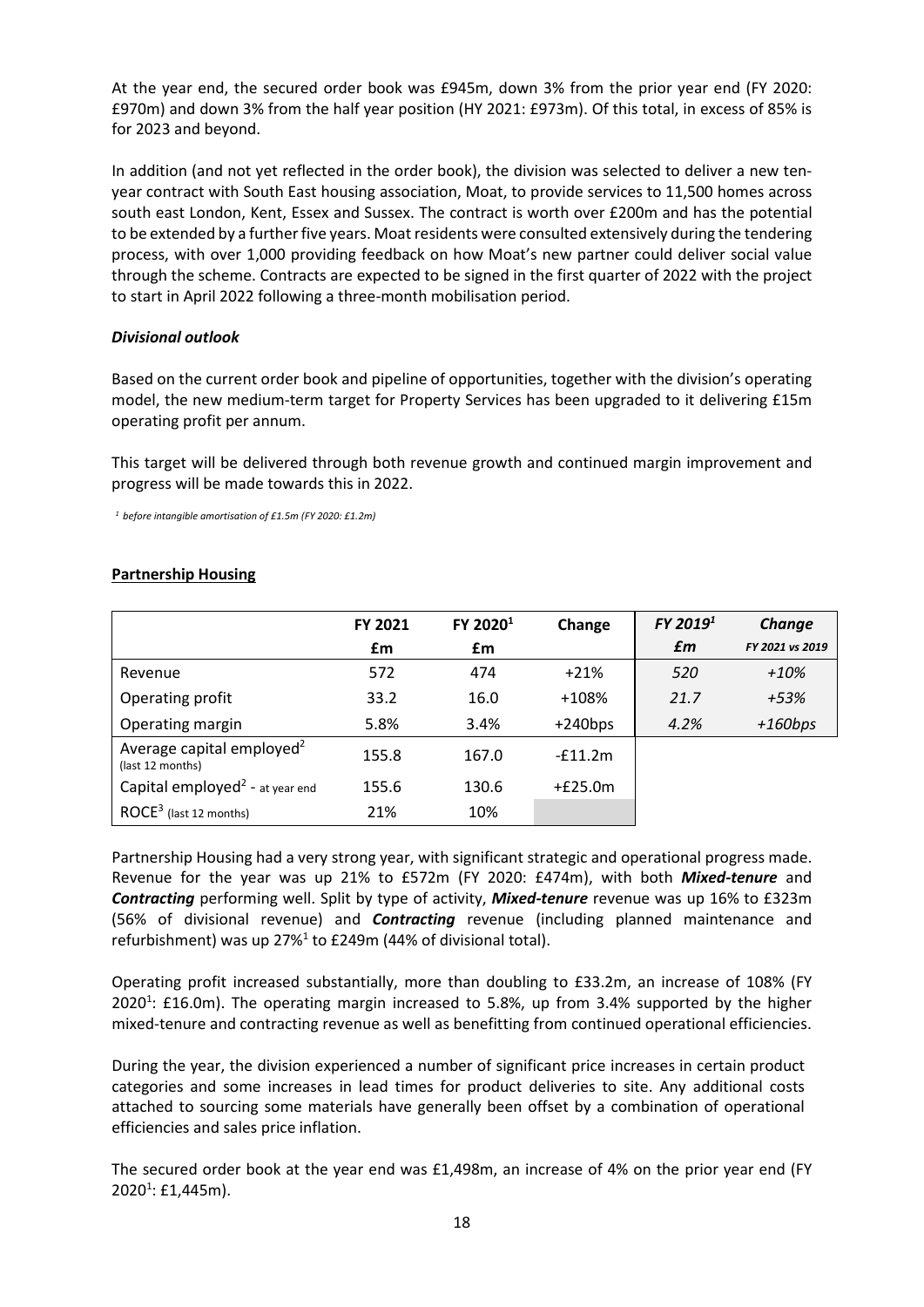The average capital employed<sup>2</sup> for the last 12-month period was £155.8m, a reduction of £11.2m on the prior year. The ROCE<sup>3</sup> increased to 21%, a much-improved performance and significantly in excess of prior years. The capital employed<sup>2</sup> at year end was £155.6m, an increase of £25.0m from the prior year end.

# *Mixed-tenure*

A key aspect of the division's growth strategy is to increase the number and size of its mixed-tenure sites. Significant progress has been in this area, with currently a total of 48 mixed-tenure sites at various stages of construction and sales (up from 39 at the prior year end), with an average of 143 open market units per site (up from 101 at the prior year end). Average site duration is 48 months, providing long-term visibility of activity.

During the year, 1,653 units were completed across open market sales and social housing (including through its joint ventures), significantly higher than in the prior year (2020: 1,216 units). The average sales price of £249k compared to the prior year average of £229k.

Of the total divisional order book, the amount relating to the *Mixed-tenure* activities increased 9% to £992m (FY 2020<sup>1</sup>: £907m). In addition, the amount of mixed-tenure business in preferred bidder status or already under development agreement but where land has not been drawn down was c£750m at the year end.

Work won included the regeneration of the former Llanwern and Whiteheads steelworks sites in Newport, valued at £105m and £85m respectively. The two schemes, being delivered in partnership with Pobl Group, have started on site and will deliver a combined total of over 1,000 homes. Other significant wins included: a £120m scheme with Abri housing association to build 500 homes in Weymouth; and a 188-unit development in Whalley, Lancashire with Trafford Housing Trust. In addition, the division exchanged contracts for the former site of a Philips factory in Hamilton, South Lanarkshire to develop 166 new homes (42 affordable) for Clyde Valley Housing Association; and secured planning permission for a further 766 homes on its One Woolwich programme with the Royal Borough of Greenwich.

Partnership Housing formally executed a new, long-term joint venture in the year with West Sussex County Council, with an initial 10 sites (582 units) immediately under option. The aim of the joint venture is to develop surplus land owned by the council into new homes and commercial premises that will generate funds for reinvestment into frontline services. Preferred bidder status was achieved in December 2021 for a similar long-term strategic joint venture with Suffolk County Council. An initial five sites will be committed to the joint venture, including two significant urban extensions, potentially delivering approximately 2,800 homes across the county. Contract close is aimed for by Spring 2022.

Work started in the year on four new projects with Together Housing Trust to deliver 650 units in Pendleton, Lancashire; 244 in Kirk Ella, East Yorkshire; 153 in Holmewood, Chesterfield and 175 in Howden, East Yorkshire. In the Midlands, project starts included 234 homes in Oldbury, 329 in Donnington and 123 in Birmingham. Planning permission was secured and work started on two sites acquired from Homes England: 412 homes in Drummond Park, Wiltshire and 119 in Thorp Arch, Yorkshire.

# *Contracting*

In *Contracting*, the total number of equivalent units built was 1,477, up from 978 in the prior year.

Of the total divisional order book, the *Contracting* secured order book was 6% lower at £506m (FY 20201 : £538m), of which £224m is for 2022.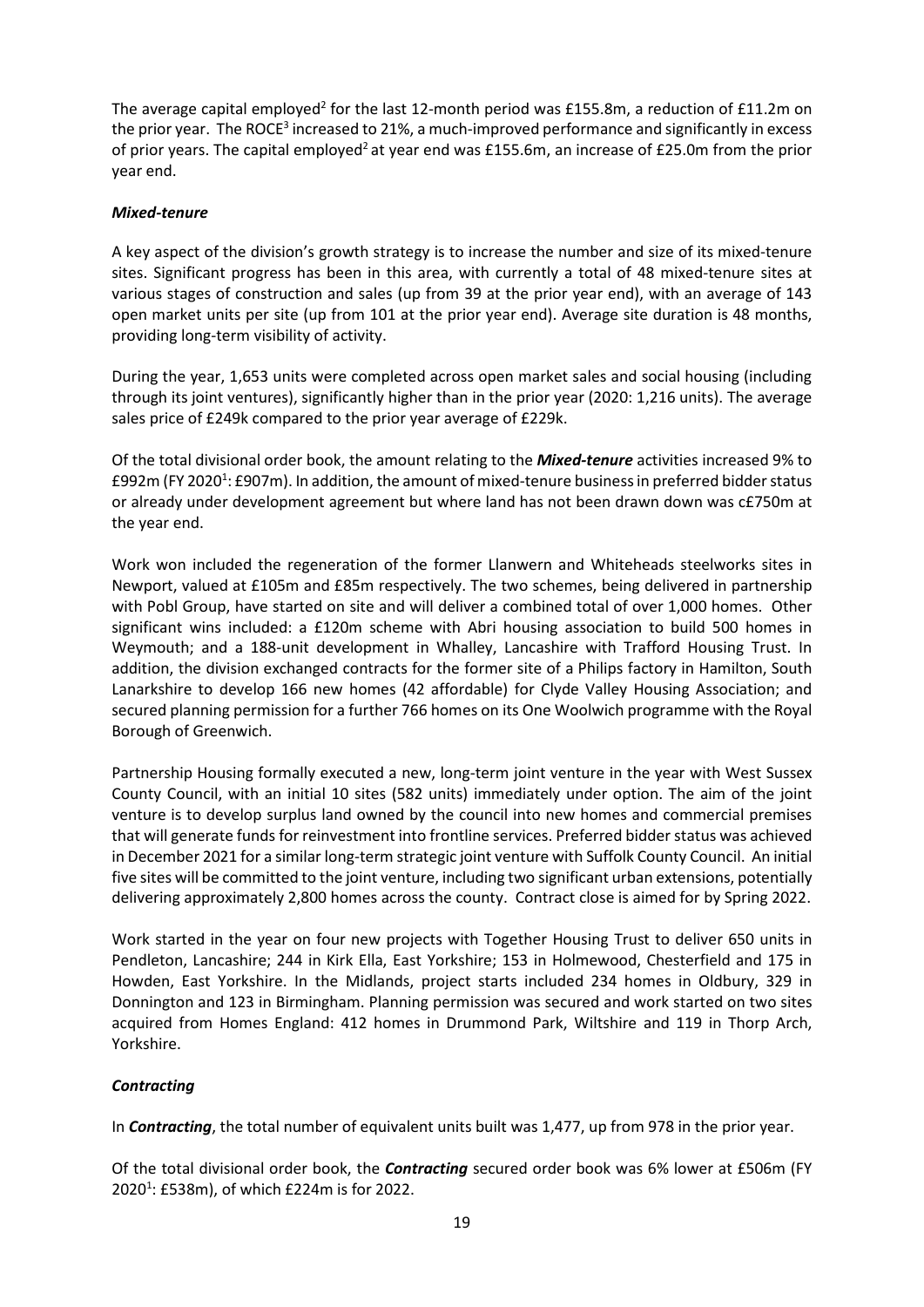Key contracting schemes awarded in the year included: a £50m, 211-unit scheme at Tolworth for Guinness Partnerships; a contract with Norfolk County Council-owned Repton to build 400 plus homes in Norfolk; 301 homes at Crick Road, Portskewett for Monmouthshire County Council; and the appointment onto the Your Housing Group framework, including the initial award of a £25m, 216-unit scheme at Edge Lane, Openshaw.

The division was awarded a refurbishment project by Orbit Group to retrofit 69 homes in Warwick to increase their energy efficiency. Partnership Housing worked with Orbit to secure £4m towards the project from the Social Housing Decarbonisation Fund (SHDF) demonstrator, run by the Department for Business, Energy and Industrial Strategy (BEIS), to improve the energy efficiency of social housing.

Work started in the year at Ringswell Avenue in Exeter to provide 60 affordable homes for LiveWest, the South West's largest housing association. The development will be the first to meet LiveWest's new sustainable homes standards following the launch of its 'Creating Greener Futures Together' strategy.

# *Divisional outlook*

Partnership Housing has made significant strategic and operational progress over recent years, which has been evidenced by its vastly improved financial results. The market opportunity for Partnership Housing remains substantial and the pathway for Partnership Housing's next stage of development is set out in its new and upgraded medium-term targets; firstly, to generate a return on average capital employed<sup>2</sup> of up to 25% and secondly, to deliver an operating margin of 8%. In 2022, the average capital employed<sup>2</sup> is expected to increase up towards  $cf.190m$  and further progress is expected.

*<sup>3</sup> Return On Average Capital Employed = (Adjusted operating profit plus interest from JVs) divided by average capital employed*

*<sup>1</sup> Restated – see Other Financial Information Section, Paragraph 8 - Reporting Segments. All FY 2020 and FY 2019 comparative numbers, including order book and capital employed, have been restated to include the impact of the revised reporting segments*

*<sup>2</sup> Capital employed is calculated as total assets (excluding goodwill, intangibles and cash) less total liabilities (excluding corporation tax, deferred tax, inter-company financing and overdrafts)*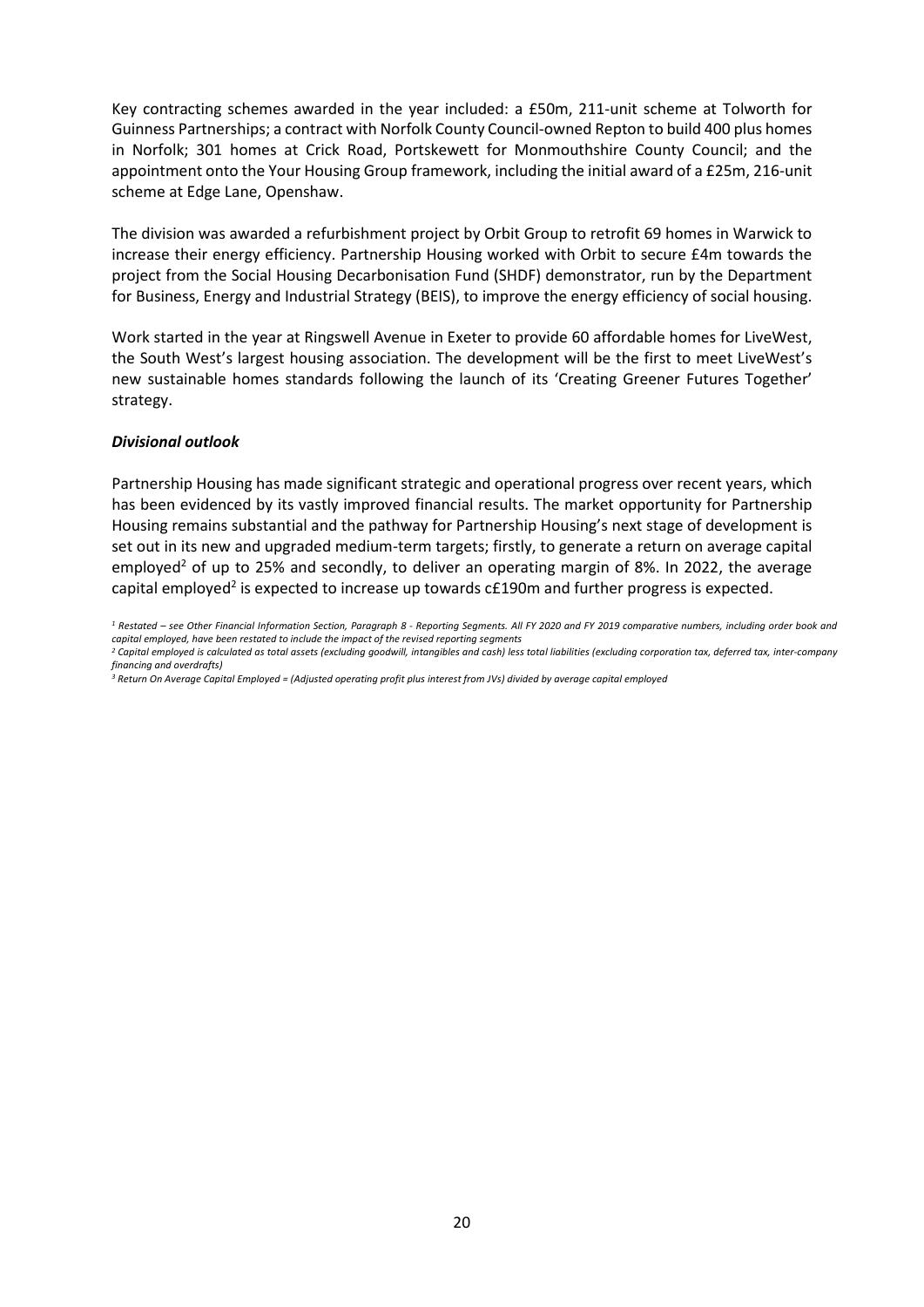# **Urban Regeneration**

|                                                           | FY 2021 | FY 2020 <sup>1</sup> | Change    | FY 2019 <sup>1</sup> | Change          |
|-----------------------------------------------------------|---------|----------------------|-----------|----------------------|-----------------|
|                                                           | £m      | £m                   |           | £m                   | FY 2021 vs 2019 |
| Revenue                                                   | 203     | 124                  | $+64%$    | 120                  | +69%            |
| Operating profit                                          | 12.1    | 8.8                  | +38%      | 19.9                 | $-39%$          |
| Average capital employed <sup>2</sup><br>(last 12 months) | 98.7    | 124.0                | $-E25.3m$ |                      |                 |
| Capital employed <sup>2</sup> at year end                 | 84.0    | 100.8                | $-E16.8m$ |                      |                 |
| $\mathsf{ROCE}^3$ (last 12 months)                        | 13%     | 7%                   |           |                      |                 |
| $\mathsf{ROCE}^3$ (average last 3 years)                  | 12%     |                      |           |                      |                 |

Urban Regeneration delivered an operating profit of £12.1m in the year, an increase of 38% on the prior year (FY 2020<sup>1</sup>: £8.8m). The ROCE<sup>3</sup> in the year increased to 13%, based on the average capital employed in the year of £98.7m.

Key contributors to performance were profit and development fees generated from the Salford Central regeneration scheme, being delivered by the English Cities Fund (ECF) joint venture with Legal & General and Homes England; the delivery of 520 new homes at New Victoria in Manchester; a land sale at Hucknall; the continuation of development at Phase 2 of Lewisham Gateway; and completion of the first phase at Hale Wharf in Tottenham via Waterside Places, the division's joint venture with the Canal & River Trust. Profits were also earned from the sale of new homes at: Salford Central; Wapping Wharf, Bristol; Griffon Fields, Hucknall; Novus, Slough; Northshore, Stockton-on-Tees; and Millbay, Plymouth.

The operating result also includes the £5.6m non-cash impairment of the division's investment in the Bournemouth Development Company, a joint venture with Bournemouth Christchurch and Poole Council. The impairment relates to one specific scheme within the joint venture where construction cost inflation as well as other factors have challenged the viability of the scheme. Following the impairment, the carrying value of the division's investment in the joint venture is reduced to £3.2m. Adjusting for the impact of this impairment, the ROCE for the year would be 19%.

During the year, the division signed a major deal at New Victoria, Manchester with Morgan Capital investing £60m to take forward a 150,000 sq ft office building, the second and final phase of the £190m scheme. In addition, agreements were exchanged for 96 affordable homes designed to the Passivhaus 'Classic' energy performance standard at Salford and a land sale was completed at Chester to Progressive Living for the development of up to 128 homes. The last remaining plot at Logic Leeds was sold to MCM Investments.

Significant new appointments included: preferred development partner to West Sussex County Council to deliver Horsham Enterprise Park, a new, 18.5 acre neighbourhood situated on a former Novartis site that will provide up to 270,000 sq ft of offices, research and development facilities, an 'Enterprise Hub', up to 300 new homes (35% affordable), local amenities and generous outdoor spaces; preferred development partner to Barnet Council to redevelop Bunns Lane car park in London, which will provide c130 homes for rent (50% affordable), commuter parking and retail and leisure space; and, via the Pagabo framework, development partner to Scarborough Borough Council to deliver a new bus interchange integrated into the town's rail station, a new commercial building for the council, redevelopment of the council's office building, repurposing of a Victorian spa building, and public realm. In addition, Bury Council approved a joint venture with the division to regenerate Prestwich village, with proposals including a community hub, library, fitness suite and performance area.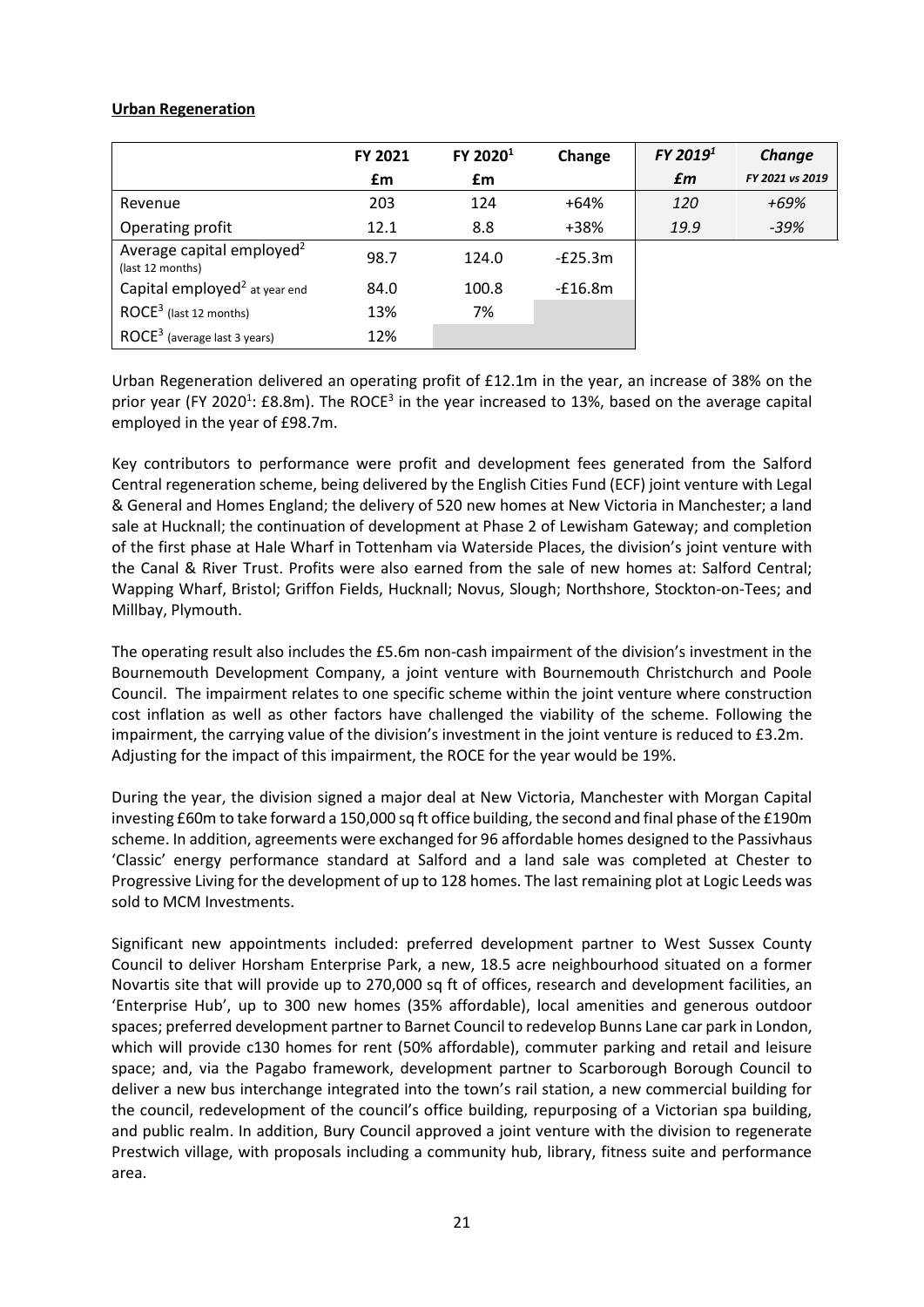Construction began during the year on two developments at Salford Central: a 175,000 sq ft office for BT and 115,000 sq ft of speculative office space that will be ultra-low in energy consumption and fossilfuel free. Work also started on two office buildings in Birkenhead totalling 150,000 sq ft, both pre-let to Wirral Council; residential-led schemes at Islington Wharf (106 homes), Manor Road Quarter (355 homes with 50% affordable) and West Cliff Mansions, Bournemouth (44 homes); and a 144-room Holiday Inn in Blackpool. Enabling works began on Phase 2 of Hale Wharf and Phase 3 of Brentford Lock West.

Residential developments completed included 256 new homes at Wapping Wharf, Bristol, 211 at Atelier and Valette Square in Salford Central and 46 for rent at Treetops, Bournemouth. Work also completed on a new Jobcentre Plus in South Shields; a 45,000 sq ft office development for Eli Lilly in Basingstoke; and the transformation of the Old Library site in Slough, delivering a Moxy Hotel and Residence Inn, together with 64 apartments.

The division achieved a number of planning consents in the year, including for 1.4m sq ft of mixed-use development at Birkenhead, Wirral; 312 new homes and public realm at Stoke Wharf, Slough; 274 homes (51% affordable) at Stroudley Walk, London; 212 homes at Montem Lane, Slough; a 64,000 sq ft office development and 400-space multi-storey car park at Stockport Exchange; and One City Park, a 56,400 sq ft office development in Bradford**.** 

Urban Regeneration's development portfolio continues to be both active and diverse, with 14 projects on site at the year-end across 11 developments, totalling £980m gross development value, and a further 17 projects expected to start on site in 2022.

At the year end, the division's regeneration order book amounted to £2.57bn, a reduction of 12% on the prior year end, and within this there is a diverse geographic and sector split:

- by value, 38% is in the North West, 52% in London and the South East, 8% in Yorkshire and the North East and 2% in the rest of the UK; and
- by sector, 52% by value relates to residential, 33% to offices, and the remainder is broadly split between retail, leisure, and industrial.

# *Divisional outlook*

Based upon the current profile and type of scheme activity across the portfolio, the average capital employed<sup>2</sup> for 2022 is expected to increase to c£110m.

The medium-term target for Urban Regeneration has not changed and is to increase its rolling threeyear average ROCE<sup>3</sup> up towards 20%. Good progress towards this target is expected in 2022.

*<sup>1</sup> Restated – see Other Financial Information Section, Paragraph 8 - Reporting Segments. All FY 2020 and FY 2019 comparative numbers, including order book and capital employed, have been restated to include the impact of the revised reporting segments*

*<sup>2</sup> Capital employed is calculated as total assets (excluding goodwill, intangibles and cash) less total liabilities (excluding corporation tax, deferred tax, inter-company financing and overdrafts)*

*<sup>3</sup> Return On Average Capital Employed = (Adjusted operating profit plus interest from JVs) divided by average capital employed*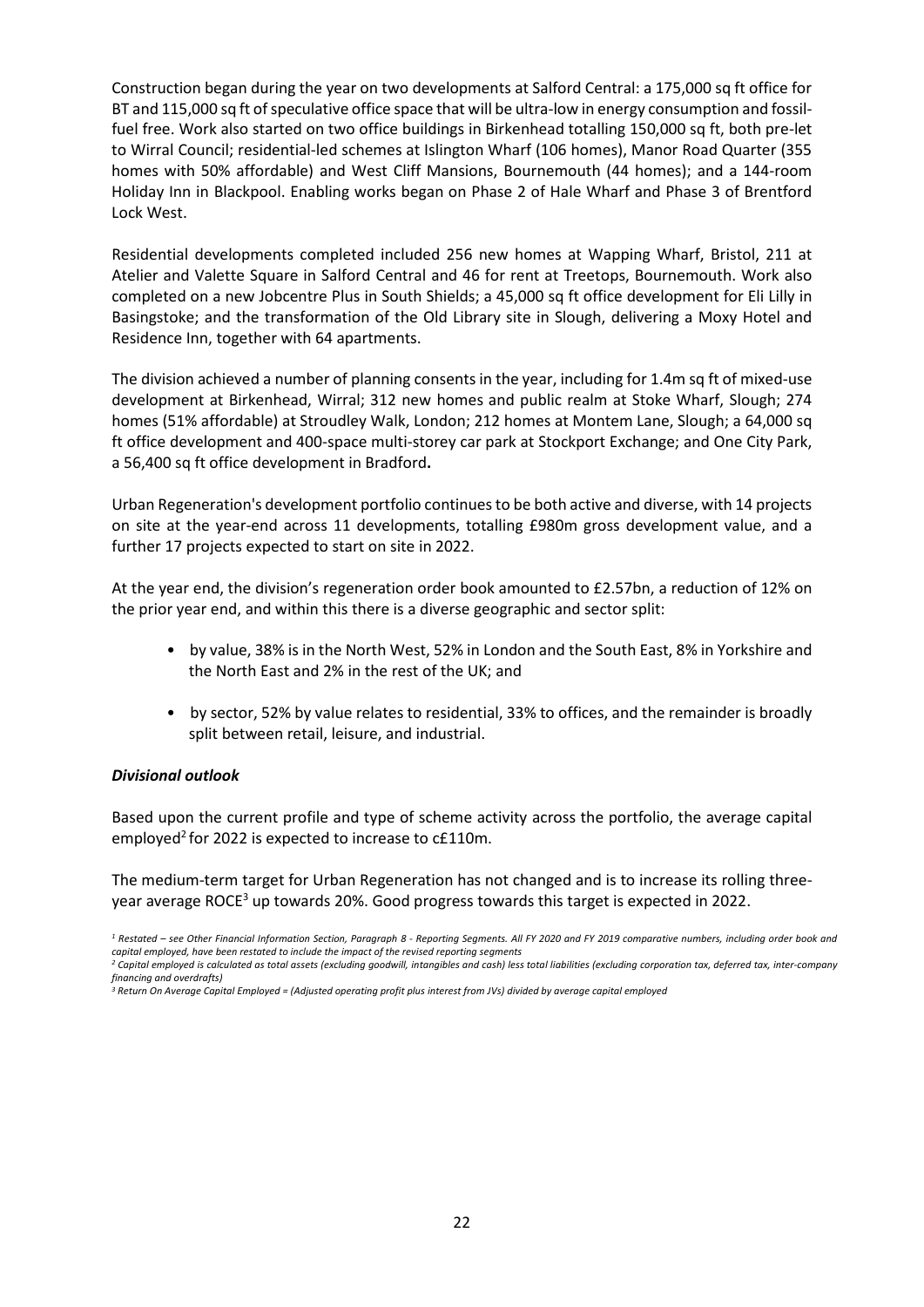The Group's Capital Allocation Framework was formalised and announced in August 2021 at the time of the half year results and is reproduced below.

The Board's single, overarching principle governing capital allocation is a commitment to maintain a strong balance sheet and to hold significant net cash balances at all times.

In support of this principle, the Group's capital allocation framework comprises:

# • *Maintaining balance sheet strength to enhance our competitive advantage and win future work*

Fundamental to the Group's organic strategy is engaging in long term partnerships with its public and private sector clients, whether it be through joint ventures or other arrangements in its Regeneration activities, or through frameworks in its Construction activities.

When assessing the suitability of long-term partners, potential clients are increasingly looking for security and assurance of long-term solvency and the availability of cash resources to ensure their partners can fulfil their long-term contractual obligations. A strong balance sheet and significant levels of net cash are considered by the Group as a market differentiator and a competitive advantage when bidding and winning future work to support the future growth of the business.

# • *Ensuring downside protection - maintaining a 'buffer' in the event of a macro downturn*

Maintaining significant levels of net cash is considered as key to offsetting any potential consequence of a future downturn in the economy and reduction in revenue in the Construction activities of Construction & Infrastructure and Fit Out.

These activities operate with a negative working capital model, which in turn can lead to cash outflows in the event of declines in revenue. Maintaining a net cash 'buffer' therefore allows the Group to continue with its strategy of disciplined contract selectivity and prudent approach to risk management throughout the whole economic cycle.

# • *Maximising investment in the current business to drive growth*

As detailed in the Group Strategy section above, the Group's capabilities are aligned with sectors of the UK economy which are expected to see increasing opportunities in the medium to long term and which support the UK's current and future regeneration and affordable housing needs, as well as being well positioned to meet the demand for ongoing investment in the UK's physical and social infrastructure. Consequently, significant opportunities are expected to arise through the medium and long-term to invest in the business to support and accelerate the organic growth of these activities.

Specifically, investment in the regeneration activities is a strategic priority:

- For *Partnership Housing*, the growth potential remains substantial. The new and upgraded medium-term target is for an operating margin of 8% and for return on capital to be up towards 25% on an annual basis. These investment returns are targeted for its next phase of growth and the scalability of the partnership housing model provides the potential to significantly increase the capital employed above current levels over the medium to long term.
- Within *Urban Regeneration*, its development activities across multi-phase sites and mixed-use regeneration are targeted to generate an average return on capital of up to 20% on a three-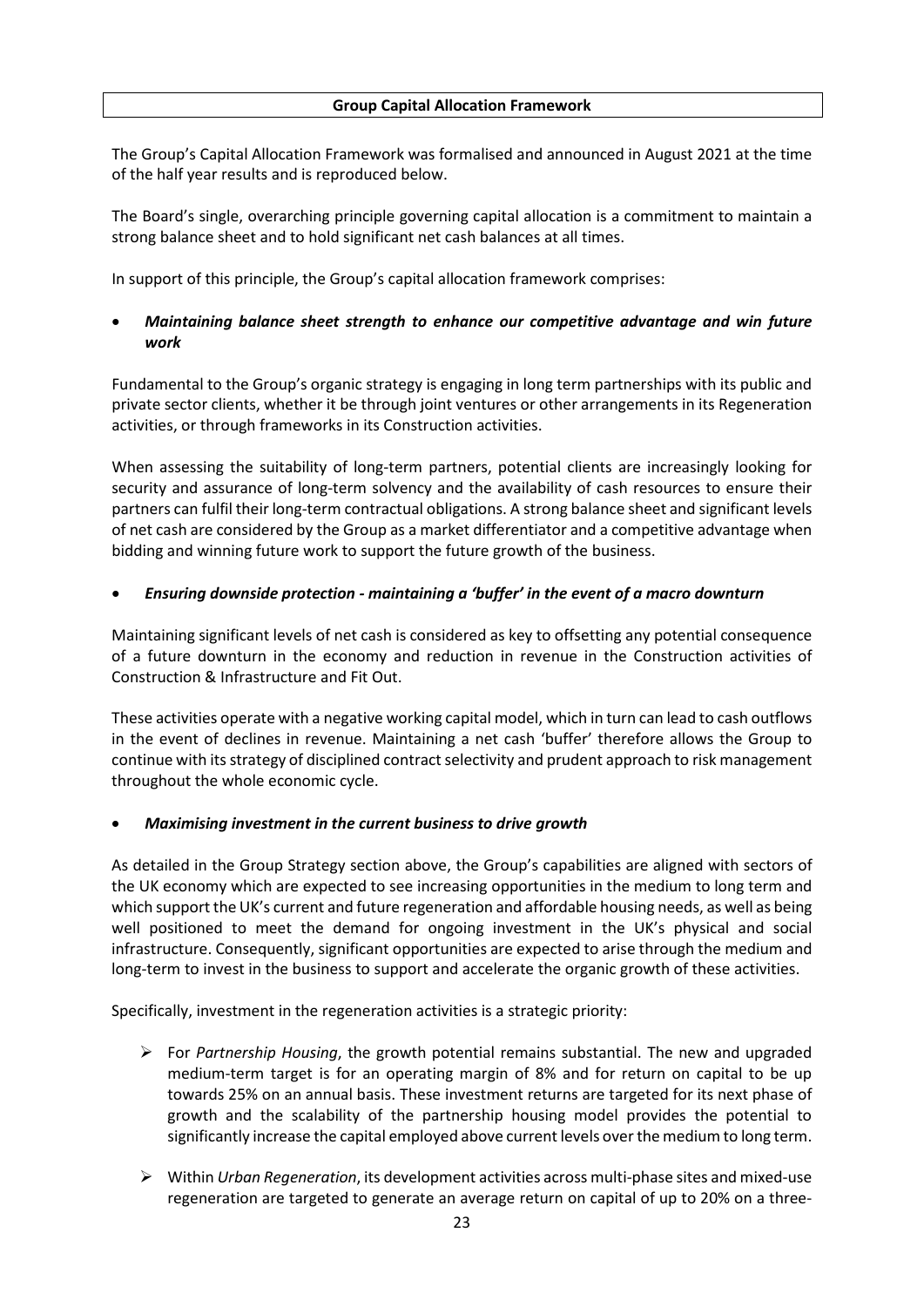year basis over the medium term. Based on the identified pipeline of future opportunities as well as the investment profile of schemes already secured, the capital employed in the division is expected to increase over the medium term.

Within the overall investment programme for the Regeneration activities, the Group may occasionally identify opportunities to complement the existing growth strategy by acquiring pre-existing development schemes or positions in existing schemes from third parties. Any such acquisition opportunities would only be considered where they would accelerate the strategic growth through the Group's existing divisional structure and capabilities.

# • *Maintaining an attractive dividend policy*

Dividends are considered by the Board to be an important component of shareholder returns. The Board has formally adopted a dividend policy such that dividend cover is expected to be in the range of 2.0x-2.5x on an annual basis. This revised policy is effective from 2021 onwards.

This capital allocation framework is designed to balance the needs of all stakeholders whilst enhancing the Group's market competitiveness and capabilities and maintaining its financial strength. The Board will prioritise attractive investment opportunities in the business to support and accelerate growth, generate the best returns for shareholders and ensure the continued support of the ordinary dividend. The Board will continue to assess the needs of the business and the optimum balance sheet structure within the context of the principle and framework described above, and any capital then deemed surplus above these requirements may be returned to shareholders.

# **Other Financial Information**

**1. Net finance expense.** The net finance expense was £3.6m, a decrease of £1.0m compared to FY 2020, which is broken down as follows:

|                                                  | <b>FY 2021</b> | <b>FY 2020</b> | Change |
|--------------------------------------------------|----------------|----------------|--------|
|                                                  | £m             | £m             | £m     |
| Interest payable on drawings on bank facilities  |                | (1.3)          | 1.3    |
| Amortisation of bank fees & non-utilisation fees | (2.5)          | (1.7)          | (0.8)  |
| Interest expense on lease liabilities            | (1.5)          | (1.7)          | 0.2    |
| Interest from JVs                                | 0.6            | 0.6            | -      |
| Other                                            | (0.2)          | (0.5)          | 0.3    |
| <b>Total net finance expense</b>                 | (3.6)          | (4.6)          | 1.0    |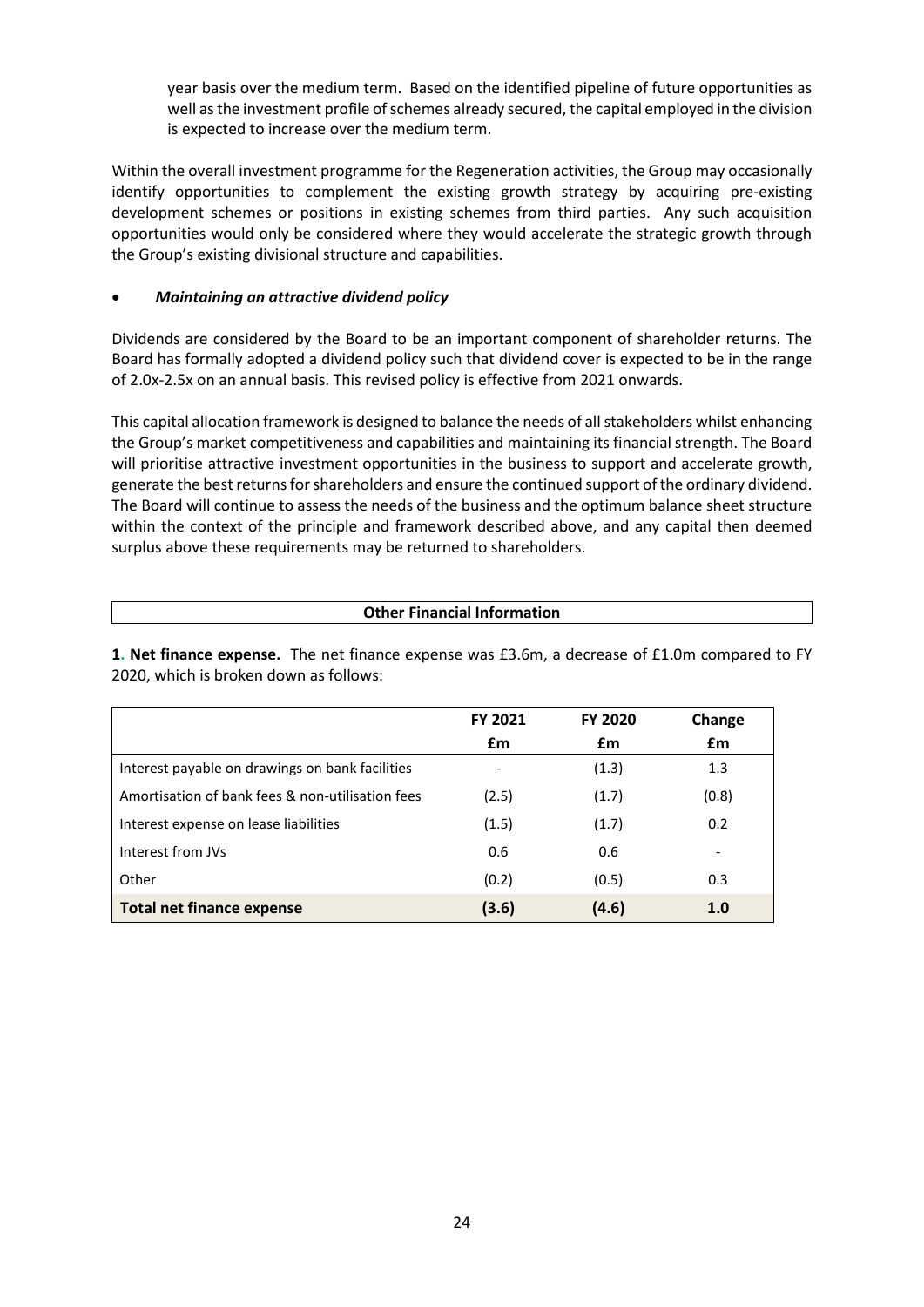**2. Tax.** A tax charge of £28.3m is shown for the year (FY 2020: £15.4m). This equates to an effective tax rate of 22.4% on profit before tax. The adjusted tax charge is £23.5m (FY 2020: £14.5m).

|                                                             | <b>FY 2021</b> | <b>FY 2020</b> |
|-------------------------------------------------------------|----------------|----------------|
|                                                             | £m             | £m             |
| Profit before tax                                           | 126.2          | 60.8           |
| Less: share of net profit in joint ventures                 | (5.4)          | (2.3)          |
| Profit before tax excluding joint ventures                  | 120.8          | 58.5           |
| Statutory tax rate                                          | 19.0%          | 19.0%          |
| Current tax charge at statutory rate                        | (23.0)         | (11.1)         |
| Tax on joint venture profits <sup>1</sup>                   | (0.7)          | (0.6)          |
| Effect of change in tax rate used to calculate deferred tax | (5.1)          | (1.5)          |
| Prior year adjustments                                      | 1.4            | (0.2)          |
| Other adjustments                                           | (0.9)          | $(2.0)^2$      |
| Tax charge as reported                                      | (28.3)         | (15.4)         |
| Tax on amortisation                                         | (0.3)          | (0.6)          |
| Effect of change in tax rate used to calculate deferred tax | 5.1            | 1.5            |
| <b>Adjusted tax charge</b>                                  | (23.5)         | (14.5)         |

*<sup>1</sup> Most of the Group's joint ventures are partnerships where profits are taxed within the Group rather than the joint venture <sup>2</sup> Includes £1.8m repaid to HMRC in additional corporation tax as result of repayment of furlough claims in the year*

**3. Net working capital. '**Net Working Capital' is defined as 'Inventories plus Trade & Other Receivables (including Contract Assets), less Trade & Other Payables (including Contract Liabilities)' adjusted as below.

|                                        | <b>FY 2021</b><br>£m | FY 2020 <sup>3</sup><br>£m | Change<br>£m |
|----------------------------------------|----------------------|----------------------------|--------------|
| <b>Inventories</b>                     | 288.5                | 294.2                      | $-5.7$       |
| Trade & Other Receivables <sup>1</sup> | 559.9                | 405.1                      | $+154.8$     |
| Trade & Other Payables <sup>2</sup>    | (1,002.0)            | (904.8)                    | $-97.2$      |
| <b>Net working capital</b>             | (153.6)              | (205.5)                    | 51.9         |

*<sup>1</sup> Adjusted to exclude capitalised arrangement fees of £1.0m (FY 2020: £1.3m)*

*<sup>2</sup> Adjusted to exclude accrued interest payable of £0.5m (FY 2020: £0.4m)*

<sup>3</sup> Includes the restatement to correct an historic error - see paragraph 9 below and Basis of Preparation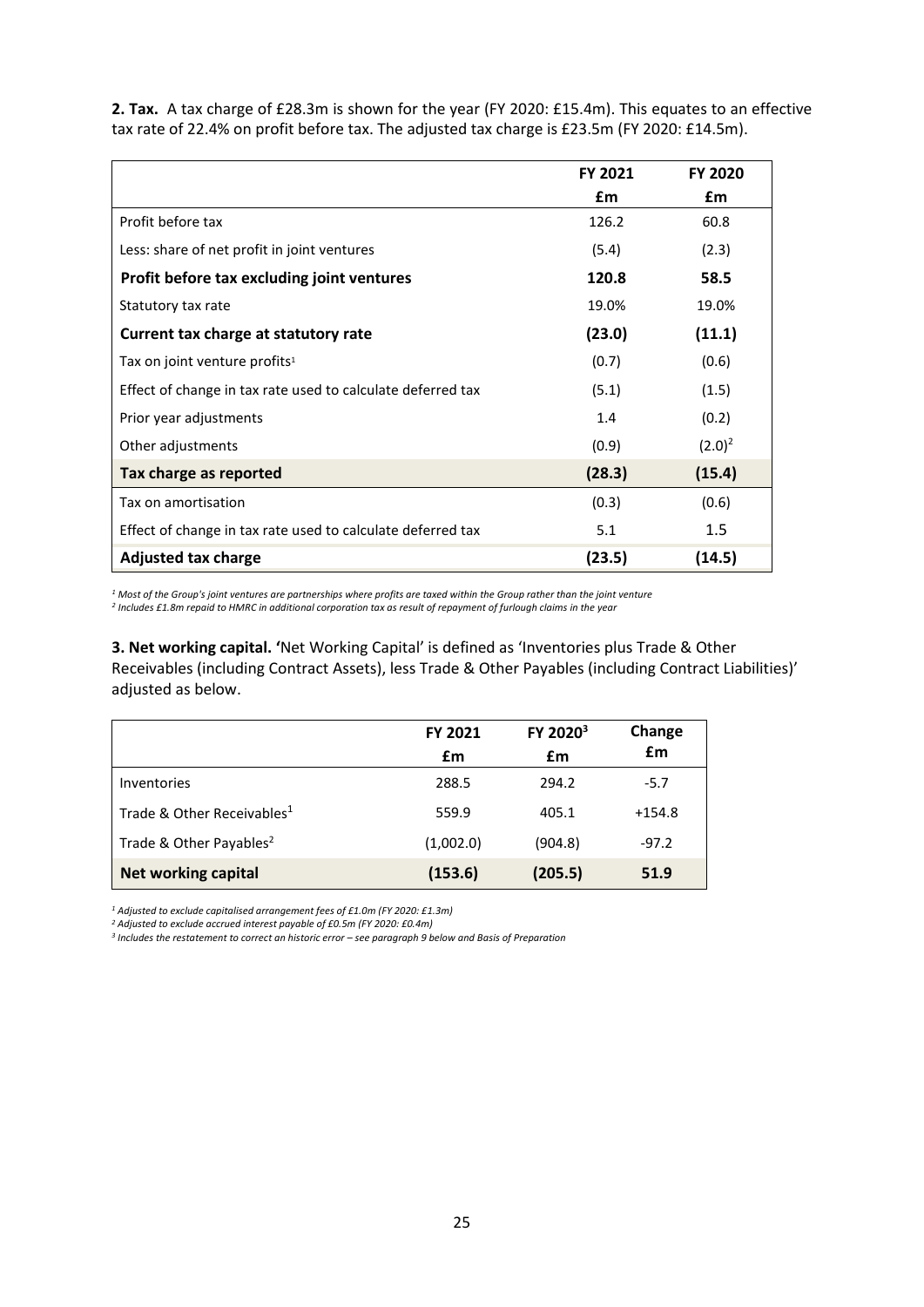**4. Cash flow.** The operating cash flow was an inflow of £117.6m (FY 2020: inflow of £178.7m). Free cash flow was an inflow of £87.6m (FY 2020: inflow of £155.6m).

|                                                                 | FY 2021 | <b>FY 2020</b> |
|-----------------------------------------------------------------|---------|----------------|
|                                                                 | £m      | £m             |
| <b>Operating profit - adjusted</b>                              | 131.3   | 68.5           |
| Depreciation                                                    | 20.5    | 22.0           |
| Share option expense/(credit)                                   | 12.1    | (0.1)          |
| Movement in fair value of shared equity loans                   | 1.9     | 0.5            |
| Share of net profit of joint ventures                           | (5.4)   | (2.3)          |
| Other operating items $1$                                       | 31.1    | 6.4            |
| Change in working capital <sup>2</sup>                          | (52.7)  | 102.6          |
| Net capital expenditure (including repayment of finance leases) | (21.8)  | (19.5)         |
| Dividends and interest received from joint ventures             | 0.6     | 0.6            |
| <b>Operating cash flow</b>                                      | 117.6   | 178.7          |
| Income taxes paid                                               | (28.3)  | (19.9)         |
| Net interest paid (non-joint venture)                           | (1.7)   | (3.2)          |
| Free cash flow                                                  | 87.6    | 155.6          |

*<sup>1</sup> 'Other operating items' includes shared equity redemptions (£2.1m), disposal of investment properties (£1.9m), impairment of investments (£1.2m), and provision movements (£26.4m), less gain on disposal of property, plant & equipment (£0.5m)*

*<sup>2</sup> The cash flow due to change in working capital excludes non-cash movements relating to the unwinding of discounting on land creditors (£0.2m) and other non-cash creditor movements (£0.6m)* 

**5. Net cash.** Net cash at the year end was £358.0m as a result of a net cash inflow of £25.2m from 1 January 2021.

|                                 | £m     |
|---------------------------------|--------|
| Net cash as at 1 January 2021   | 332.8  |
| Free cash flow (as above)       | 87.6   |
| Dividends                       | (32.3) |
| Other <sup>1</sup>              | (30.1) |
| Net cash as at 31 December 2021 | 358.0  |

<sup>1</sup> 'Other' includes the purchase of shares in the Company by the employee benefit trust (£33.6m); less net loan repayments received from joint ventures (£1.5m), *proceeds from the issue of new shares (£0.3m) and proceeds from the exercise of share options (£1.7m)*

**6. Capital employed by strategic activity.** An analysis of the capital employed in the **Construction** activities shows an increase of £4.4m since the prior year, split as follows:

| Capital employed <sup>1</sup> in Construction | FY 2021<br>£m | FY 2020 <sup>2</sup><br>£m | Change<br>£m |
|-----------------------------------------------|---------------|----------------------------|--------------|
| Construction & Infrastructure                 | (269.4)       | (272.8)                    | 3.4          |
| Fit Out                                       | (86.2)        | (63.7)                     | (22.5)       |
| <b>Property Services</b>                      | 37.9          | 14.4                       | 23.5         |
|                                               | (317.7)       | (322.1)                    | 4.4          |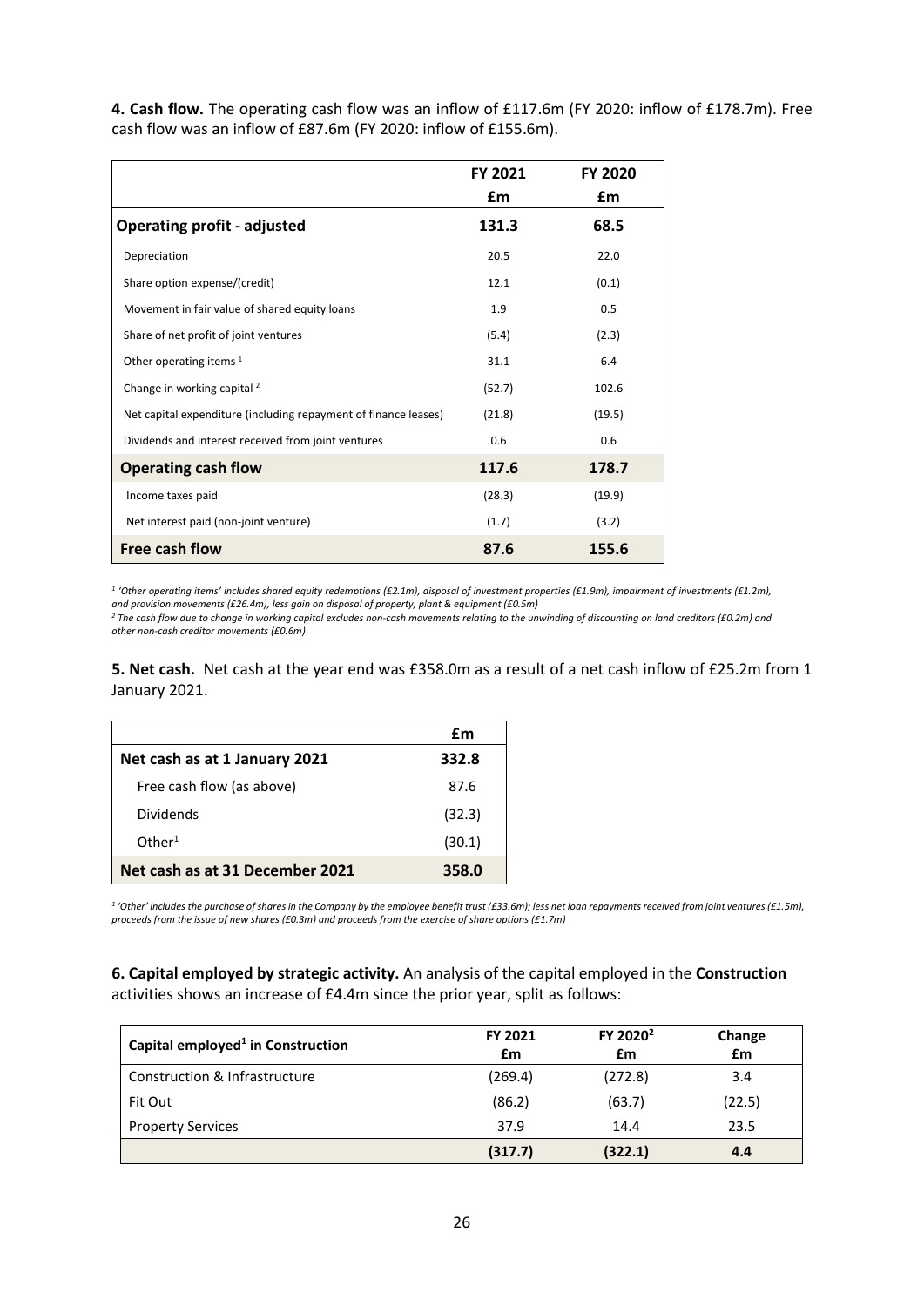An analysis of capital employed in the **Regeneration** activities shows an increase of £8.2m since the prior year, split as follows:

| Capital employed <sup>1</sup> in Regeneration | FY 2021<br>£m | FY 2020 <sup>3</sup><br>£m | Change<br>£m |
|-----------------------------------------------|---------------|----------------------------|--------------|
| Partnership Housing <sup>3</sup>              | 155.6         | 130.6                      | 25.0         |
| Urban Regeneration <sup>3</sup>               | 84.0          | 100.8                      | (16.8)       |
|                                               | 239.6         | 231.4                      | 8.2          |

*1 Total assets (excluding goodwill, intangibles, inter-company financing and cash) less total liabilities (excluding corporation tax, deferred tax, inter-company financing and overdrafts)*

<sup>2</sup> Includes the restatement to correct an historic error - see paragraph 9 below and Basis of Preparation

*<sup>3</sup> Restated – see paragraph 8 below - Reporting Segments*

**7. Dividends.** The Board of Directors has proposed a final dividend of 62p per share, an increase of 55% on the prior year. This will be paid on 18 May 2022 to shareholders on the register at 29 April 2022. The ex-dividend date will be 28 April 2022.

**8. Reporting segments.** From 1 January 2021, the Group reported five operating segments plus the Group activities. For prior periods, a further operating segment for Investments was separately reported. The responsibility of the operations of the Investments division was divided and allocated between Partnership Housing, Urban Regeneration and Group Activities from 1 January 2021.

The reallocation of the 2020 Investments segment is presented below and these allocations are included for comparative purposes in 2021 reporting.

| Reallocation of Investments - 31 December 2020 |                    | Partnership              | Urban        | Group             |
|------------------------------------------------|--------------------|--------------------------|--------------|-------------------|
| £m                                             | <b>Investments</b> | <b>Housing</b>           | Regeneration | <b>Activities</b> |
| Revenue                                        | 34.2               | 32.5                     | 1.7          |                   |
| <b>Adjusted Operating Loss</b>                 | (6.9)              | (0.1)                    | (0.4)        | (6.4)             |
| Amortisation of Intangible Assets              | (1.9)              | $\overline{\phantom{a}}$ |              | (1.9)             |
| <b>Operating Loss</b>                          | (8.8)              | (0.1)                    | (0.4)        | (8.3)             |
|                                                |                    |                          |              |                   |
| Capital employed at 31 December 2020 (£m)      | 21.9               | 8.4                      | 15.7         | (2.2)             |

As a result of this restatement, the revised comparative numbers for Partnership Housing, Urban Regeneration and Group Activities are as follows:

| Restated comparatives - 31 December 2020<br>£m | Partnership    | Urban        | Group             |
|------------------------------------------------|----------------|--------------|-------------------|
|                                                | <b>Housing</b> | Regeneration | <b>Activities</b> |
| Revenue - as reported                          | 441.4          | 122.8        |                   |
| Revenue - as restated                          | 473.9          | 124.5        |                   |
|                                                |                |              |                   |
| Adjusted Operating Profit/(Loss) - as reported | 16.1           | 9.2          | (18.7)            |
| Adjusted Operating Profit/(Loss) - as restated | 16.0           | 8.8          | (25.1)            |
|                                                |                |              |                   |
| Capital employed - as reported                 | 122.2          | 85.1         | n/a               |
| Capital employed - as restated                 | 130.6          | 100.8        | n/a               |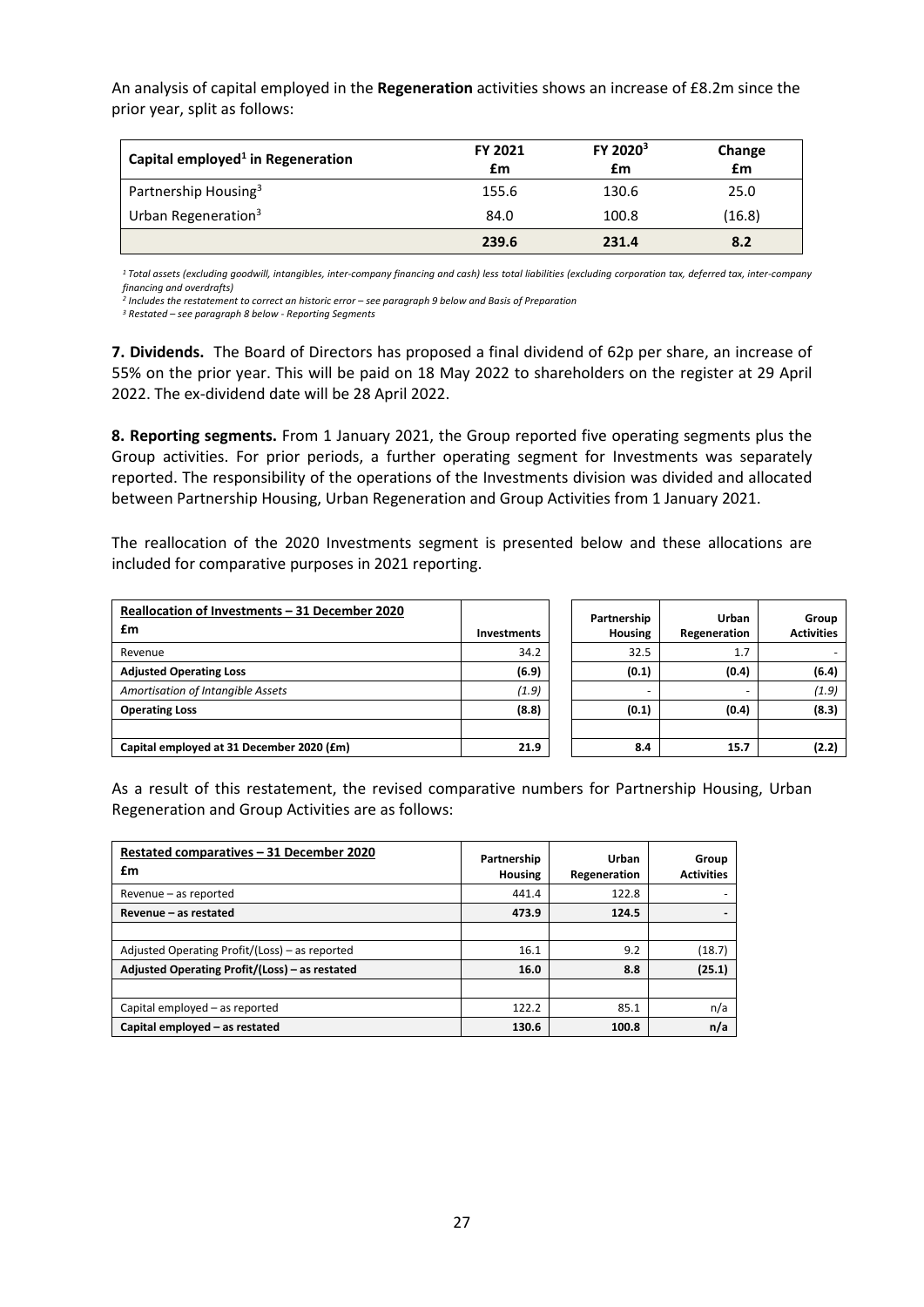**9. Correction of an historic error.** On 27 July 2007, the Group acquired Amec Developments Limited and certain assets and businesses carried on by Amec Investments Limited and the assets, liabilities and contracts relating to the Design and Project Services division of Amec plc, save for certain excluded assets and liabilities (together 'Amec').

A difference has been identified relating to the acquired business of Amec. This error is an historic unsubstantiated asset of £9.9m that has continued to be recorded on the consolidated statement of financial position within Trade and other payables. Therefore, the error has been corrected by restating each of the affected financial statement line items for the prior periods, as follows:

Impact on equity ((decrease) in equity)

|                          | 31 December 2020 | 1 January 2020 |
|--------------------------|------------------|----------------|
|                          | £m               | fm             |
| Trade and other payables | 9.9              | 9.9            |
| <b>Total liabilities</b> | 99               | 9.9            |
| Net impact on equity     | (9.9)            | (9.9)          |

The change did not have an impact on the consolidated income statement, consolidated statement of comprehensive income, basic and diluted earnings per share or the Group's operating, investing and financing cash flows for each period presented.

See Basis of Preparation also.

**10. Principal risks and uncertainties.** The Board continues to take a proactive approach to recognising and mitigating risk with the aim of protecting and safeguarding the interests of the Group and its shareholders in the changing environment in which it operates.

Details of the principal risks facing the Group and mitigating actions will be included in the 2021 Annual Report which will be published on 24 March 2022. These are still considered to be relevant risks and uncertainties for the Group at this time and are summarised below (in no order of magnitude):

*Economic change and uncertainty -* If profitable opportunities in our chosen markets reduce, we need to ensure that we carefully allocate resources and capital to minimise reductions in our profitability and cash generation.

*Exposure to UK housing market -* Inflationary pressures could challenge scheme viability, slowing down our secured order book conversion. If mortgage availability and affordability are reduced this could make existing schemes difficult to sell and future developments unviable, reducing profitability and tying up capital.

*Poor contract selection and/or bidding -* Failure to fully understand the risks on projects may lead to us accepting work outside our core competencies or for which we have insufficient resources, leading to poor delivery, a reduction in gross margin and ultimately result in reputational damage and loss of opportunities.

*Health and safety -* If we fail to protect the health, safety and wellbeing of our key stakeholders, we could hurt individuals which could damage the Group's reputation as a responsible employer and affect our ability to secure future work.

*Climate change -* Failure to protect the environment in which we work by reducing carbon emissions and waste and to fully consider potential environmental risks on projects could cause delays to projects and damage the Group's reputation.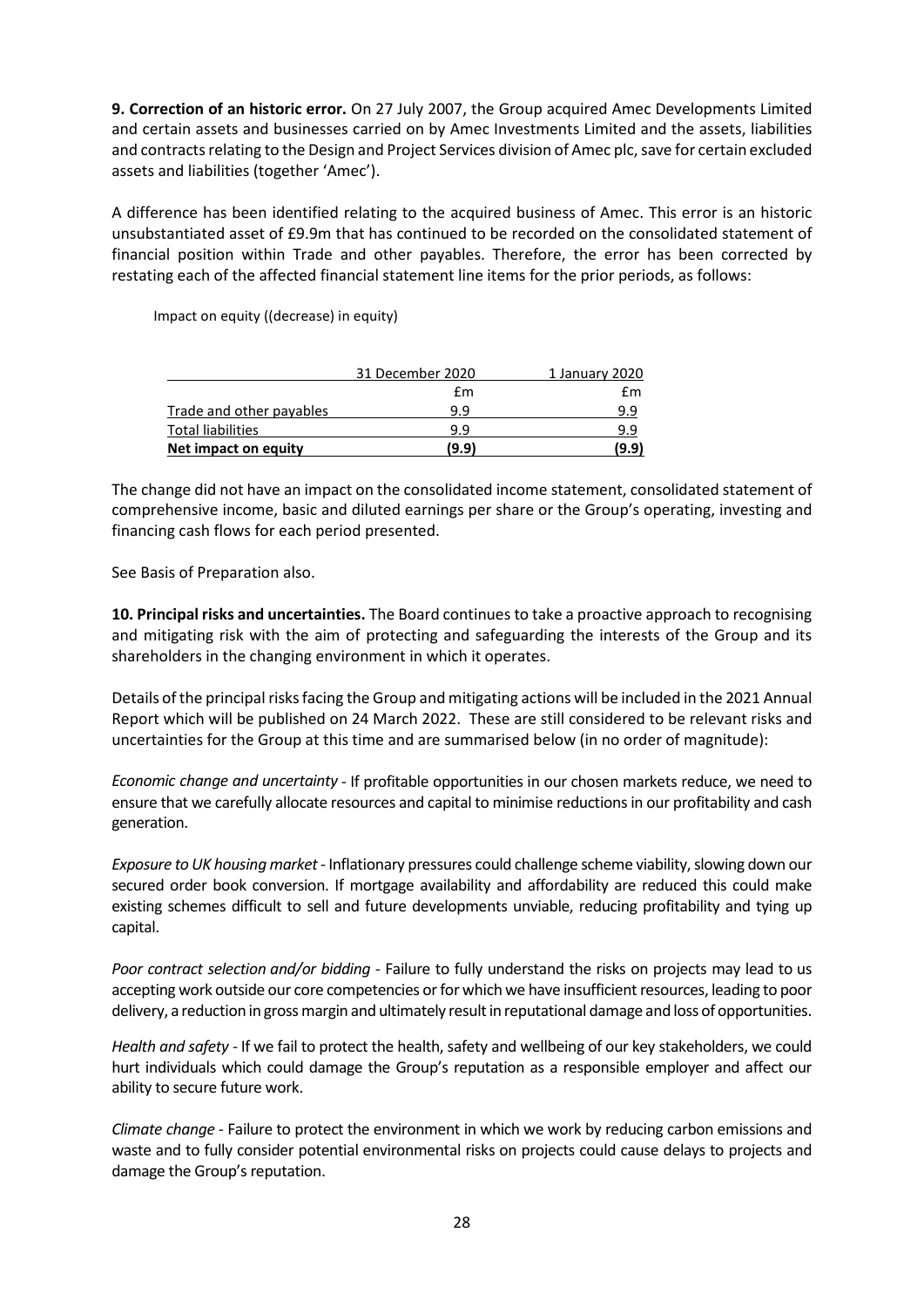*Failure to attract and retain talented people -* Talented people are needed to provide excellence in project delivery and customer service. Skills shortages in the construction industry remain an issue for the foreseeable future.

*Insolvency of key client, subcontractor, joint venture partner or supplier -* An insolvency could disrupt project works, cause delay and incur the costs of finding a replacement, resulting in significant financial loss. There is a risk that credit checks undertaken in the past may no longer be valid.

*Inadequate funding -* A lack of liquidity could impact our ability to continue to trade or restrict our ability to achieve market growth or invest in regeneration schemes.

*Mismanagement of working capital and investments -* Poor management of working capital and investments leads to insufficient liquidity and funding problems.

*Poor project delivery (including changes to contracts and contract disputes) -* Failure to meet client expectations could lead to disputes and incur costs that erode profit margins, lead to the withholding of cash payments and impact working capital. It may also result in reduction of repeat business and client referrals.

*UK cyber activity and failure to invest in information technology -* Investment in IT is necessary to meet the future needs of the business in terms of expected growth, security, and innovation, and enables its longterm success. It is also essential in order to avoid reputational and operational impacts and loss of data that could result in significant fines and/or prosecution.

# *Cautionary forward-looking statement*

*These results contain forward-looking statements based on current expectations and assumptions. Various known and unknown risks, uncertainties and other factors may cause actual results to differ from any future results or developments expressed or implied from the forward-looking statements. Each forward-looking statement speaks only as of the date of this document. The Group accepts no obligation to publicly revise or update these forward-looking statements or adjust them to future events or developments, whether as a result of new information, future events or otherwise, except to the extent legally required.*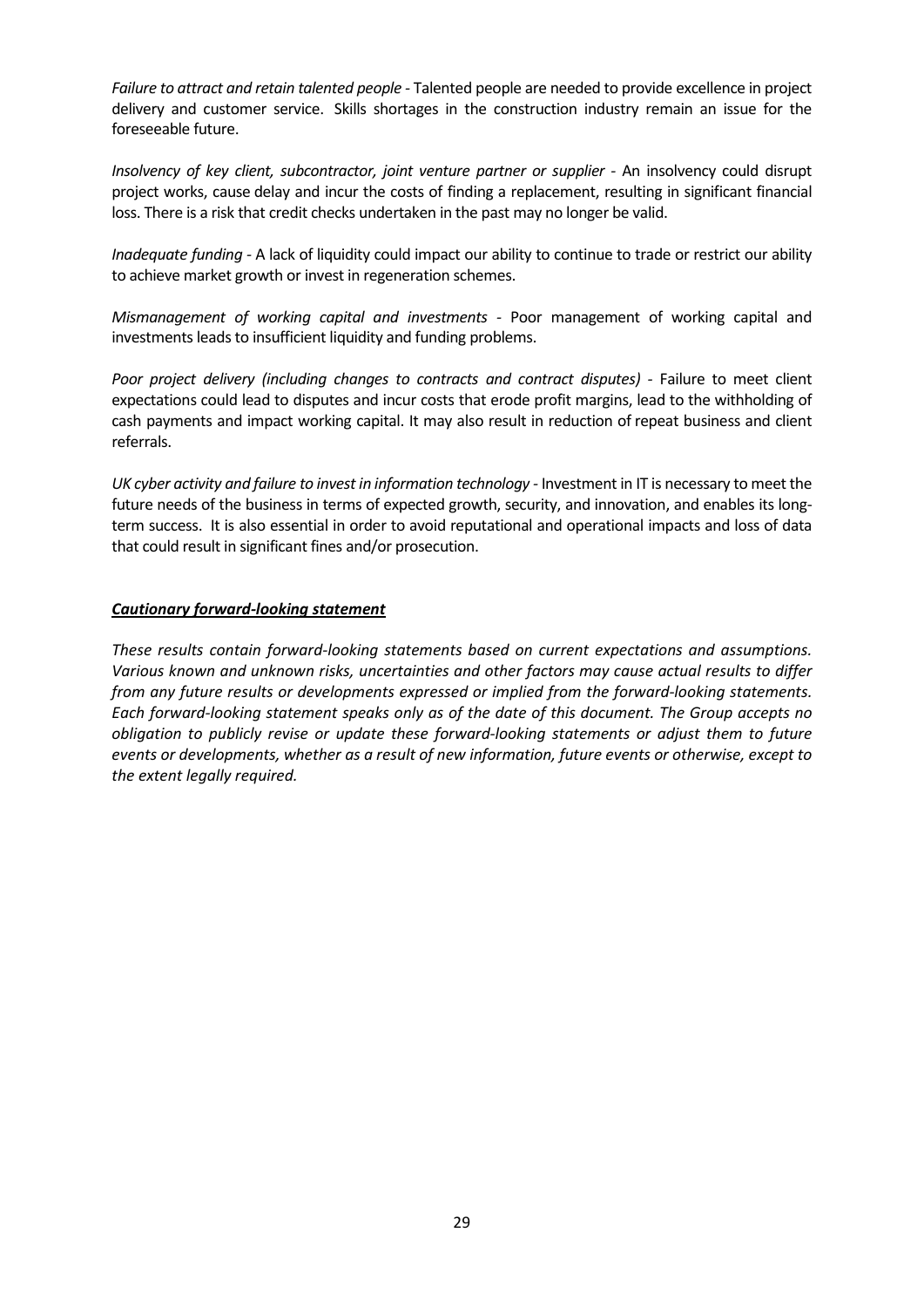# **Consolidated income statement**

For the year ended 31 December 2021

|                                                           |              | 2021      | 2020              |
|-----------------------------------------------------------|--------------|-----------|-------------------|
|                                                           | <b>Notes</b> | £m        | £m                |
| Revenue                                                   |              | 3,212.8   | 3,034.0           |
| Cost of sales                                             |              | (2,830.0) | (2,718.2)         |
| <b>Gross profit</b>                                       |              | 382.8     | 315.8             |
| Administrative expenses                                   |              | (258.3)   | (252.3)           |
| Share of net profit of joint ventures                     |              | 5.4       | 2.3               |
| Other operating income                                    |              | 1.4       | 2.7               |
| Operating profit before amortisation of intangible assets |              | 131.3     | 68.5              |
| Amortisation of intangible assets                         |              | (1.5)     | (3.1)             |
| <b>Operating profit</b>                                   |              | 129.8     | 65.4              |
| Finance income                                            |              | 0.6       | 0.9               |
| Finance expense                                           |              | (4.2)     | (5.5)             |
| Profit before tax                                         |              | 126.2     | 60.8              |
| Tax                                                       | 3            | (28.3)    | (15.4)            |
| Profit for the year                                       |              | 97.9      | 45.4              |
| Attributable to:                                          |              |           |                   |
| <b>Owners of the Company</b>                              |              | 97.9      | 45.4              |
| <b>Earnings per share</b>                                 |              |           |                   |
| <b>Basic</b>                                              | 5            | 212.4p    | 99.8p             |
| Diluted                                                   | 5            | 204.4p    | 98.1 <sub>p</sub> |

There were no discontinued operations in either the current or comparative periods.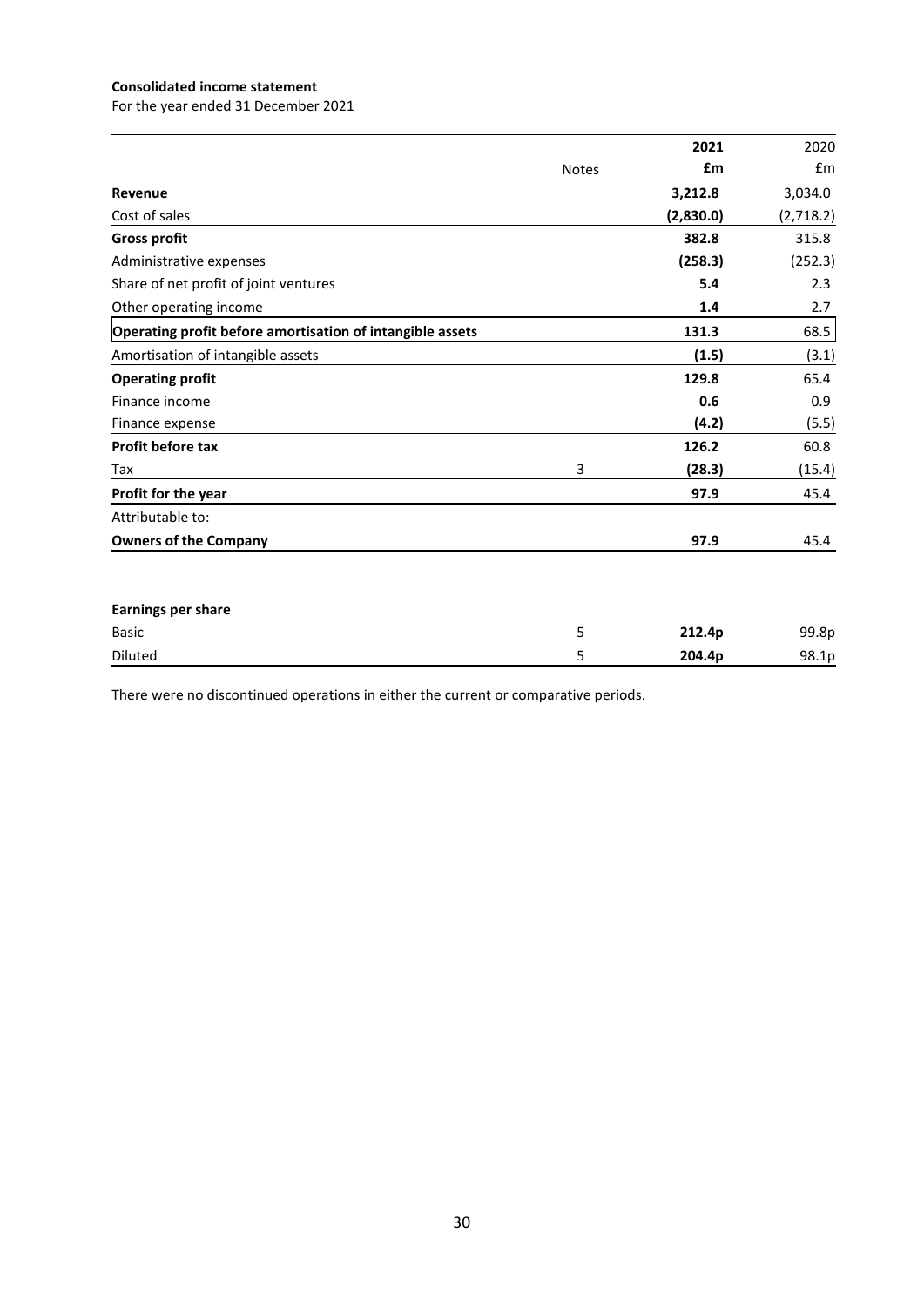# **Consolidated statement of comprehensive income**

For the year ended 31 December 2021

|                                                                             | 2021  | 2020  |
|-----------------------------------------------------------------------------|-------|-------|
|                                                                             | £m    | £m    |
|                                                                             |       |       |
| Profit for the year                                                         | 97.9  | 45.4  |
|                                                                             |       |       |
| Items that may be reclassified subsequently to profit or loss:              |       |       |
| Foreign exchange movement on translation of overseas operations             |       | (0.2) |
| Loss/(gain) arising during the year on net investment in foreign operations | (0.2) | 0.2   |
|                                                                             | (0.2) |       |
| Other comprehensive (expense)/income                                        | (0.2) |       |
| Total comprehensive income                                                  | 97.7  | 45.4  |
| Attributable to:                                                            |       |       |
| <b>Owners of the Company</b>                                                | 97.7  | 45.4  |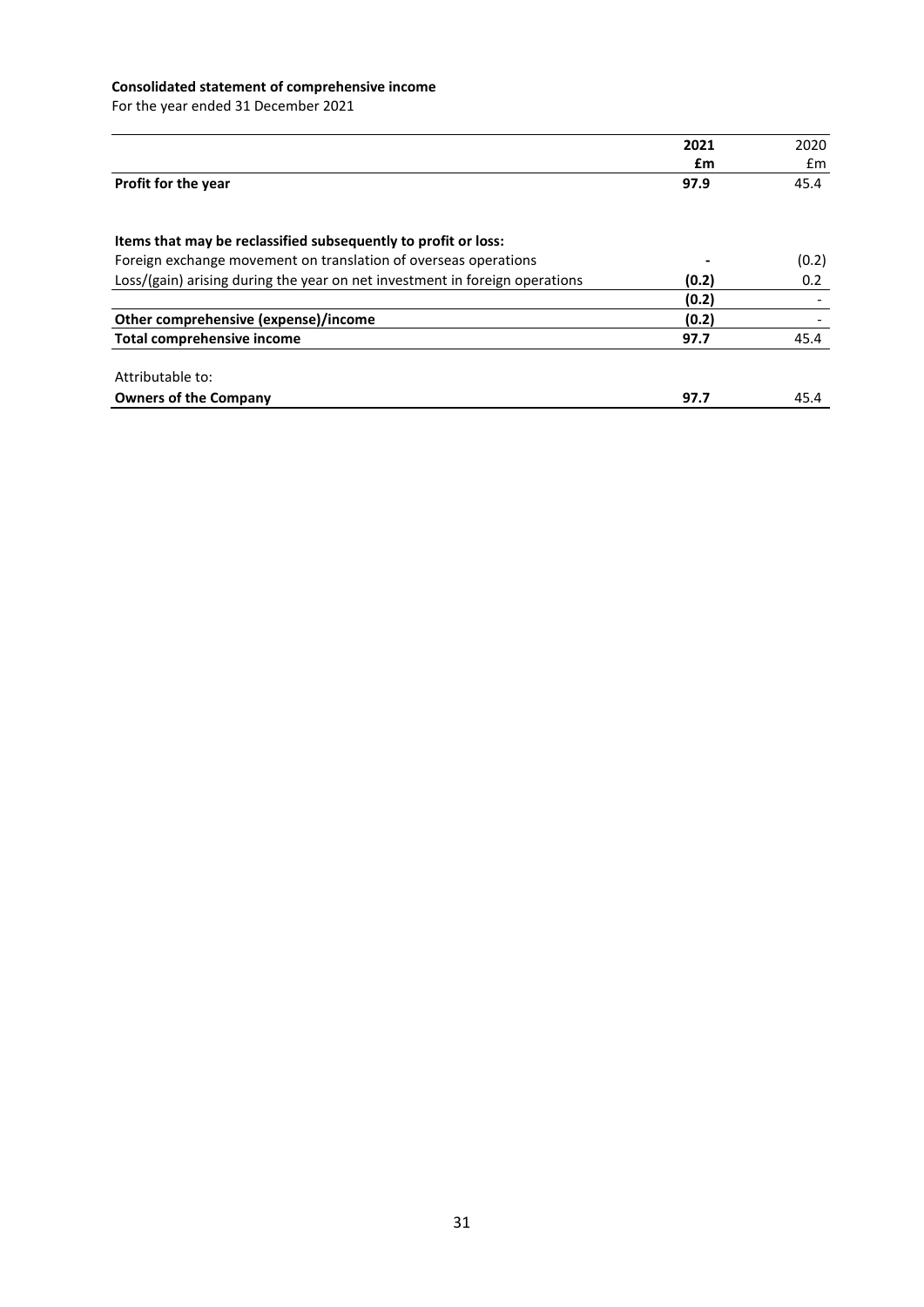# **Consolidated statement of financial position**

at 31 December 2021

|                                      |                | 2021       | 2020                   | 01 January 2020           |
|--------------------------------------|----------------|------------|------------------------|---------------------------|
|                                      |                |            | re-stated <sup>1</sup> | $re$ -stated <sup>1</sup> |
|                                      | <b>Notes</b>   | £m         | £m                     | £m                        |
| <b>Assets</b>                        |                |            |                        |                           |
| Goodwill and other intangible assets |                | 221.9      | 222.1                  | 223.6                     |
| Property, plant and equipment        |                | 66.6       | 65.8                   | 79.5                      |
| Investment property                  |                | 0.8        | 2.7                    | 5.1                       |
| Investments in joint ventures        |                | 94.1       | 91.4                   | 84.3                      |
| Other investments                    |                |            |                        | 1.3                       |
| Shared equity loan receivables       |                |            | 5.5                    | 8.4                       |
| <b>Non-current assets</b>            |                | 383.4      | 387.5                  | 402.2                     |
| Inventories                          |                | 288.5      | 294.2                  | 338.1                     |
| Contract assets                      |                | 232.6      | 171.8                  | 186.8                     |
| Trade and other receivables          | 6              | 328.3      | 234.6                  | 275.7                     |
| Current tax assets                   |                | 4.7        |                        |                           |
| Shared equity loan receivables       |                | 1.5        |                        |                           |
| Cash and cash equivalents            | 9              | 468.6      | 400.5                  | 251.2                     |
| <b>Current assets</b>                |                | 1,324.2    | 1,101.1                | 1,051.8                   |
| <b>Total assets</b>                  |                | 1,707.6    | 1,488.6                | 1,454.0                   |
| <b>Liabilities</b>                   |                |            |                        |                           |
| <b>Contract liabilities</b>          |                | (78.5)     | (55.6)                 | (56.2)                    |
| Trade and other payables             | $\overline{7}$ | (891.4)    | (847.9)                | (842.3)                   |
| <b>Current tax liabilities</b>       |                |            | (1.0)                  | (9.6)                     |
| Lease liabilities                    |                | (13.4)     | (12.1)                 | (12.8)                    |
| <b>Borrowings</b>                    | 9              | (110.2)    | (67.3)                 | (58.5)                    |
| Provisions                           | 8              | (33.4)     | (4.9)                  | (7.1)                     |
| <b>Current liabilities</b>           |                | (1, 126.9) | (988.8)                | (986.5)                   |
| <b>Net current assets</b>            |                | 197.3      | 112.3                  | 65.3                      |
| Trade and other payables             | $\overline{7}$ | (32.6)     | (1.7)                  | (3.8)                     |
| Lease liabilities                    |                | (39.4)     | (38.9)                 | (46.9)                    |
| <b>Borrowings</b>                    | 9              | (0.4)      | (0.4)                  |                           |
| Retirement benefit obligation        |                | (0.2)      | (0.2)                  |                           |
| Deferred tax liabilities             |                | (10.0)     | (12.5)                 | (8.1)                     |
| Provisions                           | 8              | (23.9)     | (26.0)                 | (21.8)                    |
| <b>Non-current liabilities</b>       |                | (106.5)    | (79.7)                 | (80.6)                    |
| <b>Total liabilities</b>             |                | (1, 233.4) | (1,068.5)              | (1,067.1)                 |
| <b>Net assets</b>                    |                | 474.2      | 420.1                  | 386.9                     |
| Equity                               |                |            |                        |                           |
| Share capital                        |                | 2.3        | 2.3                    | 2.3                       |
| Share premium account                |                | 45.8       | 45.5                   | 38.5                      |
| Other reserves                       |                | (1.0)      | (0.8)                  | (0.8)                     |
| Retained earnings                    |                | 427.1      | 373.1                  | 346.9                     |
| Equity attributable to owners of the |                |            |                        |                           |
| Company                              |                | 474.2      | 420.1                  | 386.9                     |
| <b>Total equity</b>                  |                | 474.2      | 420.1                  | 386.9                     |

<sup>1</sup> The prior year balances for Trade and other payables and Retained earnings have been re-stated as described in the basis of preparation, along with their respective totals.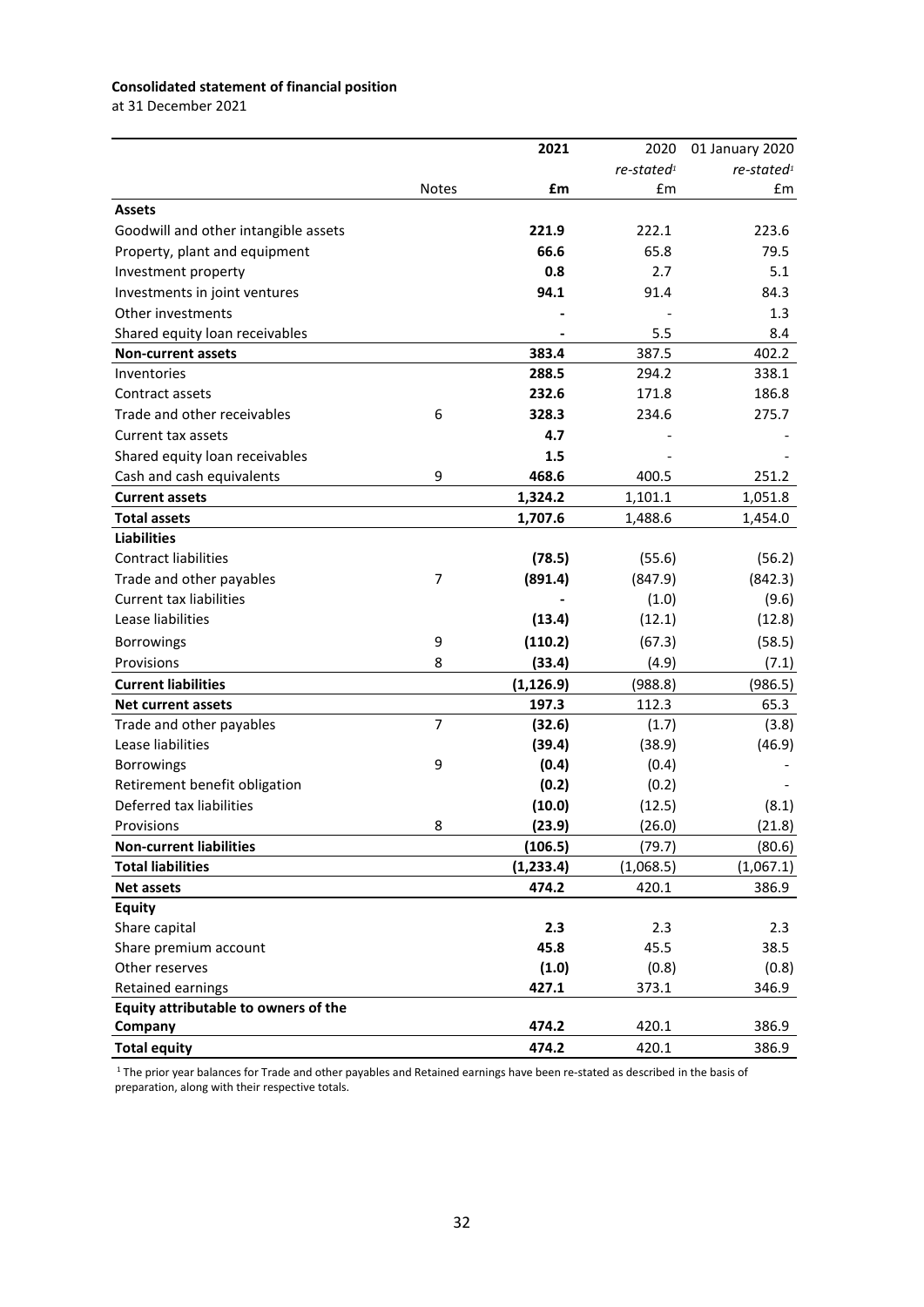### **Consolidated cash flow statement**

For the year ended 31 December 2021

|                                                                  |              | 2021   | 2020    |
|------------------------------------------------------------------|--------------|--------|---------|
|                                                                  | <b>Notes</b> | £m     | £m      |
| <b>Operating activities</b>                                      |              |        |         |
| Operating profit                                                 |              | 129.8  | 65.4    |
| Adjusted for:                                                    |              |        |         |
| Amortisation of intangible assets                                |              | 1.5    | 3.1     |
| Share of net profit of equity accounted joint ventures           |              | (5.4)  | (2.3)   |
| Depreciation                                                     |              | 20.5   | 22.0    |
| Share option expense/(credit)                                    |              | 12.1   | (0.1)   |
| Gain on disposal of interests in joint ventures                  |              |        | (2.7)   |
| Gain on disposal of property, plant and equipment                |              | (0.5)  | (1.0)   |
| Revaluation of investment properties                             |              |        | 0.6     |
| Movement in fair value of shared equity loan receivables         |              | 1.9    | 0.5     |
| Impairment of investments                                        |              | 1.2    | 3.3     |
| Proceeds on disposals of investment properties                   |              | 1.9    | 1.8     |
| Repayment of shared equity loan receivables                      |              | 2.1    | 2.4     |
| Increase in provisions                                           | 8            | 26.4   | 2.0     |
| Operating cash inflow before movements in working capital        |              | 191.5  | 95.0    |
| Decrease in inventories                                          |              | 5.7    | 43.9    |
| (Increase)/decrease in contract assets                           |              | (60.8) | 15.0    |
| (Increase)/decrease in receivables                               |              | (94.0) | 41.6    |
| Increase/(decrease) in contract liabilities                      |              | 22.9   | (0.6)   |
| Increase in payables                                             |              | 73.5   | 2.7     |
| <b>Movements in working capital</b>                              |              | (52.7) | 102.6   |
| Cash inflow from operations                                      |              | 138.8  | 197.6   |
| Income taxes paid                                                |              | (28.3) | (19.9)  |
| Net cash inflow from operating activities                        |              | 110.5  | 177.7   |
| <b>Investing activities</b>                                      |              |        |         |
| Interest received                                                |              | 0.6    | 1.2     |
| Proceeds on disposal of property, plant and equipment            |              | 1.4    | 1.4     |
| Purchases of property, plant and equipment                       |              | (6.7)  | (4.2)   |
| Purchases of intangible fixed assets                             |              | (1.3)  | (1.6)   |
| Net decrease/(increase) in loans to joint ventures               |              | 1.5    | (12.9)  |
| Proceeds on disposal of interests in joint ventures              |              |        | 8.3     |
| Proceeds from the disposal of other investments                  |              |        | 0.5     |
| Acquisition of subsidiaries, joint ventures and other businesses |              |        | (0.1)   |
| Net cash outflow from investing activities                       |              | (4.5)  | (7.4)   |
| <b>Financing activities</b>                                      |              |        |         |
| Interest paid                                                    |              | (1.7)  | (3.8)   |
| Dividends paid                                                   | 5            | (32.3) | (9.6)   |
| Repayments of lease liabilities                                  |              | (15.2) | (15.1)  |
| Proceeds from borrowings                                         |              |        | 180.4   |
| Repayment of borrowings                                          |              |        | (180.0) |
| Proceeds on issue of share capital                               |              | 0.3    | 7.0     |
| Payments by the Trust to acquire shares in the Company           |              | (33.6) | (9.6)   |
| Proceeds on exercise of share options                            |              | 1.7    | 0.9     |
| Net cash outflow from financing activities                       |              | (80.8) | (29.8)  |
| Net increase in cash and cash equivalents                        |              | 25.2   | 140.5   |
| Cash and cash equivalents at the beginning of the year           |              | 333.2  | 192.7   |
| Cash and cash equivalents at the end of the year                 | 9            | 358.4  | 333.2   |

*Cash and cash equivalents presented in the Consolidated cash flow statement include bank overdrafts. See note 9 for a reconciliation to Cash and cash equivalents presented in the Consolidated statement of financial position.*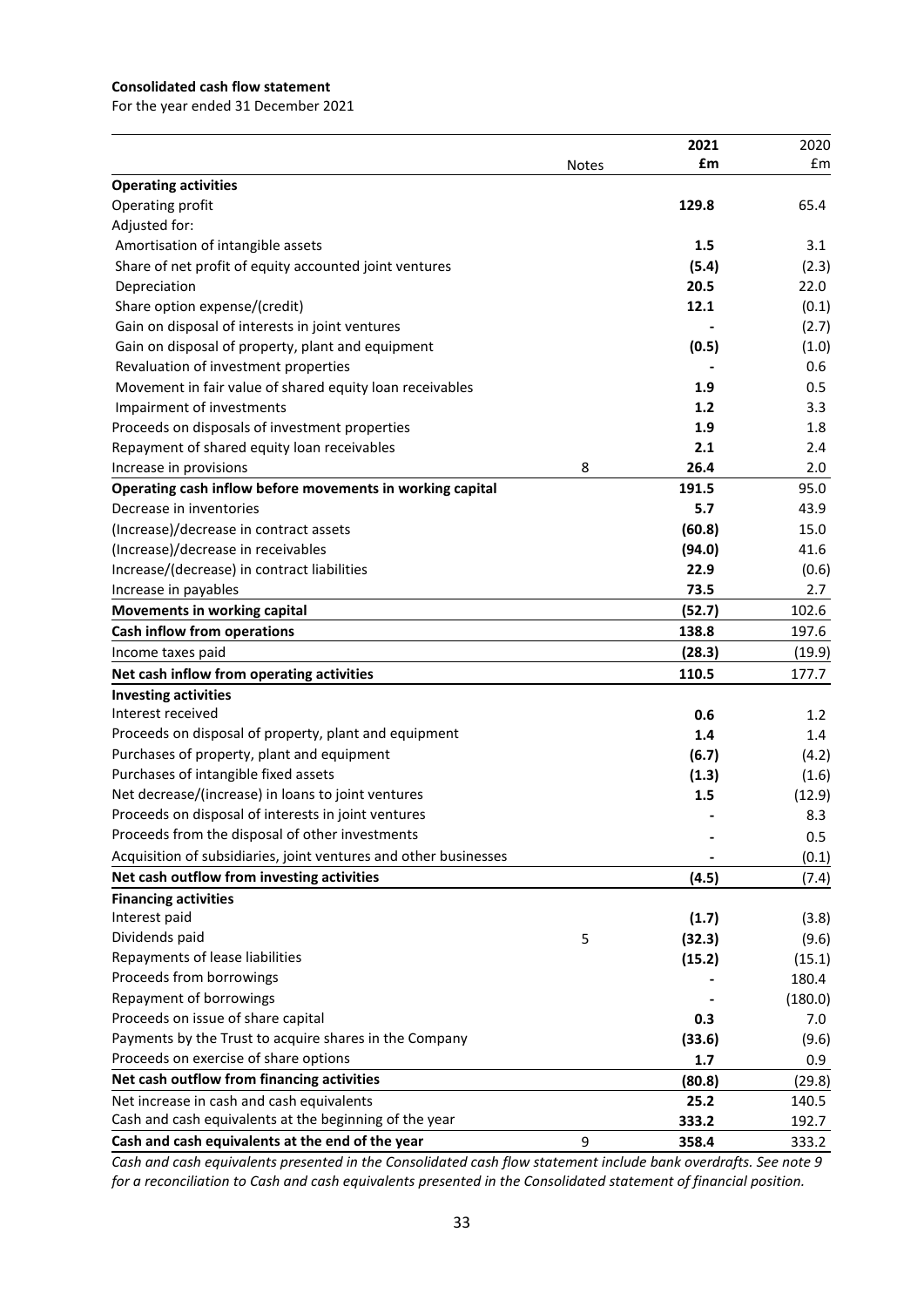### **Consolidated statement of changes in equity**

For the year ended 31 December 2021

|                                                |                          | Share premium            | Other |                            |              |
|------------------------------------------------|--------------------------|--------------------------|-------|----------------------------|--------------|
|                                                | Share capital            | account                  |       | reserves Retained earnings | Total equity |
|                                                | £m                       | £m                       | £m    | £m                         | £m           |
| 1 January 2020                                 | 2.3                      | 38.5                     | (0.8) | 356.8                      | 396.8        |
| Adjustment for correction of an historic error |                          |                          |       |                            |              |
| (see basis of preparation)                     | $\overline{\phantom{a}}$ |                          |       | (9.9)                      | (9.9)        |
| 1 January 2020 (re-stated)                     | 2.3                      | 38.5                     | (0.8) | 346.9                      | 386.9        |
| Profit for the year                            |                          |                          |       | 45.4                       | 45.4         |
| Total comprehensive income                     |                          |                          |       | 45.4                       | 45.4         |
| Share option credit                            |                          |                          |       | (0.1)                      | (0.1)        |
| Tax relating to share options                  |                          |                          |       | (0.8)                      | (0.8)        |
| Issue of shares at a premium                   |                          | 7.0                      |       |                            | 7.0          |
| Purchase of shares in the Company by the       |                          |                          |       |                            |              |
| Trust                                          |                          |                          |       | (9.6)                      | (9.6)        |
| Exercise of share options                      |                          |                          |       | 0.9                        | 0.9          |
| Dividends paid                                 |                          |                          |       | (9.6)                      | (9.6)        |
| 1 January 2021                                 | 2.3                      | 45.5                     | (0.8) | 373.1                      | 420.1        |
| Profit for the year                            |                          |                          |       | 97.9                       | 97.9         |
| Other total comprehensive expense              |                          |                          | (0.2) |                            | (0.2)        |
| Total comprehensive (expense)/income           |                          | $\overline{\phantom{a}}$ | (0.2) | 97.9                       | 97.7         |
| Share option expense                           |                          |                          |       | 12.1                       | 12.1         |
| Tax relating to share options                  |                          |                          |       | 8.2                        | 8.2          |
| Issue of shares at a premium                   |                          | 0.3                      |       |                            | 0.3          |
| Purchase of shares in the Company by the       |                          |                          |       | (33.6)                     | (33.6)       |
| Trust                                          |                          |                          |       |                            |              |
| Exercise of share options                      |                          |                          |       | 1.7                        | 1.7          |
| Dividends paid                                 |                          |                          |       | (32.3)                     | (32.3)       |
| 31 December 2021                               | 2.3                      | 45.8                     | (1.0) | 427.1                      | 474.2        |

### **Other reserves**

Other reserves include:

- Capital redemption reserve of £0.6m (2020: £0.6m) which was created on the redemption of preference shares in 2003.
- Hedging reserve of (£0.8m) (2020: (£0.6m)) arising under cash flow hedge accounting and net investments in foreign operations. Movements on the effective portion of hedges are recognised through the hedging reserve, whilst any ineffectiveness is taken to the income statement.
- Translation reserve of (£0.8m) (2020: (£0.8m)) arising on the translation of overseas operations into the Group's functional currency.

### **Retained earnings**

Retained earnings include shares in Morgan Sindall Group plc purchased in the market and held by the Morgan Sindall Employee Benefit Trust ('the Trust') to satisfy options under the Company's share incentive schemes. The number of shares held by the Trust at 31 December 2021 was 1,051,664 (2020: 278,383) with a cost of £25.3m (2020: £5.3m). All of the shares held by the Trust were unallocated at the year end and dividends on these shares have been waived. Based on the Company's share price at 31 December 2021 of £25.20 (2020: £15.32), the market value of the shares was £26.5m (2020: £4.3m).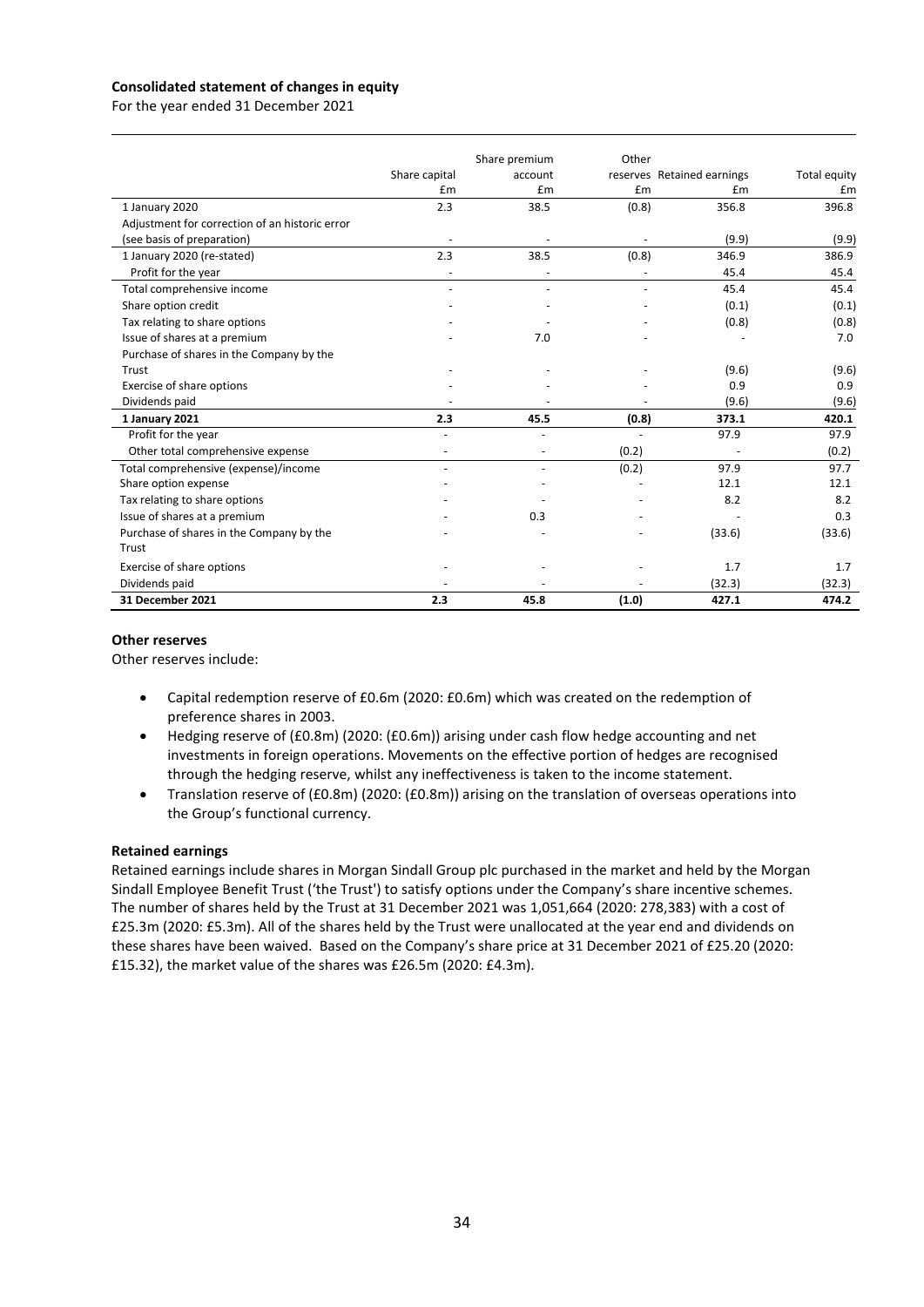For the year ended 31 December 2021

### **1 Basis of preparation**

### **General information**

The financial information set out above does not constitute the Company's statutory accounts for the year ended 31 December 2021 or 2020 but is derived from those accounts. A copy of the statutory accounts for 2020 was delivered to the Registrar of Companies and those for 2021 will be delivered following the Company's annual general meeting. The auditor reported on those accounts: their report was unqualified, did not draw attention to any matters by way of emphasis without qualifying their report and did not contain a statement unders498(2) or (3) of the Companies Act 2006.

This preliminary announcement has been prepared solely to assist shareholders in assessing the strategies of the Board and in gauging their potential to succeed. It should not be relied on by any other party or for other purposes. Forward looking statements have been made by the directors in good faith based on the information available to them up to the time of their approval of this preliminary announcement. Such statements should be treated with caution due to the inherent uncertainties, including both economic and business factors, underlying any such forward looking information. Actual future results may differ materially from those expressed in or implied by these statements.

While the financial information included in this preliminary announcement was prepared in accordance with the recognition and measurement criteria of International Financial Reporting Standards ('IFRS'), this announcement does not itself contain sufficient information to comply with IFRS.

The consolidated financial statements will be available in March 2022. A copy will be delivered to the Registrar of Companies following the Company's annual general meeting.

Further information on the Group, including the slide presentation document which will be presented at the Group's results meeting on 24 February 2022, can be found on the Group's corporate website www.morgansindall.com.

### **Basis of preparation**

The Group's activities and the key risks facing its future development, performance and position are set out in this preliminary announcement and in its annual report and accounts for the year ended 31 December 2021.

### **Going concern**

In determining the appropriate basis of preparation of the Financial Statements, the Directors are required to consider whether the Group and Company can continue in operational existence during the going concern period, which the Directors have defined as the date of approval of the 31 December 2021 financial statements through to 28 February 2023.

As at 31 December 2021, the Group held cash of £468.6m, including £55.7m which is the Group's share of cash held within jointly controlled operations, and total loans and borrowings of £110.6m, including £110.2m of overdrafts repayable on demand (together net cash of £358.0m). Should further funding be required, the Group has significant committed financial resources available including unutilised bank facilities of £180m, of which £165m matures in October 2024 and £15m matures in March 2024. The Group's secured order book at 31 December 2021 is £8.6bn (2020: £8.3bn), of which £2.9bn relates to the 12 months ended 31 December 2022.

The Group has continued to operate safely during the COVID-19 pandemic under the Site Operating Procedures ('SOP') agreed by the Construction Leadership Council and following the advice from the UK Government, the devolved administrations and public health authorities. The Group has operated profitably with positive operating cash flows for the year ended 31 December 2021 whilst under these restrictions and, whilst there continues to be uncertainty over any further restrictions due to the pandemic, the Group expects the business to remain resilient under any guidelines issued for the foreseeable future until the end of the pandemic.

The Directors have reviewed the Group's forecasts and projections for the going concern period, including sensitivity analysis (including reduced revenues, margins, a working capital deterioration and project delays) to assess the Group's resilience to the potential financial impact on the Group of any plausible losses of revenue or operating profit which could arise from one of the principal risks to the business occurring. The analysis also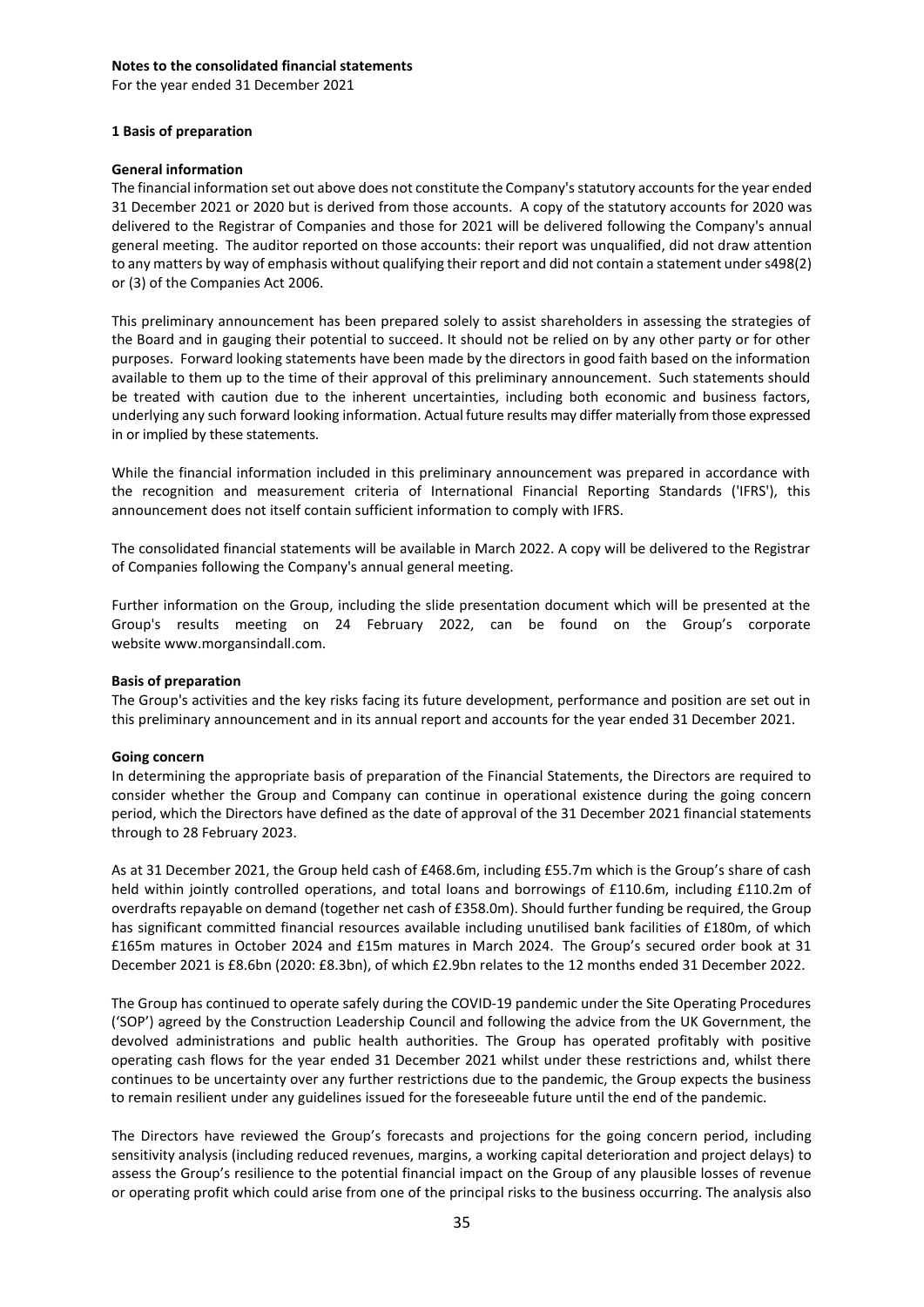For the year ended 31 December 2021

includes a reasonable worst-case scenario in which the Group's principal risks manifest in aggregate to a severe but plausible level involving the aggregation of the impacts of a number of these risks. The modelling showed that the Group would remain profitable throughout the going concern period and there is considerable headroom above lending facilities such that there would be no expected requirement for the Group to utilise the bank facility, which underpins the going concern assumption on which these financial statements have been prepared. As part of the sensitivity analysis the directors also modelled a scenario that stress tests the Group's forecasts and projections, to determine the scenario in which the headroom above the committed bank facility would be exceeded. This model showed that the Group's operating profit would need to deteriorate substantially for the headroom to exceed the committed bank facility. The Directors consider there is no plausible scenario where cash inflows would deteriorate this significantly. However, as part of their analysis the Board also considered further mitigating actions at their discretion, such as a reduction in investments in working capital, to improve the position identified by the reasonable worst-case scenario. In all scenarios, including the reasonable worst case, the Group is able to comply with its financial covenants, operate within its current facilities, and meet its liabilities as they fall due.

Accordingly, the Directors consider there to be no material uncertainties that may cast significant doubt on the Group's ability to continue to operate as a going concern. They have formed a judgement that there is a reasonable expectation that the Group and Company have adequate resources to continue in operational existence for the going concern period. For this reason, they continue to adopt the going concern basis in the preparation of these Financial Statements. The period from the date of signing of these Financial Statements to 28 February 2023 has been assessed following consideration of the budgeting cycles and typical contract lengths undertaken across the Group.

### **Changes in accounting policies**

There have been no significant changes to accounting policies, presentation or methods of preparation since the financial statements for the year ended 31 December 2020 other than the item noted below.

### **Correction of an historic error**

On 27 July 2007 the Group acquired Amec Developments Limited and certain assets and businesses carried on by Amec Investments Limited and the assets, liabilities and contracts relating to the Design and Project Services ('DPS') division of Amec plc, save for certain excluded assets and liabilities (together 'Amec').

A difference has been identified relating to the acquired business of Amec. This error is an historic unsubstantiated asset of £9.9m that has continued to be recorded on the consolidated statement of financial position in accrued expenses within Trade and other payables. Therefore, the error has been corrected by restating each of the affected financial statement line items for the prior periods, as follows:

Impact on equity ((decrease) in equity)

|                          | 31 December 2020 | 1 January 2020 |
|--------------------------|------------------|----------------|
|                          | £m               | fm             |
| Trade and other payables | 9.9              | 9.9            |
| <b>Total liabilities</b> | 9.9              | 9.9            |
| Net impact on equity     | (9.9)            | (9.9)          |

The change has no impact on the consolidated income statement, consolidated statement of comprehensive income, basic and diluted earnings per share or the Group's operating, investing and financing cash flows for each period presented. In accordance with IAS 1, a restated balance sheet at 1 January 2020 has been presented.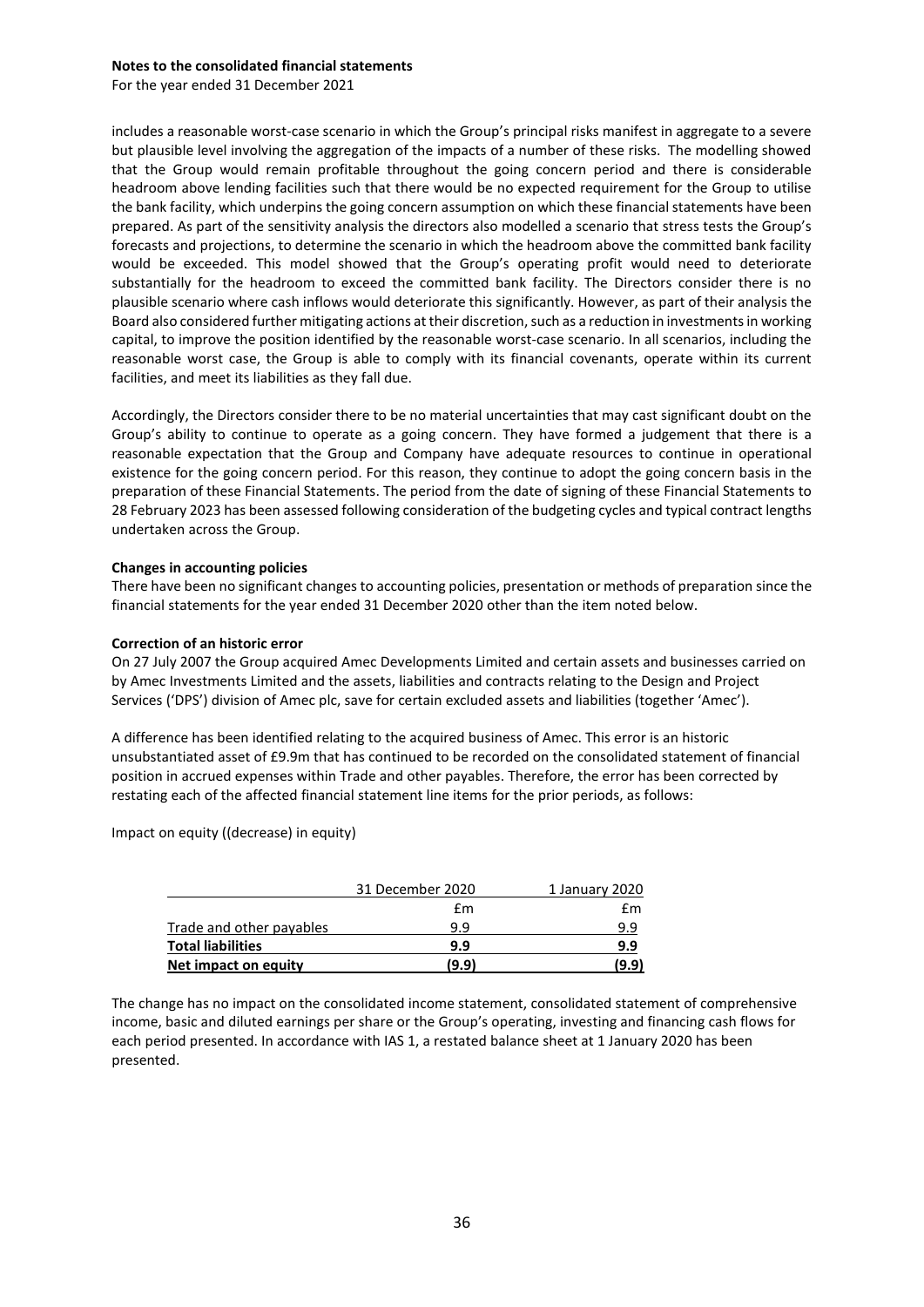For the year ended 31 December 2021

### **2 Business segments**

For management purposes, the Group is organised into five operating divisions: Construction & Infrastructure, Fit Out, Property Services, Partnership Housing and Urban Regeneration, and this is the structure of segment information reviewed by the Chief Operating Decision Maker (CODM). The divisions' activities are as follows:

- Construction & Infrastructure: Morgan Sindall Construction & Infrastructure Ltd provides infrastructure services in the highways, rail, aviation, energy, water and nuclear markets, including tunnel design; and construction services in education, healthcare, commercial, defence, industrial, leisure and retail. BakerHicks Limited offers a multidisciplinary design and engineering consultancy based in the UK and Switzerland.
- Fit Out: Overbury plc specialises in fit out and refurbishment in commercial, central and local government offices, retail banking and further education. Morgan Lovell plc provides office interior design and build services direct to occupiers.
- Property Services: Morgan Sindall Property Services Limited provides response and planned maintenance for social housing and the wider public sector.
- Partnership Housing: Lovell Partnerships Limited delivers housing through mixed-tenure and contracting activities. Mixed tenure includes building and developing homes for open market sale, affordable rent, private renting or shared ownership in partnership with local authorities and housing associations. Contracting includes the design and build of new homes and planned maintenance and refurbishment for clients who are mainly local authorities, housing associations and the Defence Infrastructure Organisation.
- Urban Regeneration: Muse Developments Limited works with landowners and public sector partners to transform the urban landscape through the development of multi-phase sites and mixed-use regeneration, including residential, commercial, retail and leisure.

Group Activities represent costs and income arising from corporate activities which cannot be meaningfully allocated to the operating segments. These include the costs of the Group Board, treasury management, corporate tax coordination, Group finance and internal audit, insurance management, company secretarial services, information technology services, interest revenue and interest expense.

As from 1 January 2021, the activities of the former Investments division were reorganised with it no longer operating as a separate division. The operational management of the joint venture property partnerships and Later Living business formerly reported within Investments were transferred to Partnership Housing, Urban Regeneration and Group Activities. The prior year comparatives have been restated to reflect this reorganisation.

### **Adjusted Performance Measures**

The divisions are the basis on which the Group reports its segmental information as presented. In addition to monitoring and reviewing the financial performance of the operating segments and the Group on a statutory basis, management also use adjusted performance measures which are also disclosed in the Annual Report. These measures are not an alternative or substitute to statutory IFRS measures but are seen by management as useful in assessing the performance of the business on a comparable basis. These financial measures are also aligned to the measures used internally to assess business performance in the Group's budgeting process and when determining compensation. The Group also uses other non-statutory measures which cannot be derived directly from the financial statements. There are four alternative performance measures used by management and disclosure in the Annual Report which are:

*'Adjusted'* In all cases the term 'adjusted' excludes the impact of intangible amortisation of £1.5m (2020: £3.1m). This is used to improve the comparability of information between reporting periods to aid the use of the Annual Report in understanding the activities across the Group's portfolio. The below segmental analysis reconciles the statutory operating profit measure to the 'adjusted' measure and is used in reviewing the segmental performance. Adjusted profit before tax is used only in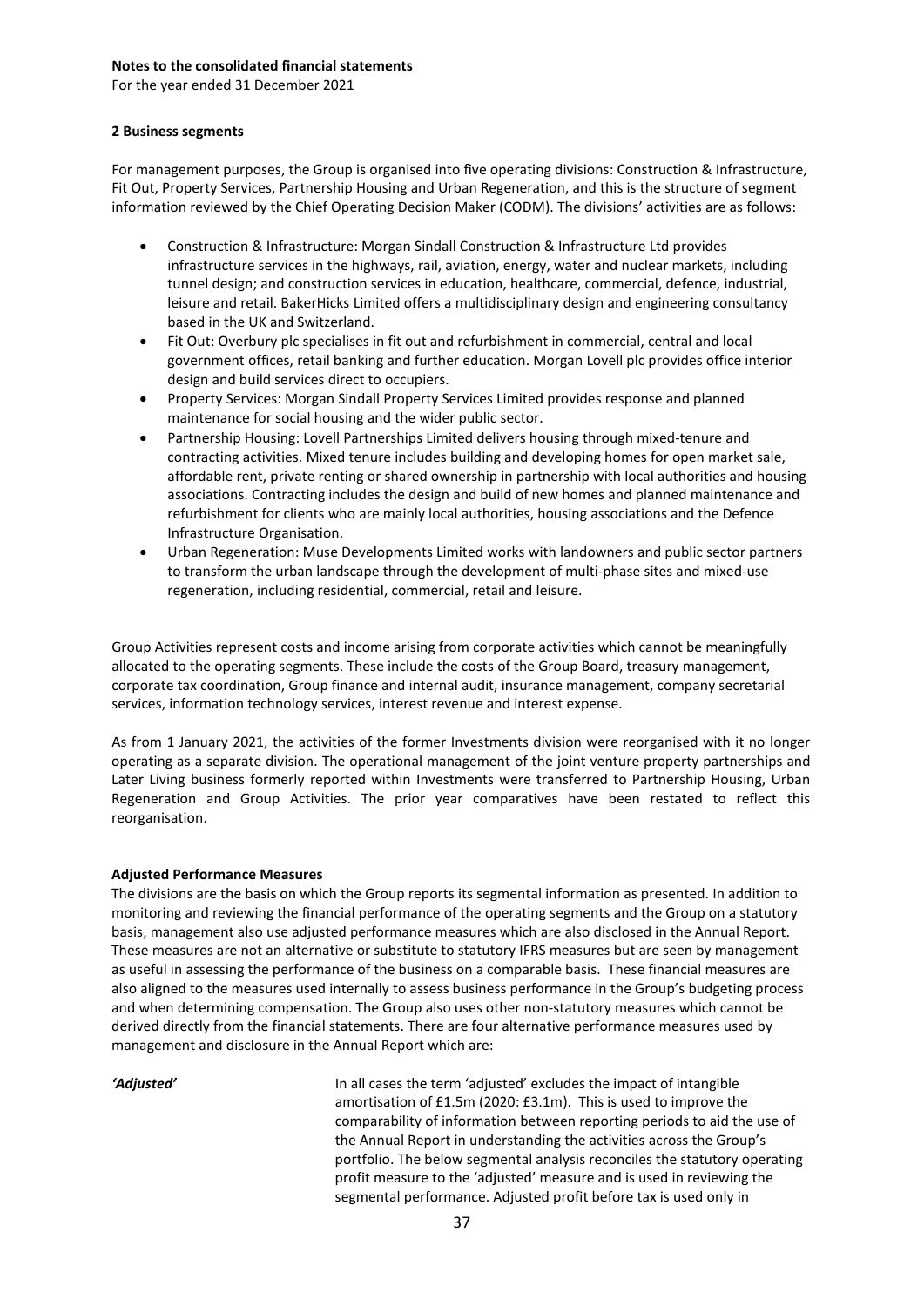For the year ended 31 December 2021

|                              | monitoring the Group's performance which is the statutory measure<br>excluding the impact of intangible amortisation of £1.5m (2020: £3.1m).<br>Adjusted basic earnings per share and adjusted diluted earnings per share<br>is the statutory measure excluding the post-tax impact of intangible<br>amortisation of £1.2m (2020: £2.5m) and the deferred tax charge arising<br>due to changes in UK corporation tax rates of £5.1m (2020: £1.5m). See<br>note 5 for a detailed reconciliation of the adjusted EPS measures.                                                                                                                                                                                                                                                                                                                                                                                                                                       |
|------------------------------|--------------------------------------------------------------------------------------------------------------------------------------------------------------------------------------------------------------------------------------------------------------------------------------------------------------------------------------------------------------------------------------------------------------------------------------------------------------------------------------------------------------------------------------------------------------------------------------------------------------------------------------------------------------------------------------------------------------------------------------------------------------------------------------------------------------------------------------------------------------------------------------------------------------------------------------------------------------------|
| 'Net cash'                   | Net cash is defined as cash and cash equivalents less borrowings and non-<br>recourse project financing. Lease liabilities are not deducted from net cash.<br>A reconciliation of this number at the reporting date can be found in note<br>9. In addition, management monitor and review average daily net cash as<br>good discipline in managing capital. Average daily net cash is defined as the<br>average of the 365 end of day balances of the net cash over the course of a<br>reporting period.                                                                                                                                                                                                                                                                                                                                                                                                                                                           |
| 'Operating cashflow'         | Management use an adjusted measure for operating cashflow as it<br>encompasses other cashflows that are key to the ongoing operations of<br>the Group such as repayments of lease liabilities, investment in property,<br>plant and equipment, investment in intangible assets, and returns from<br>equity accounted joint ventures. The figures can be derived from the<br>consolidated cash flow statement being: Cash inflow from operations<br>(£138.8m) plus dividend from joint ventures (£nil), interest received from<br>joint ventures (£0.6m, reported within £0.6m Interest received) and<br>proceeds from the disposal of property, plant and equipment (£1.4m), less<br>repayments of lease liabilities (£15.2m), purchase of property, plant and<br>equipment (£6.7m), and purchase of intangible assets (£1.3m). Operating<br>cash flow conversion is operating cashflow as defined above divided by<br>adjusted operating profit as defined above. |
| 'Return on capital employed' | Management use return on capital employed (ROCE) in assessing the<br>performance and efficient use of capital within the Regeneration activities.<br>ROCE is calculated as adjusted operating profit plus interest received from<br>joint ventures divided by average capital employed. Average capital<br>employed is the 12 month average of total assets (excluding goodwill,<br>intangibles and cash) less total liabilities (excluding corporation tax,<br>deferred tax, intercompany financing and overdrafts).                                                                                                                                                                                                                                                                                                                                                                                                                                              |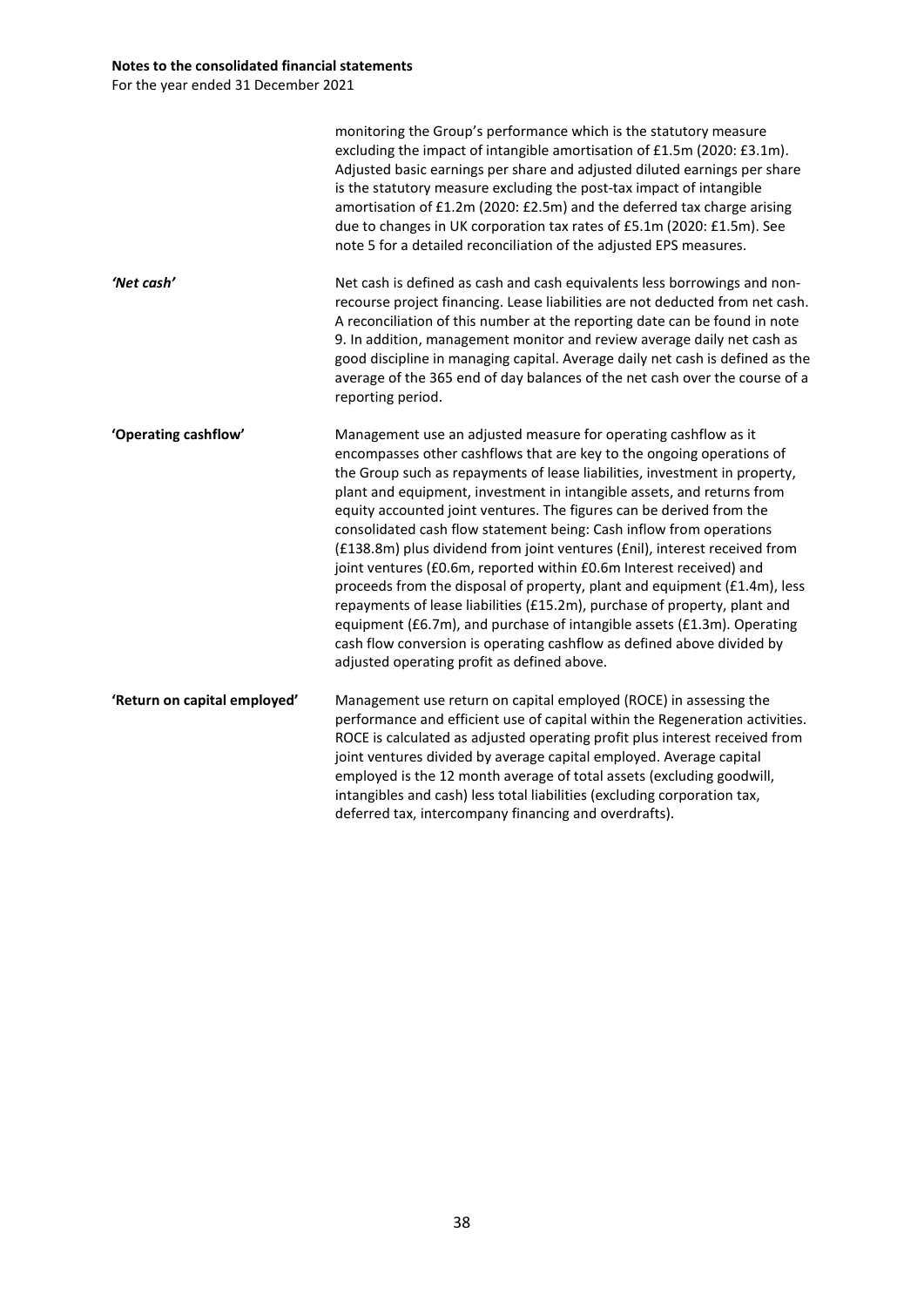For the year ended 31 December 2021

The Group reports its segmental information as presented below:

| 2021                                                     |                                     |                |                             |                               |                       |                            |                     |                |
|----------------------------------------------------------|-------------------------------------|----------------|-----------------------------|-------------------------------|-----------------------|----------------------------|---------------------|----------------|
|                                                          | Construction<br>&<br>Infrastructure | Fit Out        | Property<br><b>Services</b> | Partnership<br><b>Housing</b> | Urban<br>Regeneration | Group<br><b>Activities</b> | <b>Eliminations</b> | <b>Total</b>   |
|                                                          | £m                                  | £m             | £m                          | £m                            | £m                    | £m                         | £m                  | £m             |
| External revenue                                         | 1,509.0                             | 795.3          | 133.8                       | 572.2                         | 202.5                 |                            |                     | 3,212.8        |
| Inter-segment revenue                                    | 10.6                                | 0.1            |                             | ä,                            | Ĭ.                    | $\blacksquare$             | (10.7)              |                |
| <b>Total revenue</b>                                     | 1,519.6                             | 795.4          | 133.8                       | 572.2                         | 202.5                 | $\blacksquare$             | (10.7)              | 3,212.8        |
| <b>Operating profit/(loss)</b><br>before amortisation of |                                     |                |                             |                               |                       |                            |                     |                |
| intangible assets                                        | 58.1                                | 44.2           | 4.1                         | 33.2                          | 12.1                  | (20.4)                     | $\blacksquare$      | 131.3          |
| Amortisation of intangible<br>assets                     | $\sim$                              | $\blacksquare$ | (1.5)                       | $\blacksquare$                | $\blacksquare$        | $\blacksquare$             | $\blacksquare$      | (1.5)          |
| <b>Operating profit/(loss)</b>                           | 58.1                                | 44.2           | 2.6                         | 33.2                          | 12.1                  | (20.4)                     | $\blacksquare$      | 129.8          |
| Finance income                                           |                                     |                |                             |                               |                       |                            |                     | 0.6            |
| Finance expense<br>Profit before tax                     |                                     |                |                             |                               |                       |                            |                     | (4.2)<br>126.2 |
|                                                          |                                     |                |                             |                               |                       |                            |                     |                |
| Other information:                                       |                                     |                |                             |                               |                       |                            |                     |                |
| Depreciation                                             | (12.3)                              | (3.0)          | (1.0)                       | (2.4)                         | (0.8)                 | (1.0)                      |                     | (20.5)         |
| Average number of<br>employees                           | 3,966                               | 839            | 786                         | 884                           | 88                    | 103                        |                     | 6,666          |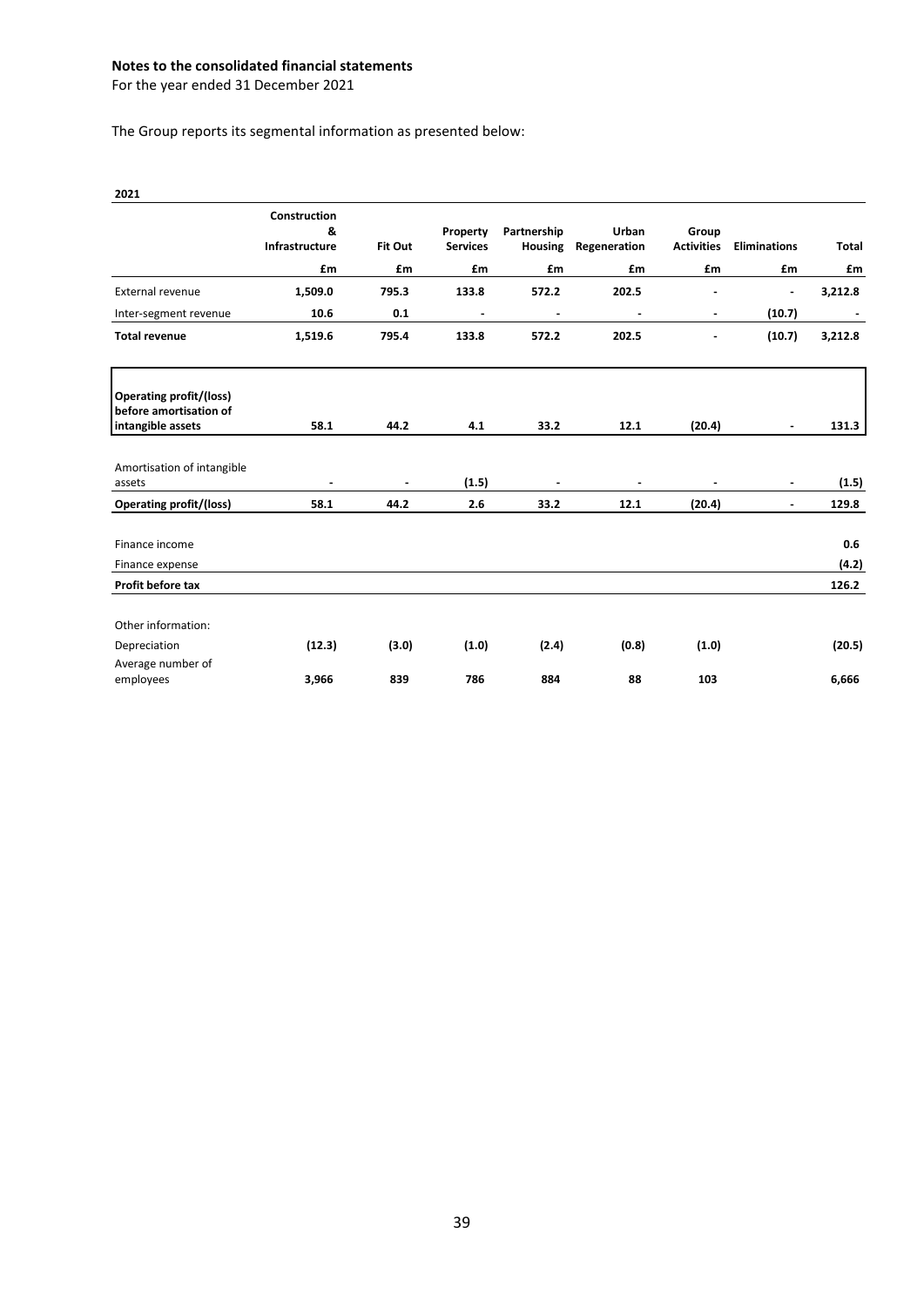For the year ended 31 December 2021

Year ended 31 December

2020 (restated)

|                                                   |                                  |                          |                          |                                  | Urban                    |                          |                          |                                      |             |
|---------------------------------------------------|----------------------------------|--------------------------|--------------------------|----------------------------------|--------------------------|--------------------------|--------------------------|--------------------------------------|-------------|
|                                                   | Construction &                   |                          |                          | Property Partnership Regeneratio |                          |                          | Group                    |                                      |             |
|                                                   | Infrastructure<br>£m             | Fit Out<br>£m            | Services<br>£m           | Housing<br>£m                    | £m                       | n Investments<br>£m      | £m                       | <b>Activities Eliminations</b><br>£m | Total<br>£m |
| <b>External revenue</b>                           | 1,623.8                          | 700.1                    | 111.7                    | 473.9                            | 124.5                    | $\overline{\phantom{a}}$ | $\overline{\phantom{a}}$ | $\overline{\phantom{a}}$             | 3,034.0     |
| Inter-segment revenue                             | 13.0                             | $\overline{\phantom{a}}$ | $\overline{\phantom{a}}$ | $\overline{\phantom{a}}$         | $\overline{\phantom{a}}$ | $\overline{\phantom{a}}$ | $\overline{\phantom{a}}$ | (13.0)                               | $\sim$      |
| Total revenue                                     | 1,636.8                          | 700.1                    | 111.7                    | 473.9                            | 124.5                    | $\frac{1}{2}$            | $\blacksquare$           | (13.0)                               | 3,034.0     |
|                                                   |                                  |                          |                          |                                  |                          |                          |                          |                                      |             |
| Operating profit/(loss)<br>before amortisation of |                                  |                          |                          |                                  |                          |                          |                          |                                      |             |
| intangible assets                                 | 35.7                             | 32.1                     | 1.0                      | 16.0                             | 8.8                      | $\overline{\phantom{a}}$ | (25.1)                   |                                      | 68.5        |
| Amortisation of intangible                        |                                  |                          |                          |                                  |                          |                          |                          |                                      |             |
| assets                                            | $\overline{\phantom{a}}$         | $\overline{\phantom{a}}$ | (1.2)                    | $\overline{\phantom{a}}$         | $\overline{\phantom{a}}$ | $\overline{\phantom{a}}$ | (1.9)                    | $\overline{\phantom{a}}$             | (3.1)       |
| Operating profit/(loss)                           | 35.7                             | 32.1                     | (0.2)                    | 16.0                             | 8.8                      | $\overline{\phantom{a}}$ | (27.0)                   | $\overline{\phantom{a}}$             | 65.4        |
| Finance income                                    |                                  |                          |                          |                                  |                          |                          |                          |                                      | 0.9         |
| Finance expense                                   |                                  |                          |                          |                                  |                          |                          |                          |                                      | (5.5)       |
| Profit before tax                                 |                                  |                          |                          |                                  |                          |                          |                          |                                      | 60.8        |
|                                                   |                                  |                          |                          |                                  |                          |                          |                          |                                      |             |
| Other information:                                |                                  |                          |                          |                                  |                          |                          |                          |                                      |             |
| Depreciation                                      | (12.2)                           | (2.5)                    | (1.6)                    | (3.6)                            | (0.9)                    |                          | (1.2)                    |                                      | (22.0)      |
| Average number of                                 |                                  |                          |                          |                                  |                          |                          |                          |                                      |             |
| employees                                         | 4,084                            | 823                      | 759                      | 864                              | 91                       |                          | 116                      |                                      | 6,737       |
| Year ended 31 December<br>2020 (as reported)      |                                  |                          |                          |                                  |                          |                          |                          |                                      |             |
|                                                   |                                  |                          |                          |                                  | Urban                    |                          |                          |                                      |             |
|                                                   | Construction &<br>Infrastructure | Fit Out                  | Services                 | Property Partnership Regeneratio |                          | n Investments            | Group                    | <b>Activities Eliminations</b>       | Total       |
|                                                   | £m                               | £m                       | £m                       | Housing<br>£m                    | £m                       | £m                       | £m                       | £m                                   | £m          |
| External revenue                                  | 1,623.8                          | 700.1                    | 111.7                    | 441.4                            | 122.8                    | 34.2                     | $\overline{a}$           | $\blacksquare$                       | 3,034.0     |
|                                                   | 13.0                             | $\overline{\phantom{a}}$ | $\overline{\phantom{a}}$ | $\overline{\phantom{a}}$         | $\overline{\phantom{a}}$ | $\overline{\phantom{a}}$ |                          | (13.0)                               |             |
| Inter-segment revenue<br>Total revenue            | 1,636.8                          | 700.1                    | 111.7                    | 441.4                            | 122.8                    | 34.2                     | $\blacksquare$           | (13.0)                               | 3,034.0     |
|                                                   |                                  |                          |                          |                                  |                          |                          |                          |                                      |             |
| Operating profit/(loss)<br>before amortisation of |                                  |                          |                          |                                  |                          |                          |                          |                                      |             |
| intangible assets                                 | 35.7                             | 32.1                     | 1.0                      | 16.1                             | 9.2                      | (6.9)                    | (18.7)                   |                                      | 68.5        |
|                                                   |                                  |                          |                          |                                  |                          |                          |                          |                                      |             |
| Amortisation of intangible                        |                                  |                          |                          |                                  |                          |                          |                          |                                      |             |
| assets                                            | $\overline{a}$                   |                          | (1.2)                    |                                  |                          | (1.9)                    |                          |                                      | (3.1)       |
| Operating profit/(loss)                           | 35.7                             | 32.1                     | (0.2)                    | 16.1                             | 9.2                      | (8.8)                    | (18.7)                   | $\overline{\phantom{a}}$             | 65.4        |
| Finance income                                    |                                  |                          |                          |                                  |                          |                          |                          |                                      | 0.9         |
| Finance expense                                   |                                  |                          |                          |                                  |                          |                          |                          |                                      | (5.5)       |
| Profit before tax                                 |                                  |                          |                          |                                  |                          |                          |                          |                                      | 60.8        |
| Other information:                                |                                  |                          |                          |                                  |                          |                          |                          |                                      |             |
| Depreciation                                      | (12.2)                           | (2.5)                    | (1.6)                    | (3.0)                            | (0.8)                    | (0.7)                    | (1.2)                    |                                      | (22.0)      |
| Average number of                                 |                                  |                          |                          |                                  |                          |                          |                          |                                      |             |
| employees                                         | 4,084                            | 823                      | 759                      | 850                              | 77                       | 49                       | 95                       |                                      | 6,737       |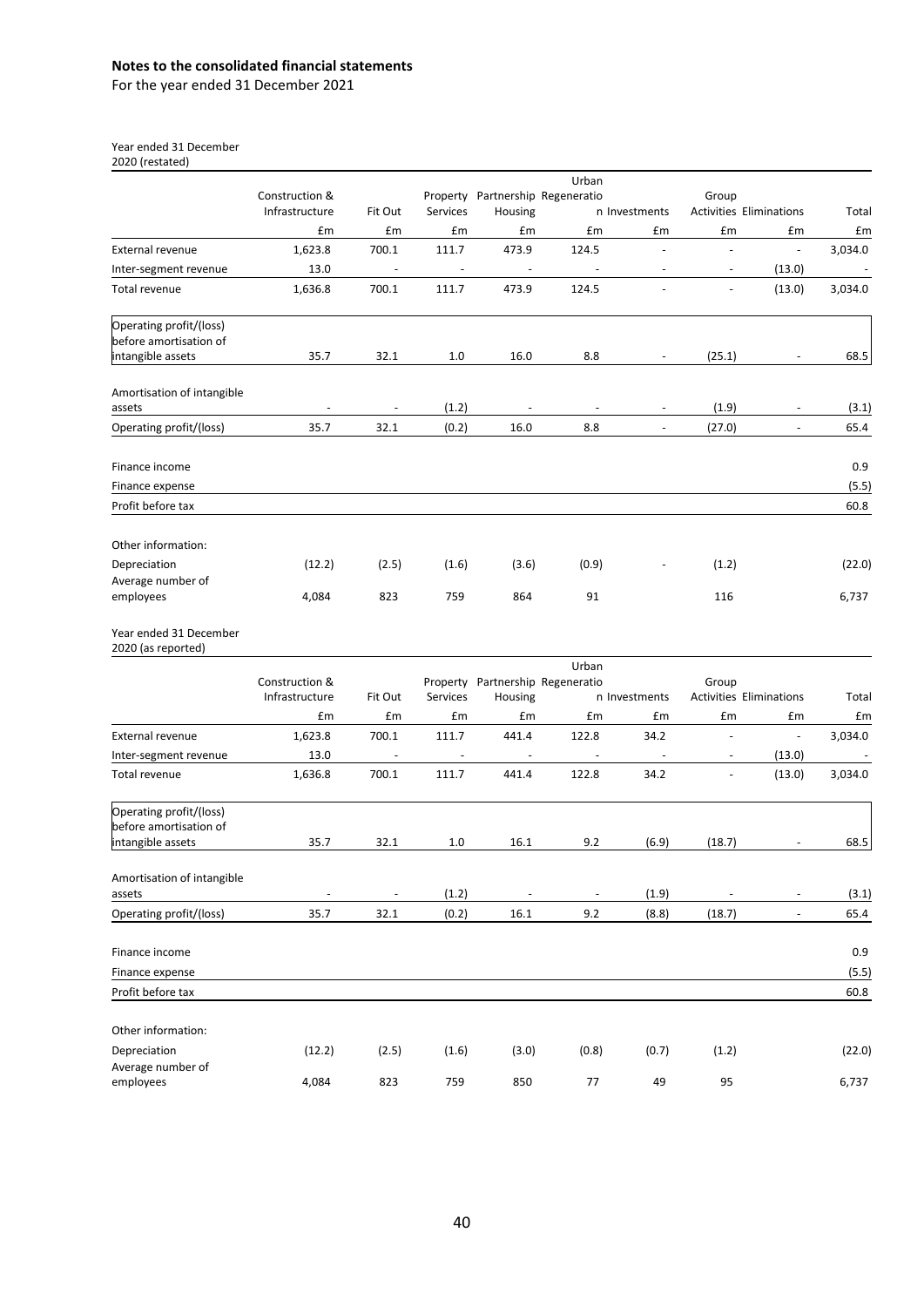For the year ended 31 December 2021

## **3 Tax**

### **Tax expense for the year**

|                                                             | 2021  | 2020  |
|-------------------------------------------------------------|-------|-------|
|                                                             | £m    | £m    |
| <b>Current tax:</b>                                         |       |       |
| Current year                                                | 22.9  | 10.9  |
| Adjustment in respect of prior years                        | (0.3) | 0.9   |
|                                                             | 22.6  | 11.8  |
| <b>Deferred tax:</b>                                        |       |       |
| Current year                                                | 1.7   | 2.8   |
| Effect of change in tax rate used to calculate deferred tax |       |       |
| balances                                                    | 5.1   | 1.5   |
| Adjustment in respect of prior years                        | (1.1) | (0.7) |
|                                                             | 5.7   | 3.6   |
| Tax expense for the year                                    | 28.3  | 15.4  |

Corporation tax is calculated at 19.00% (2020: 19.00%) of the estimated taxable profit for the year.

The table below reconciles the tax charge for the year to tax at the UK statutory rate:

|                                                                       | 2021   | 2020          |
|-----------------------------------------------------------------------|--------|---------------|
|                                                                       | £m     | $\mathsf{fm}$ |
| Profit before tax                                                     | 126.2  | 60.8          |
| Less: post tax share of profits from joint ventures                   | (5.4)  | (2.3)         |
|                                                                       | 120.8  | 58.5          |
| UK corporation tax rate                                               | 19.00% | 19.00%        |
| Income tax expense at UK corporation tax rate                         | 23.0   | 11.1          |
| Tax effect of:                                                        |        |               |
| Adjustments in respect of prior years                                 | (1.4)  | 0.2           |
| Non-taxable income and expenses (including CJRS furlough              |        |               |
| repayment) $1$                                                        | 0.3    | 2.7           |
| Tax liability upon joint venture profits <sup>2</sup>                 | 0.7    | 0.6           |
| Gain on disposal of joint ventures not giving rise to a tax liability |        | (0.5)         |
| Change in tax rate used to calculate deferred tax balances            | 5.1    | 1.5           |
| Other                                                                 | 0.6    | (0.2)         |
| Tax expense for the year                                              | 28.3   | 15.4          |

<sup>1</sup> During 2020 the Group claimed £9.5m from HMRC under the UK Government's CJRS furlough scheme, upon which corporation tax of £1.8m was paid. Later in 2020 the Group voluntarily repaid the CJRS furlough claims. The repayment was structured such that £7.7m was repaid directly (being 81% of the total received), recognised in central Group costs, with the remaining £1.8m repaid to HMRC in additional corporation tax, as the repayment through central Group costs was not tax deductible.

<sup>2</sup> Certain of the Group's joint ventures are partnerships for which profits are taxed within the Group rather than within the joint venture.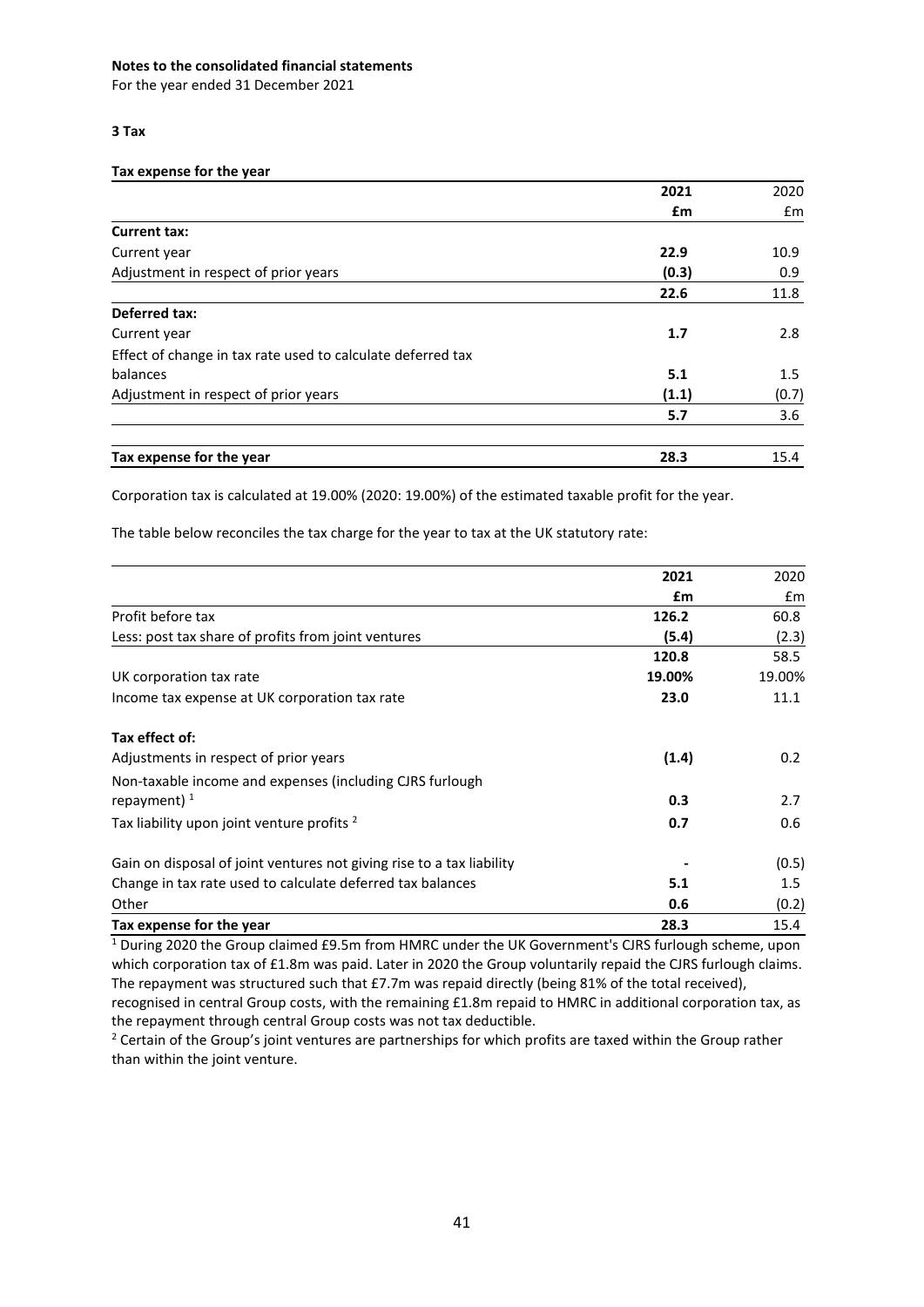For the year ended 31 December 2021

### **4 Dividends**

Amounts recognised as distributions to equity holders in the year:

|                                                                         | 2021<br>£m | 2020<br>£m |
|-------------------------------------------------------------------------|------------|------------|
| Final dividend for the year ended 31 December 2020 of 40.0p per share   | 18.5       |            |
| Interim dividend for the year ended 31 December 2021 of 30.0p per share | 13.8       |            |
| Interim dividend for the year ended 31 December 2020 of 21.0p per share |            | 9.6        |
|                                                                         | 32.3       | 9.6        |

The proposed final dividend for the year ended 31 December 2021 of 62.0p per share is subject to approval by shareholders at the AGM and has not been included as a liability in these financial statements. The final dividend will be payable to shareholders on 18 May 2022 to shareholders on the register on 29 April 2022. The exdividend date is 28 April 2022.

### **5 Earnings per share**

|                                                                       | 2021                                | 2020      |
|-----------------------------------------------------------------------|-------------------------------------|-----------|
|                                                                       | £m                                  | £m        |
| Profit attributable to the owners of the Company                      | 97.9                                | 45.4      |
| Adjustments:                                                          |                                     |           |
| Amortisation of intangible assets net of tax                          | 1.2                                 | 2.5       |
| Deferred tax credit arising due to change in UK corporation tax rates | 5.1                                 | $1.5\,$   |
| Adjusted earnings                                                     | 104.2                               | 49.4      |
|                                                                       | 2021                                | 2020      |
|                                                                       | Number of                           | Number of |
|                                                                       | shares (millions) shares (millions) |           |
| Basic weighted average number of ordinary shares                      | 46.1                                | 45.5      |
| Dilutive effect of share options and conditional shares not vested    | 1.8                                 | 0.8       |
| Diluted weighted average number of ordinary shares                    | 47.9                                | 46.3      |
|                                                                       |                                     |           |
| Basic earnings per share                                              | 212.4p                              | 99.8p     |
| Diluted earnings per share                                            | 204.4p                              | 98.1p     |
| Adjusted earnings per share                                           | 226.0p                              | 108.6p    |
| Diluted adjusted earnings per share                                   | 217.5p                              | 106.7p    |

The average market value of the Company's shares for the purpose of calculating the dilutive effect of share options and long-term incentive plan shares was based on quoted market prices for the year. The average share price for the year was £21.39 (2020: £13.60).

A total of 865,271 share options that could potentially dilute earnings per share in the future were excluded from the above calculations because they were anti-dilutive at 31 December 2021 (2020: 1,724,145).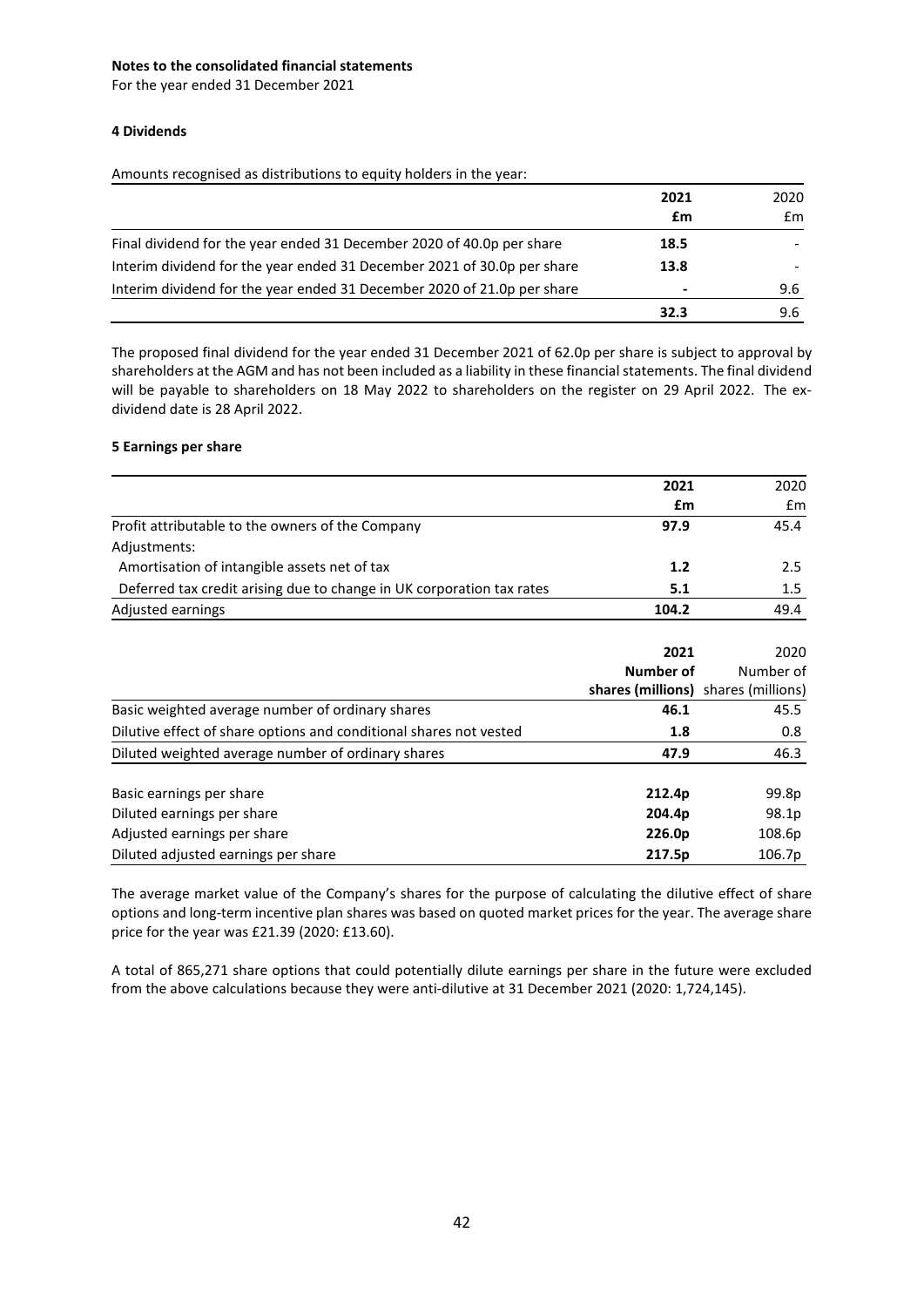For the year ended 31 December 2021

# **6 Trade and other receivables**

|                                | 2021  | 2020  |
|--------------------------------|-------|-------|
|                                | £m    | £m    |
| Trade receivables              | 250.2 | 202.9 |
| Amounts owed by joint ventures | 13.5  | 0.9   |
| Prepayments                    | 13.2  | 11.3  |
| Insurance receivables          | 30.4  |       |
| Other receivables              | 21.0  | 19.5  |
|                                | 328.3 | 234.6 |

The Group holds third party insurances that may mitigate the contract and legal liabilities described in note 8 - Provisions. Insurance receivables are recognised when reimbursement from insurers is virtually certain.

### **7 Trade and other payables**

|                                | 2021  | 2020                      |
|--------------------------------|-------|---------------------------|
|                                |       | $re$ -stated <sup>1</sup> |
|                                | £m    | £m                        |
| Trade payables                 | 157.6 | 189.2                     |
| Amounts owed to joint ventures | 0.2   | 0.2                       |
| Other tax and social security  | 107.5 | 40.5                      |
| Accrued expenses               | 602.7 | 587.8                     |
| Deferred income                | 8.9   | 17.7                      |
| Other payables                 | 14.5  | 12.5                      |
| Current                        | 891.4 | 847.9                     |
| Other payables                 | 32.6  | 1.7                       |
| Non-current                    | 32.6  | 1.7                       |

 $1$  The prior year balances for Accrued expenses within Trade and other payables have been re-stated as described in the basis of preparation, along with their respective totals.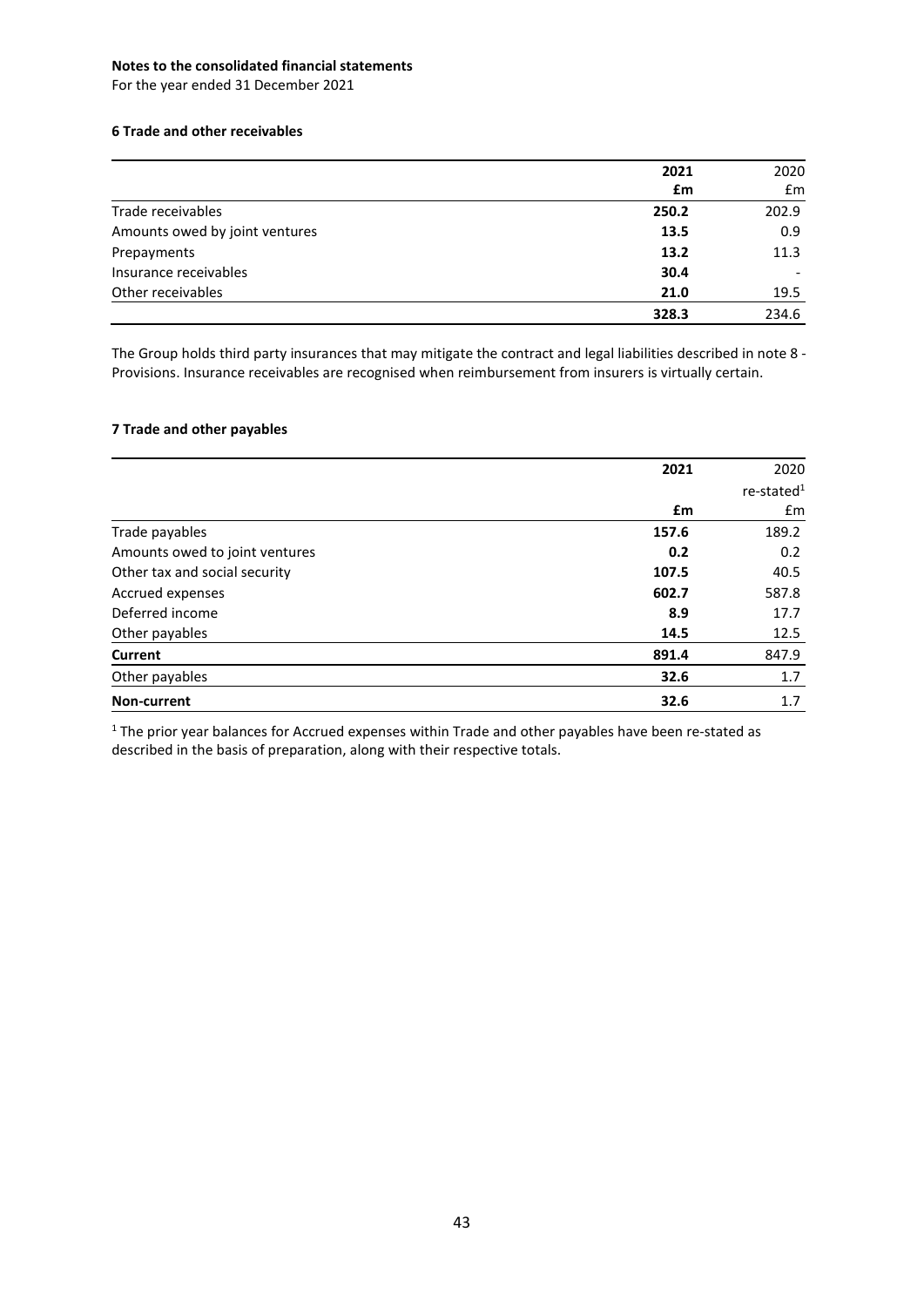For the year ended 31 December 2021

### **8 Provisions**

|                    | Contract &     |       |               |       |
|--------------------|----------------|-------|---------------|-------|
|                    | Self-insurance | legal | Other         | Total |
|                    | £m             | £m    | $\mathsf{fm}$ | £m    |
| 1 January 2020     | 20.1           | ٠     | 8.8           | 28.9  |
| Utilised           | (1.1)          |       | (3.0)         | (4.1) |
| Additions          | 4.7            |       | 2.6           | 7.3   |
| Released           | (0.9)          |       | (0.3)         | (1.2) |
| 1 January 2021     | 22.8           |       | 8.1           | 30.9  |
| Utilised           | (1.6)          |       | (5.0)         | (6.6) |
| Additions          | 4.5            | 22.7  | 0.2           | 27.4  |
| Reclassifications* |                | 10.7  |               | 10.7  |
| Released           | (4.5)          |       | (0.6)         | (5.1) |
| 31 December 2021   | 21.2           | 33.4  | 2.7           | 57.3  |
| Current            |                | 33.4  |               | 33.4  |
| Non-current        | 21.2           |       | 2.7           | 23.9  |
| 31 December 2021   | 21.2           | 33.4  | 2.7           | 57.3  |

\* - A number of items previously presented as accruals have been reclassified to provisions in the current year.

### **Self-insurance provisions**

Self-insurance provisions comprise the Group's self-insurance of certain risks and include £10.8m (2020: £11.4m) held in the Group's captive insurance company, Newman Insurance Company Limited (the 'Captive').

The Group makes provisions in respect of specific types of claims incurred but not reported (IBNR). The valuation of IBNR considers past claims experience and the risk profile of the Group. These are reviewed periodically and are intended to provide a best estimate of the most likely or expected outcome.

# **Contract and legal provisions**

Contract and legal provisions include liabilities, loss provisions, defect and warranty provisions on contracts that have reached completion.

The Group also holds third party insurances that may mitigate the liabilities. Third party insurance reimbursement is recognised as a separate asset, but only when the reimbursement is virtually certain. See note 6 for details of mitigating insurance assets recognised at the period end.

### **Other provisions**

Other provisions include property dilapidations and other personnel related provisions.

The majority of the provisions are expected to be utilised within 10 years.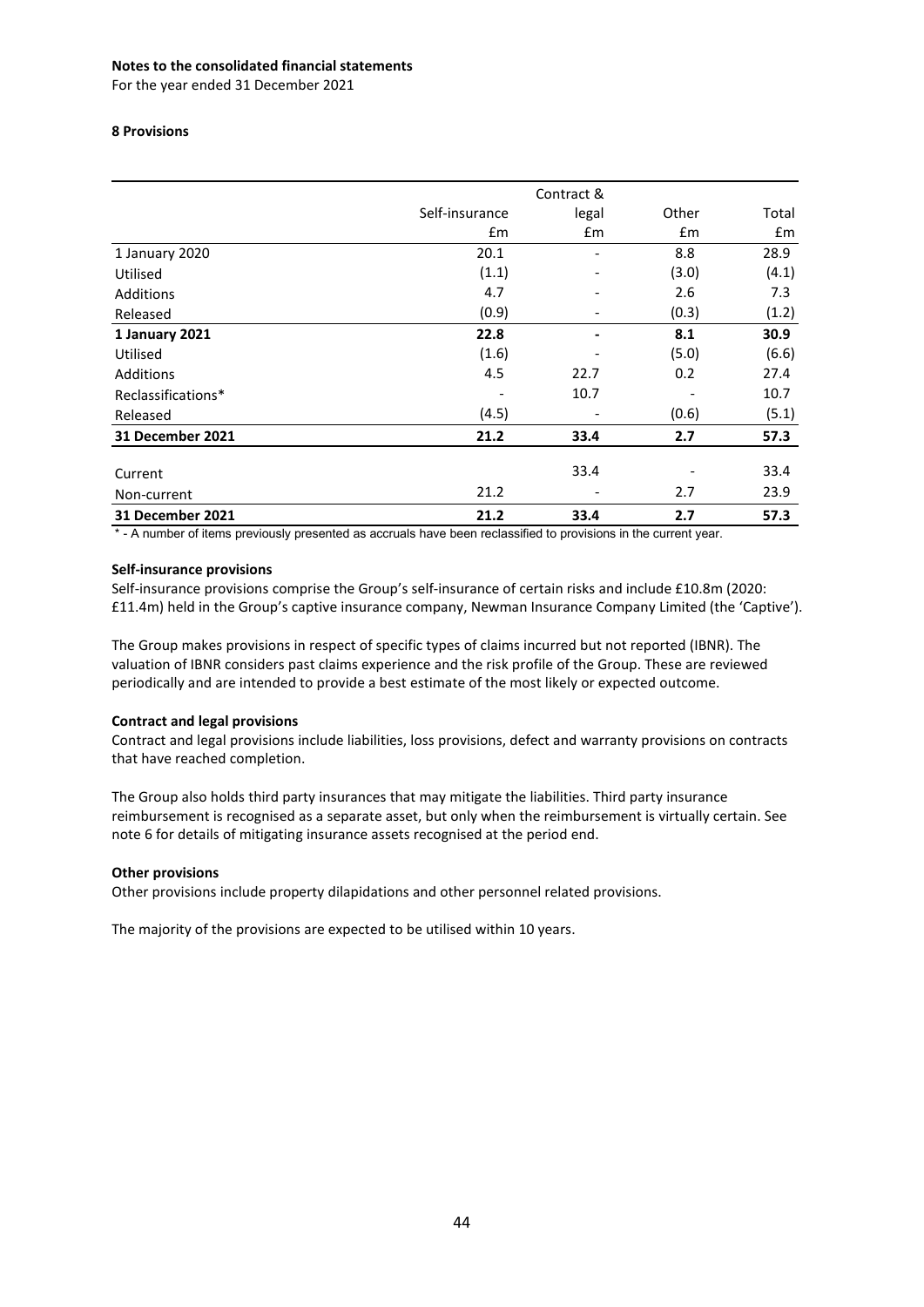For the year ended 31 December 2021

### **9 Net cash**

|                                                             | 2021    | 2020   |
|-------------------------------------------------------------|---------|--------|
|                                                             | £m      | £m     |
| Cash and cash equivalents                                   | 468.6   | 400.5  |
| Bank overdrafts presented as borrowings due within one year | (110.2) | (67.3) |
| Cash and cash equivalents reported in the Consolidated cash |         |        |
| flow statement                                              | 358.4   | 333.2  |
| Borrowings due between two and five years                   | (0.4)   | (0.4)  |
| Net cash                                                    | 358.0   | 332.8  |

Included within cash and cash equivalents is £55.7m (2020: £53.8m) which is the Group's share of cash held within jointly controlled operations. There is £6.4m included within cash and cash equivalents that is held for future payment to designated suppliers (2020: £7.5m).

The Group has £180m of committed loan facilities maturing more than one year from the balance sheet date, of which £15m matures in March 2024 and £165m in October 2024. These facilities are undrawn at 31 December 2021. The Group has a further facility of £0.4m that was drawn down in full during 2021 and matures in July 2025.

### **10 Related party transactions**

Transactions between the Company and its subsidiaries, which are related parties, have been eliminated on consolidation and are not disclosed in this note. During the year, Group companies entered into transactions to provide construction and property development services with related parties, all of which were joint ventures, not members of the Group, amounting to £124.0m (2020: £50.7m). At 31 December 2021, amounts owed to the Group by joint ventures was £13.5m (2020: £0.9m) and amounts owed by the Group to joint ventures was £0.2m (2020: £0.2m).

### **Remuneration of key management personnel**

The Group considers key management personnel to be the members of the group management team, and sets out below in aggregate, remuneration for each of the categories specified in IAS 24 'Related Party Disclosures'.

|                               | 2021<br>£m | 2020<br>$\mathsf{fm}$ |
|-------------------------------|------------|-----------------------|
|                               |            |                       |
| Short-term employee benefits  | 9.8        | 7.3                   |
| Post-employment benefits      | 0.1        | 0.1                   |
| <b>Termination benefits</b>   |            | 0.2                   |
| Share option expense/(credit) | 4.9        | (0.4)                 |
|                               | 14.8       | 7.2                   |

### **Directors' transactions**

There have been no related party transactions with any director in the year or in the subsequent period to 24 February 2022.

### **Directors' material interests in contracts with the Company**

No director held any material interest in any contract with the Company or any Group company in the year or in the subsequent period to 24 February 2022.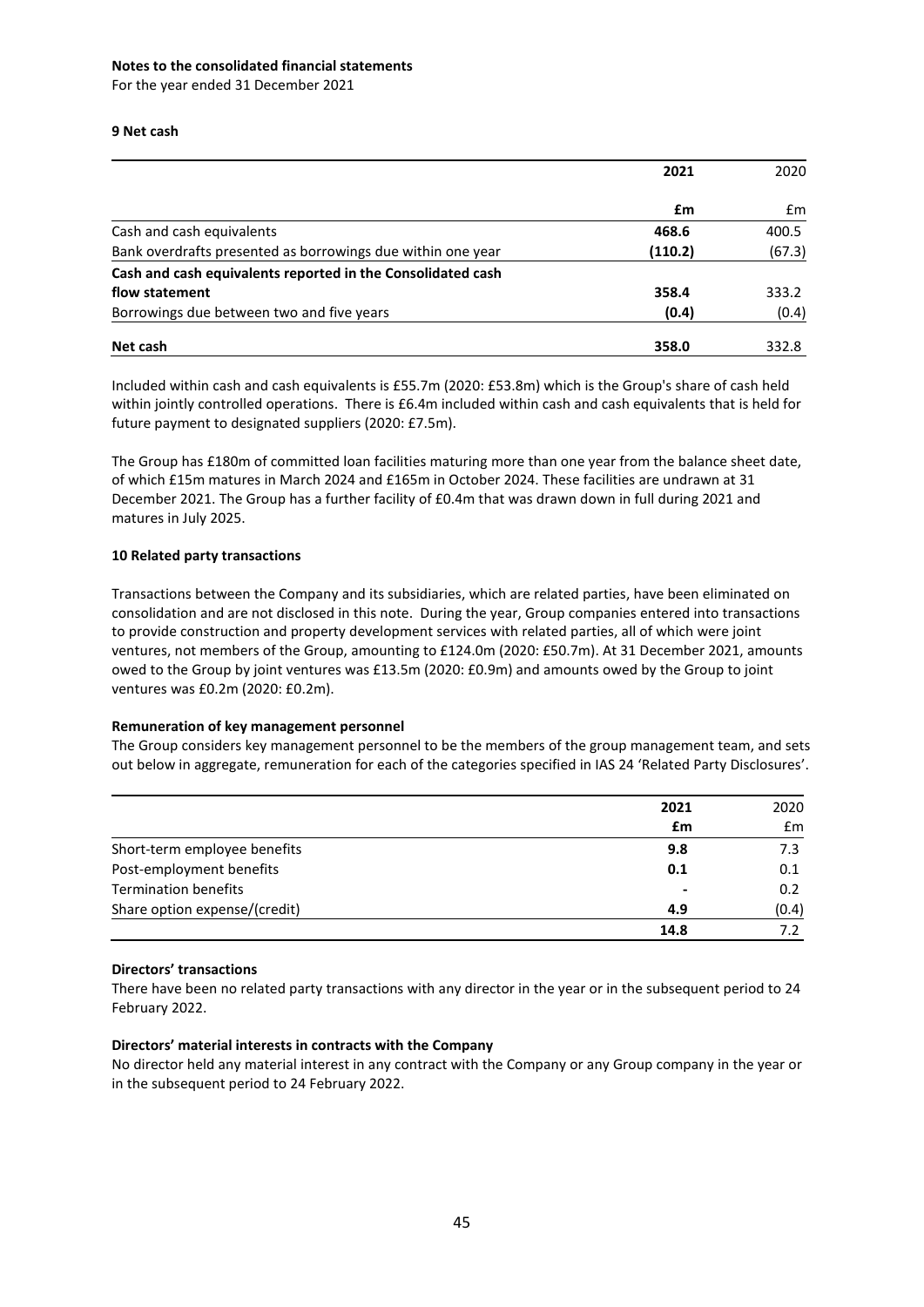For the year ended 31 December 2021

### **11 Contingent liabilities**

Group banking facilities and surety bond facilities are supported by cross guarantees given by the Company and participating companies in the Group. There are contingent liabilities in respect of surety bond facilities, guarantees and claims under contracting and other arrangements, including joint arrangements and joint ventures entered into in the normal course of business. As at 31 December 2021, contract bonds in issue under uncommitted facilities covered £137.2m (2020: £124.6m) of contract commitments of the Group.

Contingent liabilities may also arise in respect of subcontractor and other third party claims made against the Group, in the normal course of trading. These claims can include those relating to cladding/legacy fire safety matters, and defects. A provision for such claims is only recognised to the extent that the Directors believe that the Group has a legal or constructive obligation as a result of a past event and it is probable that an outflow of economic benefit will be required to settle the obligation. However, such claims are predominantly covered by the Group's insurance arrangements.

### **Cladding and fire safety review**

The Group has considered the public letter to Residential Property Developer industry from the Department for Levelling Up, Housing & Communities dated 10 January 2022, as well as the letter dated 22 January 2022 to the Construction Products Association and all other related Government press releases, communications and publications.

The Group fully agrees that the costs of remediation should not be borne by leaseholders and is supportive of working with the Government, industry and other key stakeholders to determine a solution to the issue of historic cladding and fire safety defects in buildings.

The Group has considered the scope of relevant cases across its business in line with the criteria set out in the 10 January 2022 letter and this review is ongoing. It is possible that a small number of cases will be identified where the Group has a liability leading to remediation. In accordance with the Group's past practice, the Group is committed to meeting its liabilities as they are identified. Whilst any such costs incurred are not expected to be material and will likely span a number of years, the industry-wide solution to the issues set out in the 10 January 2022 letter is still being determined and therefore any liability arising therefrom cannot be reliably estimated.

In common with the rest of the industry, the Group will begin paying the Residential Property Developer Tax in 2022.

### **12 Subsequent events**

There were no subsequent events that affected the financial statements of the Group.